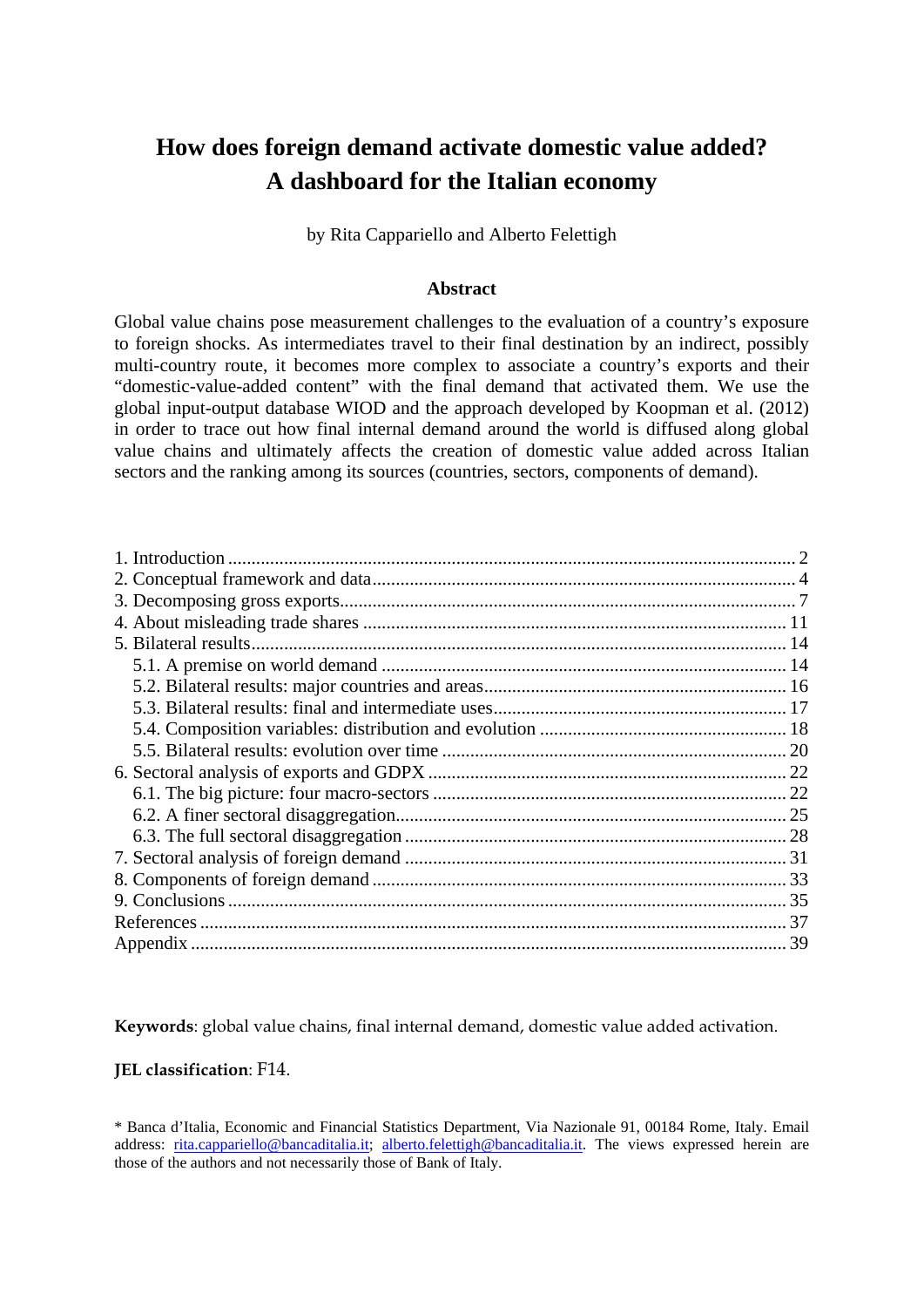### <span id="page-1-0"></span>**1. Introduction**

 $\overline{a}$ 

The propagation of global value chains has contributed to the growth of international trade in intermediate inputs, as sequential stages of production ("tasks") are often performed at several locations all over the world before assembly into the final product. As production becomes more and more internationally fragmented, conventional indicators based on gross exports alone are no longer informative and measurement challenges are posed to a full evaluation of a country's exposure to foreign shocks.

Firstly, in many countries exports are the demand component with the largest import content. While national accounts analysts are accustomed with the issue and usually focus on the contribution of net exports to GDP growth, many commentators indulge on the export performance of a country taken in isolation and disregarding the import side. However, focussing on the net-export dimension alone mixes the dynamics of world demand driving exports and the possibly independent, at least in the short term, evolution of internal demand driving imports. The rapidly evolving import content of export, due to the diffusion of global value chains, on turn, requires new tools of analysis to be developed and implemented, starting with the awareness that part of a country's exports are activated by its own internal  $demand.<sup>1</sup>$  $demand.<sup>1</sup>$  $demand.<sup>1</sup>$ 

Secondly, the development of multi-country production linkages has made more difficult to associate a country's production with the final demand that activated it since intermediates produced in one country can be processed in many other locations before they are ultimately exported and consumed (or invested) in the final destination country.

Thirdly, traditional gross trade statistics are increasingly affected by the well-known "double counting" problem since intermediates crossing the border back and forth as they are being processed get recorded multiple times in aggregate and bilateral trade statistics.

The main purpose of this paper is to use new indicators in order to map out the economic relations that underlie Italian trade with the rest of the world. In particular, **our objective is to measure the impact on Italian GDP of a shock on foreign demand and to disentangle individual contributions both along a geographical dimension and a sectoral one.** When looking at the rest of the world as a whole, it is immaterial whether one focuses on world GDP or on world internal demand. Since we want to consider countryspecific shocks, however, the difference does matter: GDP growth in a given country depends on internal demand as well as external demand, which drives exports. External demand, in turn, is internal demand in some other country, and here composition matters too, since exports to some destination may contain more domestic value added relative to other outlets. Put differently, the question "how would faster GDP growth in Germany (or any other country) affect the expansion of Italian exports and GDP?" is ill-posed, since the answer is conditional on which component of demand (internal *vs* external) is driving German growth. For these reasons, **we focus on partner countries' internal demand, which is less prone to ambiguity**.

**Our objective requires we go beyond the information set provided by standard trade statistics.** These would provide, for instance, the share of Germany on Italian exports, with details on sectoral composition. Italian exports to Germany, however, are once again driven only in part by internal demand in Germany. To complete the puzzle, one needs additional information so as to dissect German exports according to the partner countries' internal demand that activates them.

<span id="page-1-1"></span><sup>&</sup>lt;sup>1</sup> Via imports of foreign goods (and services) that embody intermediates produced in Italy.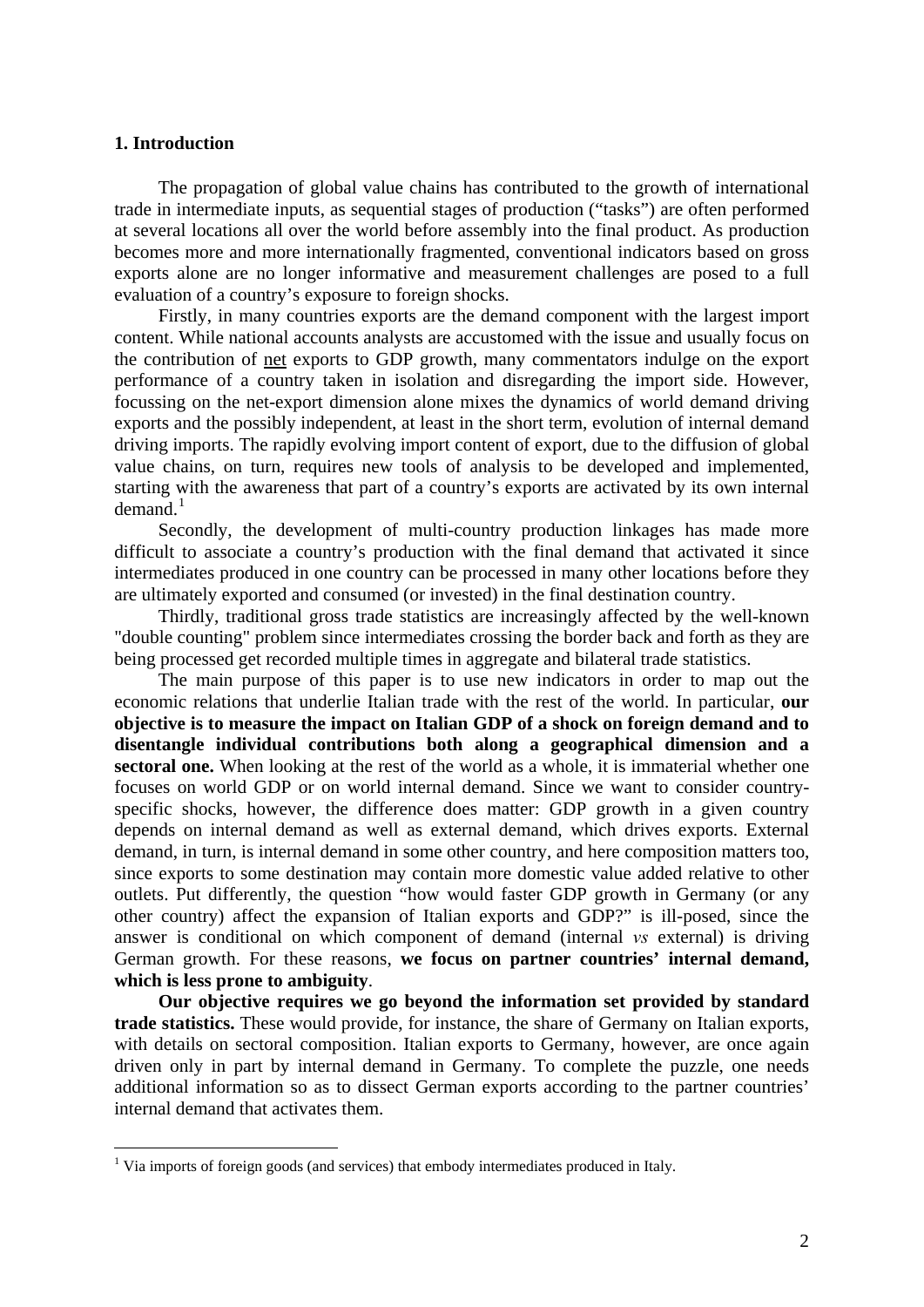**We use global input-output tables** as published by WIOD, which indeed provide this kind of information. Essentially, WIOD tables match national input-output (supply and use) tables so that the foreign sector in each national table is broken down among partner countries both on the export (use) and on the import (supply) side. The outcome is a global input-output table where productive sectors are distinguished by their "country of residence". **The paper by Koopman et al. (2012) sets out the appropriate algebra** in order to trace out the contributions of final internal demand in each country to the activation of Italian exports and the value added contained therein.

**In essence, we will be estimating the (static) elasticity of Italian GDP to final internal demand around the world.** Our analysis is subject to the **usual caveats that are intrinsic to relying uniquely on data taken from input-output tables**. These provide a fixed set of "structural" parameters (technical production coefficients, market shares and so on) which indeed change from one year to the other, but are held constant when a positive shock to foreign demand is considered and all else expands in proportion.

Other studies have analysed the development of international outsourcing in European countries by applying a similar methodology to the same data used here (Rahman and Zhao, 2013). We are however, to our knowledge, the first ones to evaluate a country exposure to specific foreign shocks by taking into account the interconnectedness of the domestic economy in global value chains. Outsourcing is limited to the supply side; we investigate the globalization of the Italian economy also from the demand side. For these reasons, the paper provides a compass to the opportunities and the challenges of economic integration at the global and at the European regional level from a policy perspective.

**We are not the first ones to measure the domestic value added content of Italian exports**, either. Previous attempts include Breda and Cappariello (2010), who relied on national input-output tables. **Our approach extensively improves their measurement**: thanks to the Koopman methodology and to the use of a global input-output table, we properly address the "double counting" problem and engage in a bilateral analysis that is not possible with national input-output tables.

The paper is organized as follows. The conceptual framework proposed by Koopman and his co-authors is presented in Section 2 below and is implemented in Section 3, where Italian exports are broken down into domestic value added, foreign value added and a residual component associated with double-counting. To our knowledge, this is the first time that the "Koopman decomposition" is applied to Italian data.

From Section 4 onwards, we focus exclusively on domestic value added embodied in Italian exports, starting with a comparison between standard trade statistics and the information contained in WIOD tables.

Our main results begin in Section 5, where the impact on Italian GDP of a shock on foreign demand is estimated. We start with a shock on world demand (**global shock**) and then analyse **geographical effects**, i.e. what happens when final internal demand increases in each country in turn (**country shocks**). We interpret our results with the help of some considerations on the sectoral composition of exports.

Section 6 begins the analysis of **sectoral effects**. We introduce an additional dimension: **the domestic-sector origin of the domestic value added** embodied in exports. Final internal demand around the world activates exports by each sector of the Italian economy. In turn, exports of any given sector contain domestic value added that has been created, directly or indirectly, in all domestic sectors (at least in principle). We briefly comment on these inter-sectoral linkages.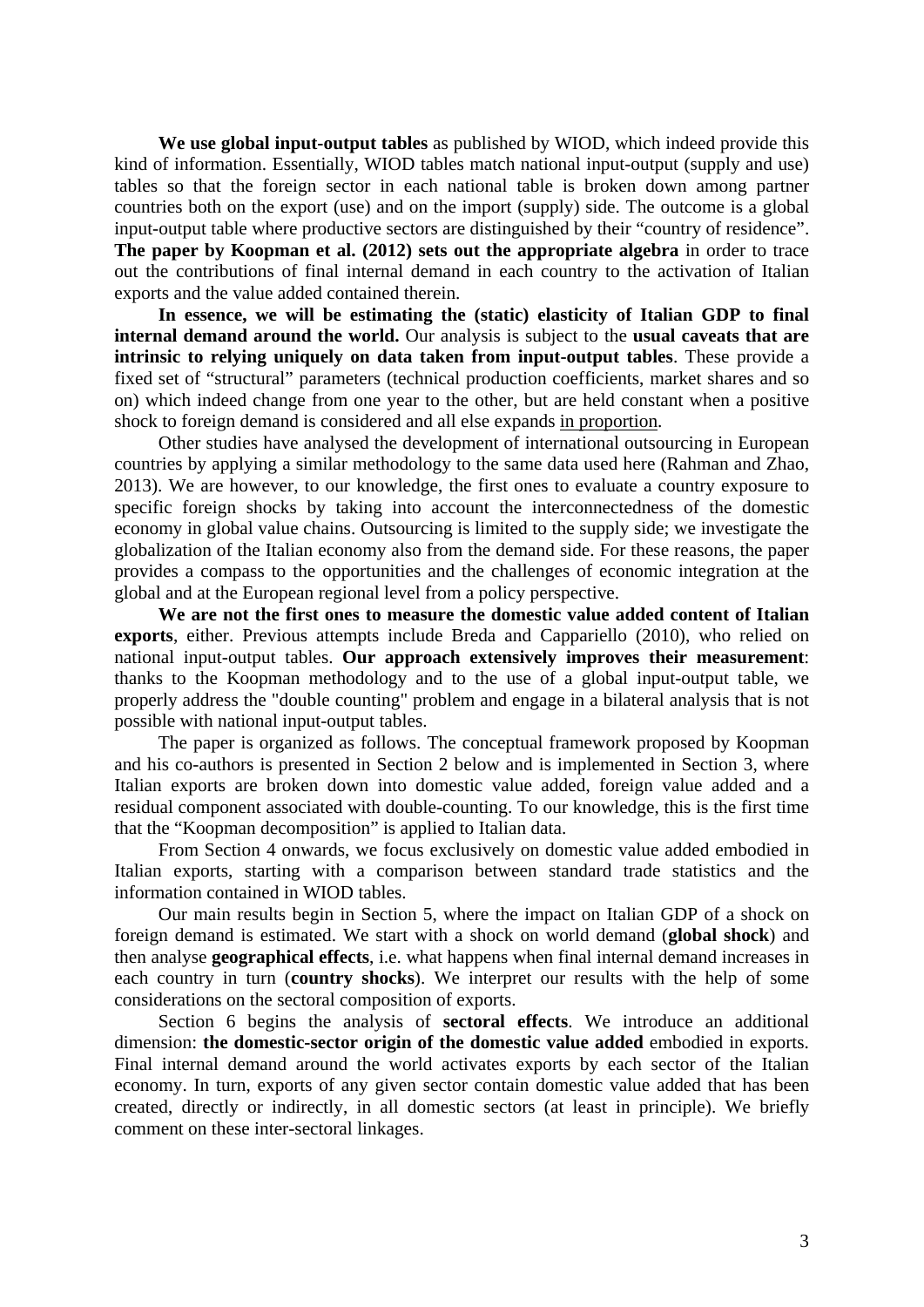In Section 7 we change the nature of the shock impacting on Italian GDP: we move from country shocks to **sectoral shocks**. That is, we consider foreign sectors and keep track of the impact on Italian exports and GDP when final internal demand in a given sector increases simultaneously in all countries of the world.

In Section 8, we come back to the global shock whereby demand increases simultaneously in all countries (and in all sectors) and distinguish among **demand components**: private consumption, government consumption, gross fixed capital formation.

Section 9 summarizes our main findings and concludes.

#### <span id="page-3-0"></span>**2. Conceptual framework and data**

**We use the framework proposed by Koopman et al. (2012), who are the first** in the vertical specialization literature **to develop a fully coherent accounting identity** that breaks up a country's gross exports into value-added components by source. The authors' methodology, an improvement upon the seminal idea of Johnson and Noguera (2012), decomposes **gross exports into three main terms: domestic value added, foreign value added, double-counted value added**. We focus on Italy and label the first item **GDPX,** namely **the Italian GDP embodied in Italian gross exports**. The second component consists of foreign value added embodied (via imports of intermediate inputs) in Italian gross exports. The last component is connected with goods that cross borders multiple times and it consists of value added, Italian or foreign, that is embodied in Italian gross exports and has already been recorded by Italian trade statistics despite it contributes only once to Italian GDP. $^{2,3}$  $^{2,3}$  $^{2,3}$  $^{2,3}$  $^{2,3}$ 

Koopman et al. (2012) further decompose each of these three components into categories depending on the use (final *vs* intermediate) of the exported goods and services and on the geographical origin (foreign *vs* domestic) of the final demand that activated them. A total of nine sub-components is obtained (see the Appendix for the algebraic details). In this paper we focus on domestic value added and follow the author's **decomposition of GDPX** into the first five sub-components as indicated in Figure  $1<sup>4</sup>$  $1<sup>4</sup>$  $1<sup>4</sup>$  which clarifies that a country's GDP is embodied into exports of:

<sup>1.</sup> final goods and services.

<span id="page-3-1"></span> $2$  A simple example clarifies. Suppose that Italy exports an intermediate good ("good A") to Germany worth €100 and embodying, for simplicity, only Italian domestic value added. The intermediate good get assembled by a German firm, together with €20 of German value added, into a second intermediate good that is exported to Italy. Italy imports the good ("good B") for  $\in$ 120 and assembles it, together with  $\in$ 10 of domestic value added, into a final product ("good C") that is exported for €130. Italian gross exports are thus recorded as €100+€130=€230. The Italian value added contained therein is €100+€10=€110, whereas the German value added content is  $\epsilon$ 20. The difference between Italian gross exports ( $\epsilon$ 230) and the sum of Italian and German value added ( $\in$ 10+ $\in$ 20= $\in$ 130) is indeed the value of good A, which has been exported twice by Italy: after the initial shipping to Germany, it returns home embodied into good B and is exported again embodied into good C. Koopman et al. (2013) correctly identify the value of good A ( $\in$ 100) as value added that is double-counted by Italian trade statistics.

<span id="page-3-2"></span> $3$  Trade statistics all over the world record flows on a gross basis, so that double-counting is intrinsic to their mandate.

<span id="page-3-3"></span> $4$  The figure is a simplified version of Figure 1 in Koopman et al. (2012); the labels "absorption", "redirection" and "reflection" are taken from Johnson and Noguera (2012).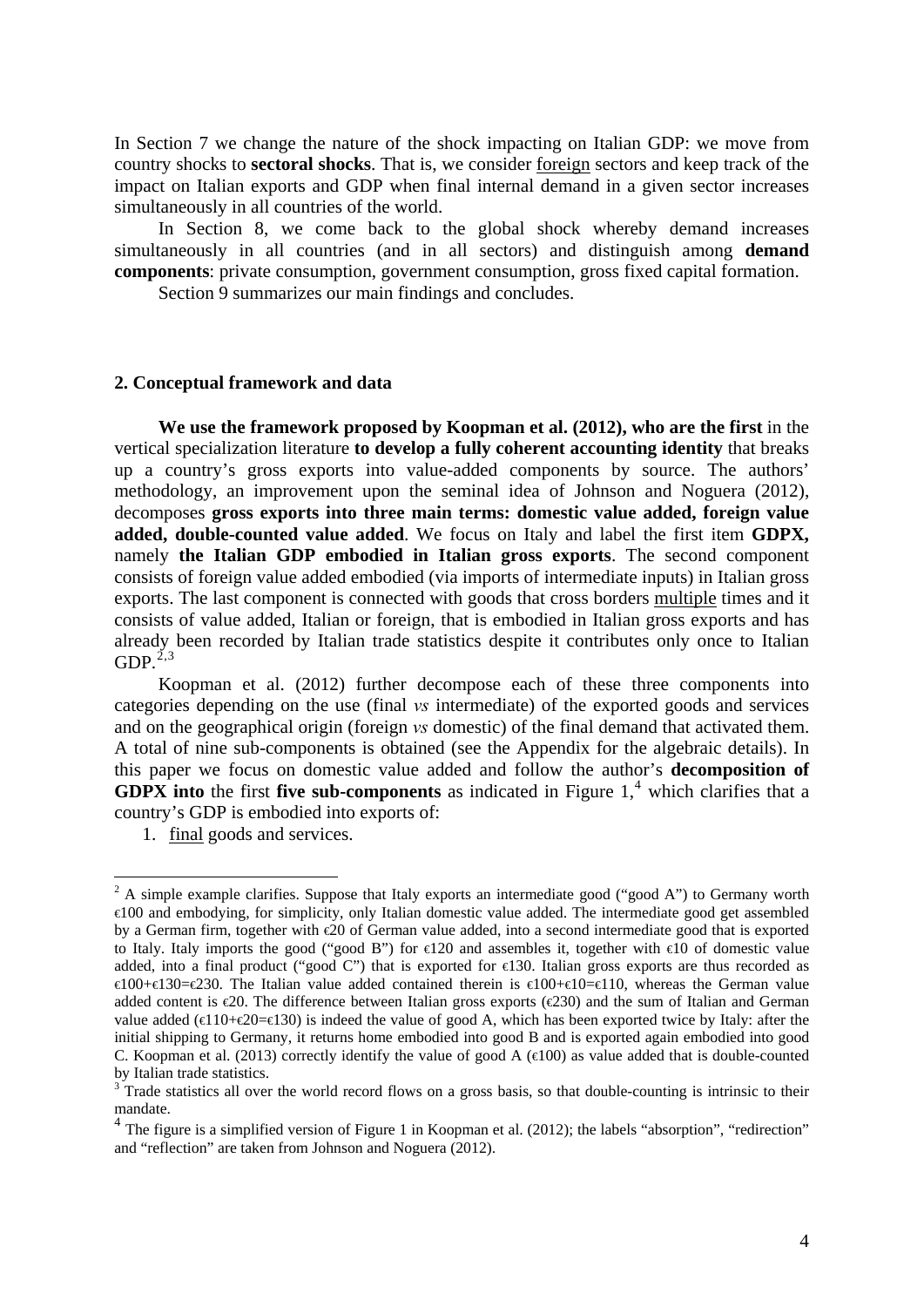2. Intermediates that are absorbed by the direct importer, i.e. that are used by the direct importer to produce final goods and services to be consumed in the country itself. The sum of components 1 and 2 is labelled "**absorption**", to indicate domestic value added that is absorbed abroad by the direct (first) importer.

3. Intermediates that the direct (initial) importer embodies into other goods and services (final or intermediate), which then are exported to third countries. This component is labelled "**redirection**", to indicate domestic value added that is absorbed abroad by countries other than the direct (initial) importer.

4. Intermediates that are ultimately absorbed at home (i.e. in Italy in this paper), embodied in imports of final goods and services.

5. Intermediates that are ultimately absorbed at home, embodied in imports of intermediate goods and services (used to produce final goods and services for domestic consumption). The sum of components 4 and 5 is labelled "**reflection**", to indicate domestic value added that is exported but is ultimately absorbed at home. Another label would be "export content of imports", mirroring the more familiar phrase "import content of exports". Whatever the name, this component measures the contribution of a country's internal demand to the activation of its own exports.<sup>[5](#page-4-0)</sup>

**Figure 1**





<span id="page-4-0"></span> $<sup>5</sup>$  We do not address the import side in this paper, but it may be useful to point out that (i) the "export content of</sup> imports" contributes to double-counted value added in import trade statistics; (ii) internal demand clearly is more effective in activating imports than exports.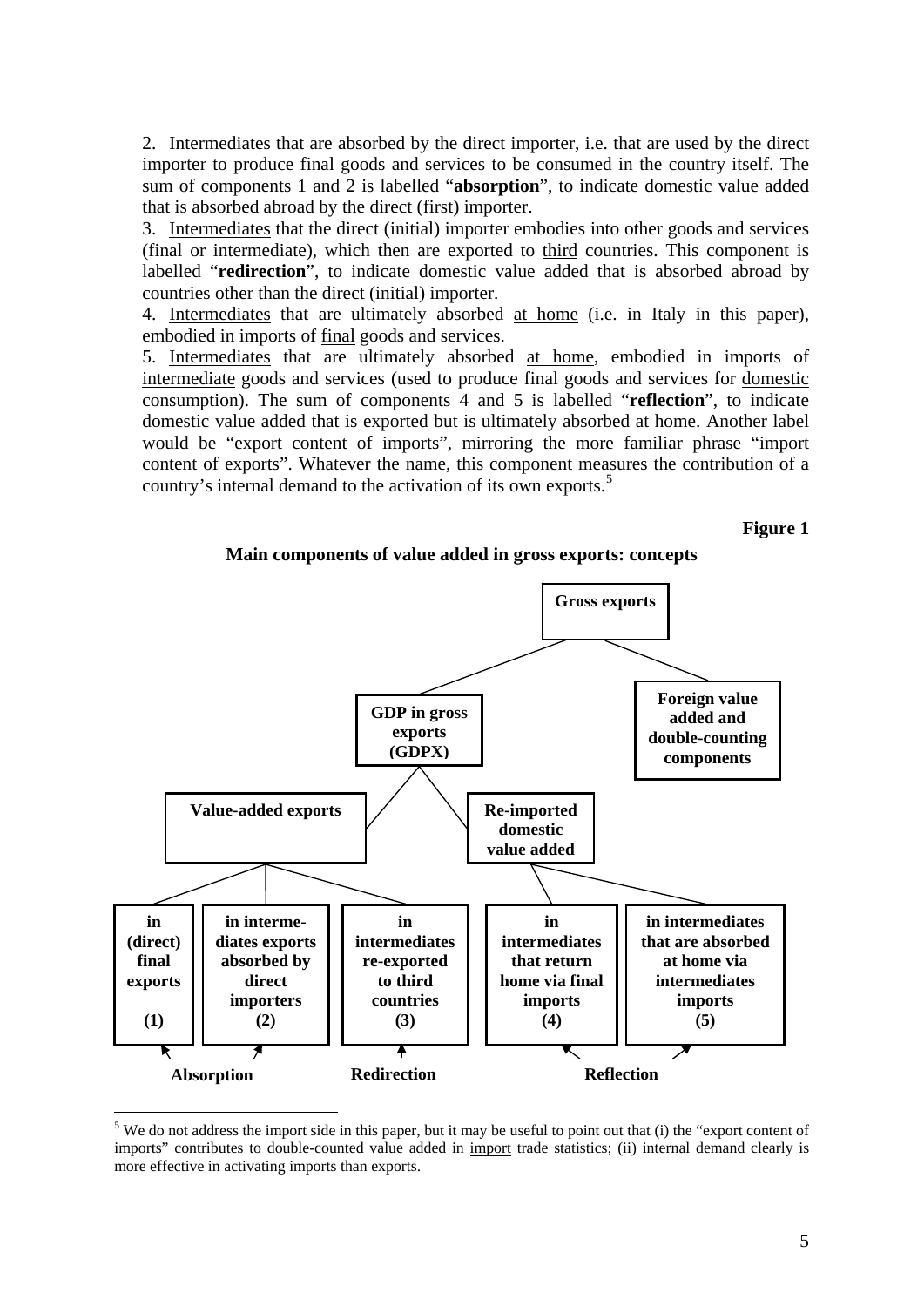Notice that the Koopman decomposition focuses on GDP and hence does not consider the case of a firm off-shoring its entire production (and sales); in such a case no exports are recorded by the home economy and even profit repatriation would not contribute to its GDP (though it would contribute to GNP through the income account).

We embrace the metric proposed by Rahman and Zhao (2013) whereby subcomponents 1 and 2 (absorption) tell us "how much of a country's exports is created as stand-alone exports, i.e. outside any supply chain". The remainder, which consists of **domestic value added sub-components 3 to 5 together with foreign value added and the double-counting component (see Figure 1), measures exports generated due to the participation in global value chains ("international fragmentation of production" hereafter)**.

Koopman et al. (2012) and Rahman and Zhao (2013) entertain the notion that countries for which the share in gross exports of sub-components 3, 4 and 5 (intermediates that are further processed abroad for ultimate absorption in a country rather than the first importer) is relatively large tend to be specialized in **upstream activities**. Vice-versa, a relatively large share of foreign value added in gross exports tends to signal that the country is specialized in **downstream (or assembling) activities**. As we shall make some reference to these categories, it is important to keep in mind that **they refer to sequential production stages, not to the allocation of value added among the players in a global value chain**. For instance, oil extraction and water bottling are upstream activities, respectively, relative to gasoline sale at the pump and running a restaurant (downstream activities). One would expect the value-added-intense activities to be the upstream one in the gasoline case, the downstream one in the water case.

**One notable feature of the "Koopman decomposition" is that, for each source country, export flows are traced back to the final internal demands** (one vector for each partner country) **that activated them.** One final example clarifies. Assume that cars are produced in France using Italian engines. Final internal demand in Germany then spurs imports of French cars which activate Italian GDP via the redirection component 3: the Koopman decomposition signals that Italian GDP has been activated by final internal demand in Germany. Similarly, final internal demand in Italy spurs imports of French cars which activate Italian GDP via the reflection component 4: in this case, the Koopman decomposition signals that Italian GDP has been activated, via export activity, by final internal demand in Italy itself.

As a last remark, **the Koopman decomposition** for a given origin country (Italy in this paper) **only holds for overall export flows**, that is for sales abroad summed over all sectors and destinations. **We extend the Koopman decomposition** so that we are also able to compute the Italian value added embodied in Italian exports of a specific sector to any given country (say exports of machinery to Germany). Our extension, however, only applies to the sum of the five components listed above, without telling apart absorption, redirection and reflection.

**The Koopman decomposition encompasses previous attempts proposed in the literature**, notably Hummels, Ishii and Yi (2001) and Johnson and Noguera (2012). Rahman and Zhao (2013) use a preliminary and incomplete version of the Koopman decomposition to investigate the role of vertical supply links for the export performance of European countries.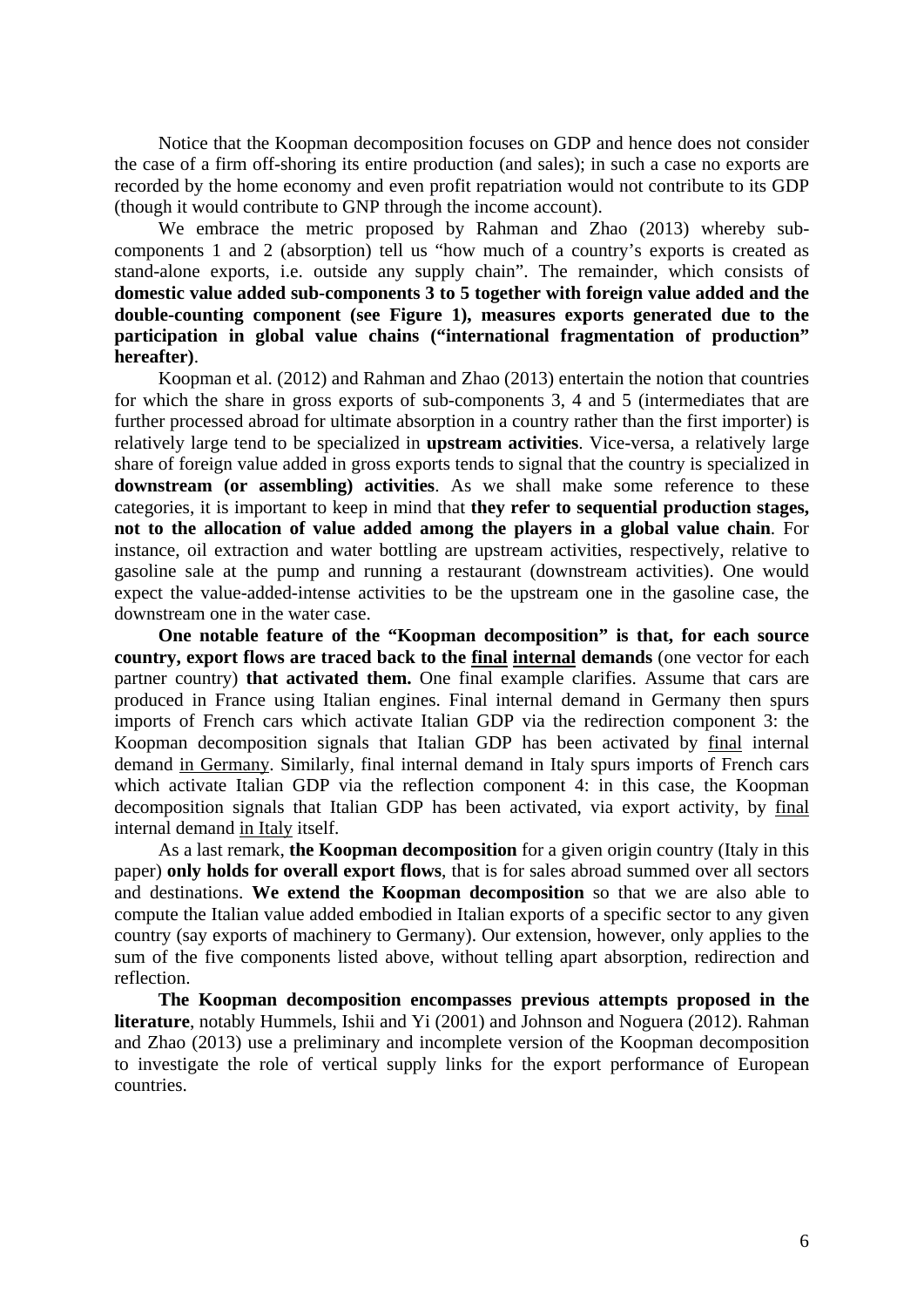**We use current-price data from the World input-output database (WIOD)** updated to the September 2012 release; we focus on the period 1999-2009.<sup>[6](#page-6-1)</sup> WIOD tables are input-output tables for the global economy, disaggregated into 41 areas and 35 sectors. All data collected form national sources are converted into US dollars. For a more detailed presentation of the WIOD database, see Timmer (2012). It is important to point out that **exports of goods and services connected to international tourism are in fact absent from our analysis** since these flows are recorded in WIOD tables as a separate entry ("Purchases on the domestic territory by non-residents"), a sort of memo item that cannot be treated as a separate  $36<sup>th</sup>$  sector due to missing pieces of information.

A final caveat on the "proportionality assumption". National input-output tables do not have information on the allocation of imported intermediates across domestic industries. This is estimated using the "proportionality assumption" (also named "import comparability" assumption; see for example Feenstra et al., 2010, and Feenstra and Jensen, 2012): the imported share of intermediates used by an industry is proxied by the share of imports in total supply as computed for the overall economy. In other words, an industry's import of each (intermediate) input, relative to its total demand for that input, is computed as the economy-wide imports of that good/service as a share of total domestic demand for it. **WIOD supply and use tables improve upon the standard "proportionality assumption" by resorting to bilateral trade data on import flows disaggregated according to the Broad Economic Categories (BEC) classification**, which assigns each good to a use category (intermediates, final consumption or investment) depending on its prevalent use. The proportionality assumption is then applied within the use category of intermediates. As a final step, bilateral trade data are used to associate imported intermediate inputs with countries of origin. See Timmer (2012), pp.7-9 for the algebraic details.

### <span id="page-6-0"></span>**3. Decomposing gross exports**

 $\overline{a}$ 

Table 1 provides the breakdown of the domestic value added content of Italian exports of goods and services (as a percentage of total gross exports) from 1999 to 2009, as obtained from the Koopman decomposition.<sup>[7](#page-6-2)</sup> By looking at averages over the 1999-2009 period, **a few structural characteristics of the Italian economy can be assessed (and measured):** 

- **78.2 percent of Italian gross exports is domestic value added** and 16.7 percent is foreign value added. **Double counting inflates exports by** the remaining **5.1 percent**. [8](#page-6-3)
- **Re-imported domestic value added is flat at 1.0 percent**: virtually all Italian GDPX is absorbed abroad.
- **Intermediates account for around 53 percent of both Italian exports and the domestic value added contained therein**, a larger share than the one computed from Italian trade statistics, a point we clarify at the end of this section**.**
- According to the Rahman-Zhao metric, **31.6 percent of Italian exports is generated via international fragmentation of production**. This leaves 68.4 percent to "standalone" exports.

<span id="page-6-1"></span> $6$  Data are only available for the period 1995-2009; we disregard the years before the introduction of the euro.

<span id="page-6-2"></span><sup>&</sup>lt;sup>7</sup> The complete Koopman decomposition with the nine value-added and double-counted components is presented in Table A1 in the Appendix.

<span id="page-6-3"></span><sup>8</sup> Double-counting affects both export and import trade statistics, although we focus here only on the former.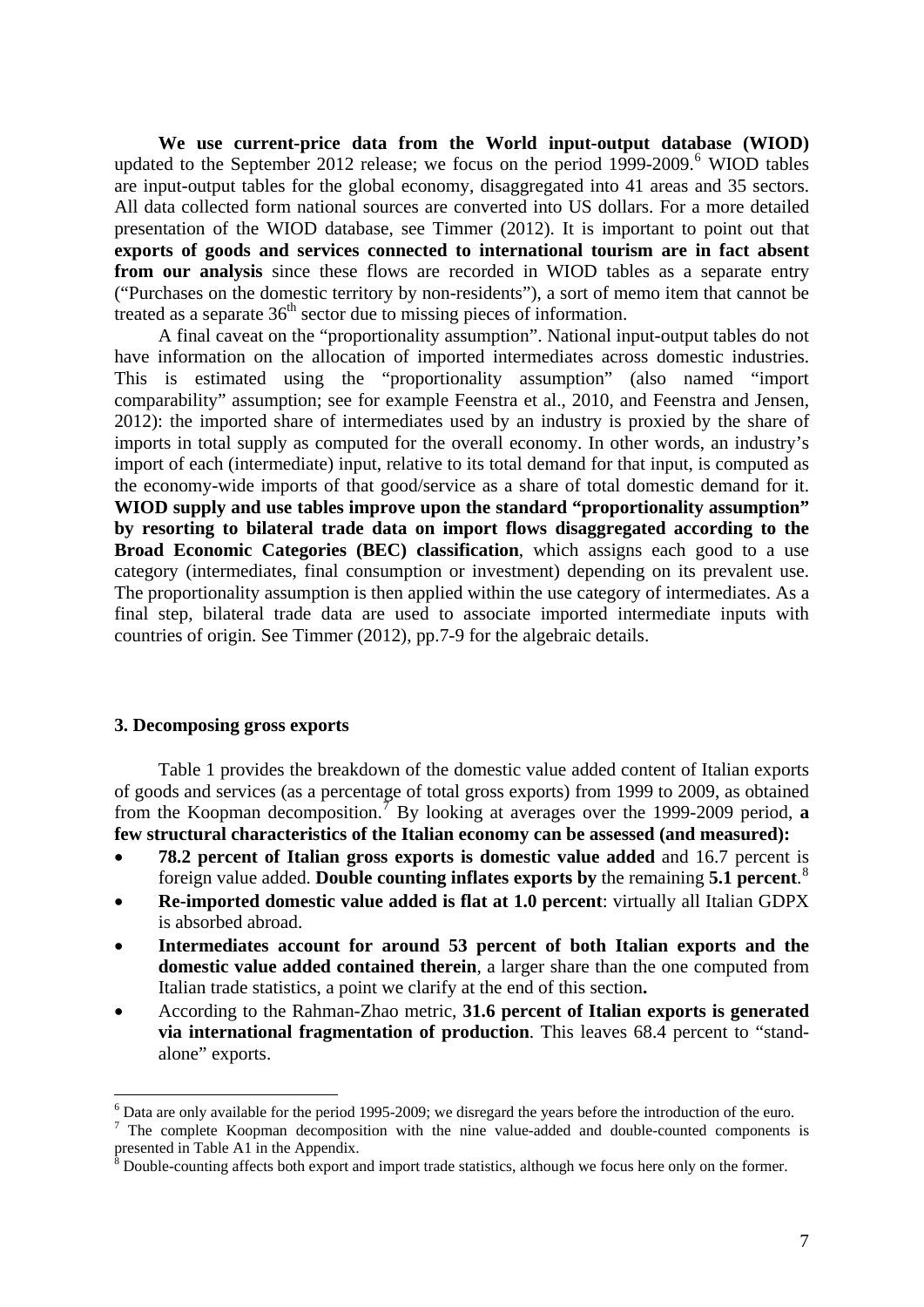**International fragmentation of production is structural, it displays an increasing trend, but is also affected by the business cycle** (it is procyclical)**.** As it experienced a significant (34.9 percent) drop with the onset of the Great Recession, fragmentation accounts for half of the contraction experienced by Italian nominal gross exports between 2008 and 2009.

# **Table 1**

|      | Gross exports                                         |                                  |                                                                        |                                                                   |                                                                         |                                                                                               |      |                |          |                                  |  |  |  |
|------|-------------------------------------------------------|----------------------------------|------------------------------------------------------------------------|-------------------------------------------------------------------|-------------------------------------------------------------------------|-----------------------------------------------------------------------------------------------|------|----------------|----------|----------------------------------|--|--|--|
|      |                                                       |                                  |                                                                        | GDP in gross exports (GDPX)                                       |                                                                         |                                                                                               |      | Foreign        | Double   | item:                            |  |  |  |
|      |                                                       |                                  | Value added exports                                                    |                                                                   | Re-imported<br>domestic value<br>added                                  |                                                                                               |      | value<br>added | counting | Interna-<br>tional<br>fragmenta- |  |  |  |
| Year | Gross<br>exports<br>(in<br>millions<br>of<br>dollars) | in<br>direct<br>final<br>exports | in inter-<br>mediates<br>exports<br>absorbed<br>by direct<br>importers | in inter-<br>mediates<br>re-<br>exported<br>to third<br>countries | in inter-<br>mediates<br>that<br>return<br>home via<br>final<br>imports | in inter-<br>mediates<br>that are<br>absorbe<br>d abroad<br>via inter-<br>mediates<br>imports |      |                |          | tion of<br>production"           |  |  |  |
|      |                                                       | (1)                              | (2)                                                                    | (3)                                                               | (4)                                                                     | (5)                                                                                           | (6)  | (7)            | (8)      | (9)                              |  |  |  |
| 1999 | 267,446                                               | 39.7                             | 33.2                                                                   | 8.2                                                               | 0.6                                                                     | 0.4                                                                                           | 82.1 | 14.3           | 3.6      | 27.1                             |  |  |  |
| 2000 | 271,817                                               | 37.4                             | 32.0                                                                   | 8.5                                                               | 0.6                                                                     | 0.4                                                                                           | 78.9 | 16.4           | 4.6      | 30.5                             |  |  |  |
| 2001 | 278,623                                               | 38.1                             | 31.6                                                                   | 8.8                                                               | 0.6                                                                     | 0.4                                                                                           | 79.5 | 16.0           | 4.6      | 30.3                             |  |  |  |
| 2002 | 289,677                                               | 38.9                             | 31.6                                                                   | 8.8                                                               | 0.6                                                                     | 0.4                                                                                           | 80.3 | 15.3           | 4.3      | 29.5                             |  |  |  |
| 2003 | 341,425                                               | 38.8                             | 31.5                                                                   | 8.9                                                               | 0.6                                                                     | 0.4                                                                                           | 80.2 | 15.4           | 4.4      | 29.7                             |  |  |  |
| 2004 | 405,297                                               | 36.2                             | 32.6                                                                   | 9.2                                                               | 0.6                                                                     | 0.4                                                                                           | 79.1 | 15.9           | 5.0      | 31.2                             |  |  |  |
| 2005 | 428,302                                               | 35.1                             | 32.3                                                                   | 9.1                                                               | 0.6                                                                     | 0.4                                                                                           | 77.6 | 16.9           | 5.5      | 32.6                             |  |  |  |
| 2006 | 481,657                                               | 33.4                             | 31.7                                                                   | 9.0                                                               | 0.6                                                                     | 0.4                                                                                           | 75.2 | 18.5           | 6.3      | 34.8                             |  |  |  |
| 2007 | 574,778                                               | 33.2                             | 31.4                                                                   | 9.0                                                               | 0.5                                                                     | 0.4                                                                                           | 74.6 | 18.8           | 6.6      | 35.4                             |  |  |  |
| 2008 | 620,446                                               | 34.0                             | 30.6                                                                   | 8.7                                                               | 0.5                                                                     | 0.4                                                                                           | 74.1 | 19.4           | 6.5      | 35.4                             |  |  |  |
| 2009 | 467,639                                               | 37.6<br>31.8<br>8.2              |                                                                        | 0.5                                                               | 0.4                                                                     | 78.4                                                                                          | 16.8 | 4.7            | 30.6     |                                  |  |  |  |
|      | Memo item: mean<br>(1999-2009)                        | 36.6                             | 31.9                                                                   | 8.8                                                               | 0.6                                                                     | 0.4                                                                                           | 78.2 | 16.7           | 5.1      | 31.6                             |  |  |  |

**Decomposition of Italian exports of goods and services**  (in percentage of total gross exports, except otherwise indicated)

Source: authors' calculations on WIOD data.

Notes: columns (1) to (5) correspond to terms (1) to (5) in Figure 1; column (6) is the sum of columns (1) to (5); columns (6), (7) and (8) add up to 100, consistently with Figure 1; international fragmentation of production in column  $(9)$  is measured as the sum of columns  $(3)$ ,  $(4)$ ,  $(5)$ ,  $(7)$  and  $(8)$ .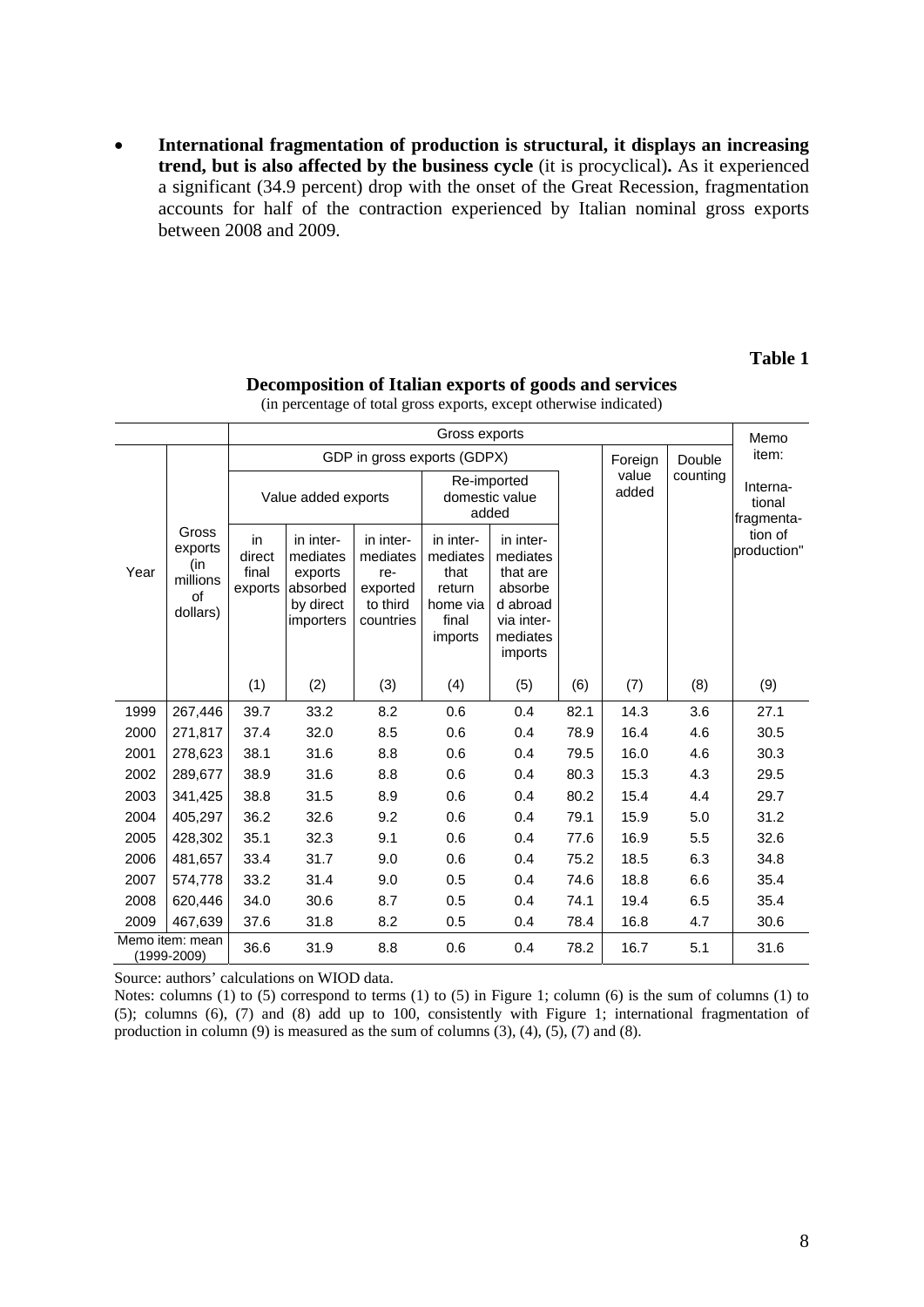More generally, temporary fluctuations around 2002, together with sharp movements in 2009, indicate that the majority of the aggregates presented in Table 1 are sensitive to the business cycle:

- the share of GDPX in gross exports ("GDPX-intensity", $9$  column (6) in the table) is **countercyclical**; [10](#page-8-1)
- as for the complementary share, **both foreign value added and double-counting are procyclical** (columns (7) and (8), respectively);
- since columns (1) and (2) constitute the greater part of GDPX, the complementary share (**international fragmentation of production**) **is procyclical**.

One corollary of the GDPX-intensity being countercyclical is that **the change in gross exports is not a sufficient statistic in order to determine their contribution to GDP growth**, despite it being a usual assumption in business cycle analysis. Year 2009 is a striking example; according to WIOD data, gross exports contributed for 7.0 percentage points to the  $2009$  contraction of nominal GDP.<sup>[11](#page-8-2)</sup> The correct computation uses the domestic value added content of exports (GDPX) in the place of gross exports, thus also exploiting the information in column (6), and results in a negative contribution to GDP growth worth 4.2 percentage points only.

The double-counting component prevents foreign value added in exports to be the mirror image of GDPX: Table 1 reveals that **the growth in the foreign-value-addedcontent of exports between 1999 and 2007 only explains less than two thirds of the corresponding drop in GDPX**.

Although it is not the focus of our work, **the great trade collapse** in 2009 deserves a few words. Table 1 shows that **international fragmentation of production accounted for half of the drop experienced by Italian nominal gross exports** between 2008 and 2009 (24.6 percent). The contraction in Italian GDPX was contained to 20.3 percent, thanks to the increase in GDPX-intensity. The latter (4.3 percentage points) was mainly mirrored in a reduction of the foreign value added embodied in gross exports (2.6 percentage points from column (7) in Table 1). This is consistent with Italian exporters adjusting their production function in favour of relatively inflexible inputs (domestic labour and capital) and at the disadvantage of more flexible inputs such as imported intermediates (and inventories thereof). Part of the explanation is also the sharp contraction in prices of imported oil and other raw materials.

More generally, the **sharp fluctuations of commodity prices in the 1999-2009 period** are expected to bear a **non-negligible effect on the foreign-value-added-content of Italian exports** measured, as we do here, at current prices. Although a precise evaluation of this effect is beyond the scope of this paper and is left to future research, we do attempt to gauge its magnitude. A rough measure can be obtained by assuming that Italian imports of raw materials and gasoline are a hundred percent foreign value added, which is likely to be only a small overestimation. As these inputs are used to produce, on the use side, all components of demand, further assume that the raw-material intensity of Italian exports, relative to the other components of demand, is constant through time. Under these assumptions, we compute that the portion of the foreign-value-added-content of Italian exports that can be traced back to imported raw materials and gasoline increased from 1.5 percent of gross exports in 1999 to 4.1 percent in 2008 and fell to 2.9 percent in 2009. That

<span id="page-8-0"></span> $9$  The Italian-GDP content of one dollar of exports: in Table 1 it is presented as a percentage, although in the following we typically express it as a fraction.<br><sup>10</sup> As noticed for the majority of countries within the European Union by Amador et al. (2013).

<span id="page-8-2"></span><span id="page-8-1"></span><sup>&</sup>lt;sup>11</sup> Italian nominal GDP in  $2008$  was 2198173.8 USD million according to WIOD data.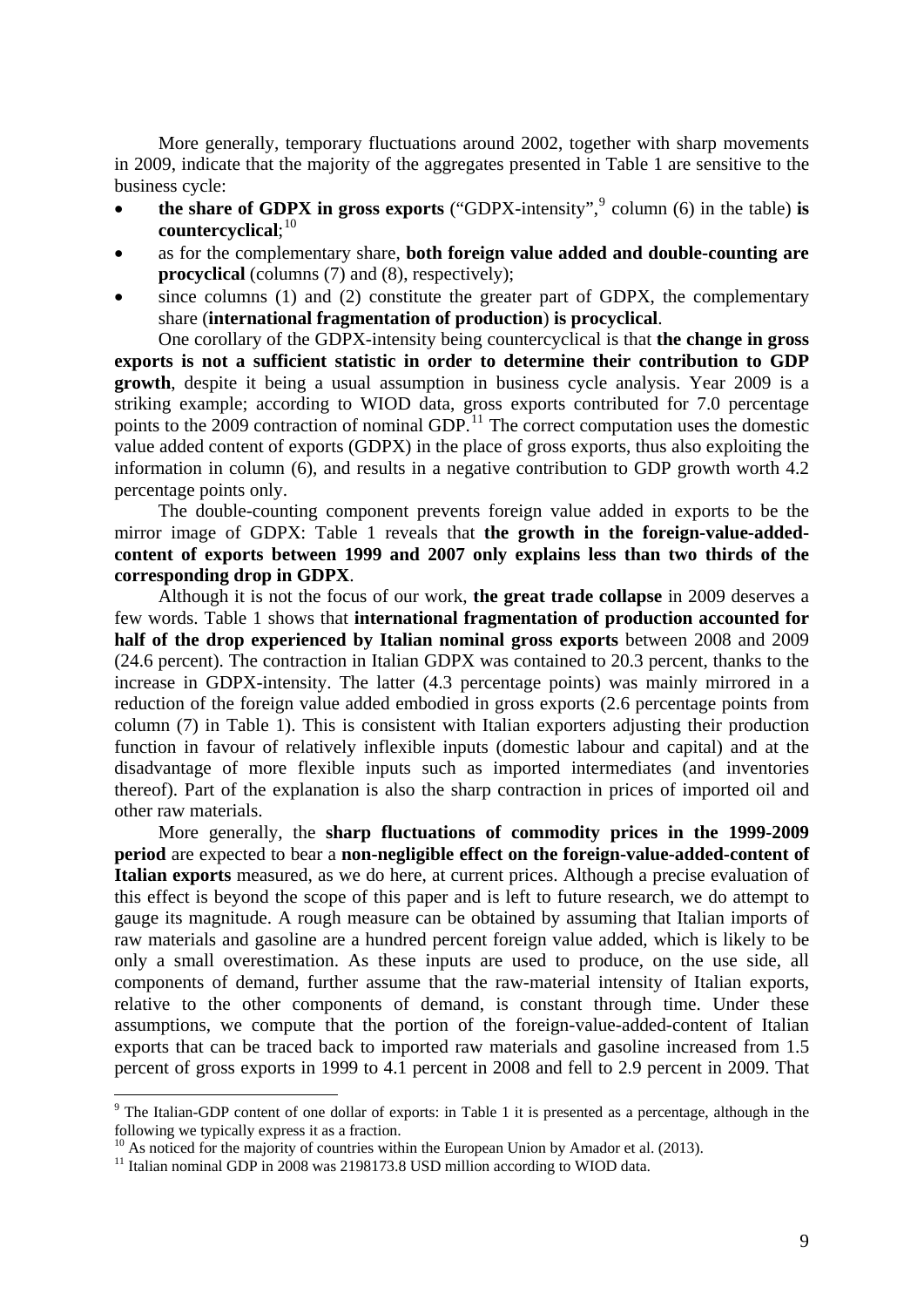is to say, raw materials and gasoline accounted for half (2.6 percentage points) of the increase recorded between 1999 and 2008 in the foreign-value-added-content of Italian exports (5.1 percentage points, from 14.3 percent to 19.4; Table 1). It is very plausible that such contribution stemmed almost entirely from a price effect associated with the steep increase in commodity prices, the implicit assumption being that the raw-materials intensity of the Italian production function remained roughly constant in the period under exam.

**A related concern deals with the likely sensitivity of the computations presented in Table 1 to fluctuations in the exchange rate of the euro**. It is fair to assume that a large fraction of Italian exports and imports are quite independent of the exchange rate of the euro vis-à-vis the US dollar; for instance, all trade with the euro-area partners. This being the case, these transactions fluctuate with the exchange rate as WIOD tables convert them from euros to US dollars for international comparison. The sensitivity to the exchange rate affects both exports and imports, in different proportions depending on composition, and consequently, in loose terms, also the split of Italian exports between domestic and (imported) foreign value added. However, we do not expect our results to be greatly affected, as we express value added contents in percentage of exports and given our tentative estimates on the role of imported raw materials, which are the main cause of composition mismatch between Italian exports and imports.

During the pre-crisis period, the share of Italian GDPX declined over time, dropping from 82.1 to 74.1 percent between 1999 and 2008, and only rebounded to 78.4 in 2009. The pattern indicates **an increasing use of intermediates produced abroad, thus suggesting a strengthening of Italian producers' position as assemblers in downstream activities**[12](#page-9-0) (as defined in the previous Section)**.**

**On the other side, Italy held a stable position in the upstream stages of global production networks**: the share of GDPX that can be traced back to exports of intermediates which, after some processing abroad, are later exported to third countries or reimported home (the sum of columns (3), (4) and (5) in Table 1) increased from 9.1 percent in 1999 to 10.0 percent in 2007, and was back to 9.1 percent in 2009.

One final remark from Table 1, on intermediates that are exported to be processed abroad, then re-imported in Italy and finally used as inputs to produce goods and services which can either be consumed at home or exported. In the first case (domestic consumption), the domestic value added content of the initial intermediate export ends up in the fifth term of the Koopman decomposition and it contributes to Italian GDP. Its relevance is modest, accounting for only 0.4 percent of gross exports (column (5) in Table 1). In the second case (re-export), the same domestic value added content ends up in the double-counting component and its relevance is even smaller (between 0.2 and 0.3 percent of gross exports, a minor part of the last column in Table 1; see Table A1 in the Appendix).

We conclude this section with a note of caution on what is meant here with the term "exports for intermediate uses", which we borrow from national accounts jargon, as opposed to the label "exports of intermediate goods" used by trade statistics. In order to illustrate the point, consider that according to Italian trade statistics for year 2007, exports of intermediate goods represented 38.2 percent of overall exports of goods; $^{13}$  $^{13}$  $^{13}$  according to WIOD tables, in 2007 exports of goods for intermediate uses represented 52.4 percent of overall exports of

<span id="page-9-0"></span> $12$  A similar pattern emerges for the European Union and, even more markedly, for the Euro area (Amador et al., 2013).

<span id="page-9-1"></span><sup>&</sup>lt;sup>13</sup> Including energy products; classification by Main Industrial Groupings (MIGs), defined by a regulation of the European Commission.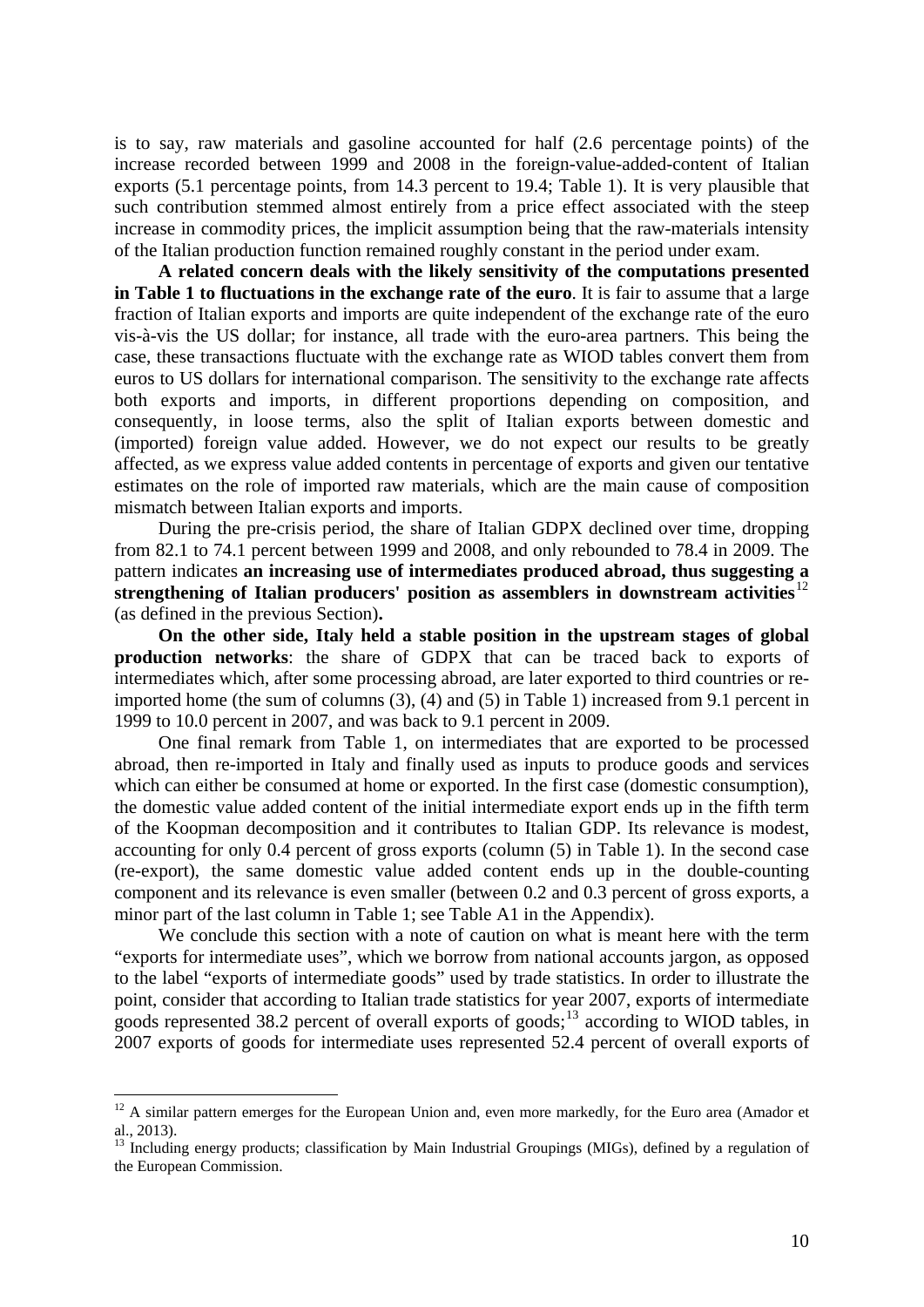goods,  $^{14}$  $^{14}$  $^{14}$  a figure that is close to the share of intermediates in total exports of goods (49.7) percent) as computed from Eurostat data based on a different product classification (BECs, Broad Economic Categories).

National trade statistics have no information, in principle, on how exports are used abroad, so that each product is assigned to a use (intermediate *vs* final) according to an *a priori* assessment based on prevalence. For instance, "Manufacture of milk and dairy products" is assigned to final uses (non-durable consumption, classification by MIGs), without the possibility of distinguishing between a milk carton to be consumed by households and a tank of milk being delivered to a firm that produces cheese. National accounts have no information, either, on how exports are used abroad, whereas input-output tables do have details on how imports are used domestically. The global WIOD database, by combining national input-output tables on the use side and trade statistics on the supply side, provides valuable information towards the estimation of "exports for intermediate uses". We conclude that according to elaborations on WIOD data, Italian trade statistics greatly underestimate the share pertaining to exports of intermediate goods.

### <span id="page-10-0"></span>**4. About misleading trade shares**

We now dwell on **two distinct versions of the geographical composition of Italian exports**. Standard shares computed from trade statistics capture the weight of overall demand in, say, Germany, in activating Italian exports. As clarified below, some of those sales are indeed indirect exports to third countries (intermediates shipped to Germany to be embodied in final goods sold in, say, China), and our final-demand approach dictates their geographical allocation is redefined accordingly. The main message of this section will be that **the geographical composition of Italian exports as determined by each country's overall demand (the familiar trade share) does not coincide with the geographical composition as determined by the sole final internal demand component, which is the one that matters for our results.** 

Our **measurement exercise** will asses the relevance of indirect exports and support the interpretation that **Italy is strongly integrated in the European production chains of intermediates, whereas the final internal demand served by Italian exporters, both directly and indirectly, has increasingly stemmed from outside the Euro area and the EU.** Also, as we extend the geographical analysis to the domestic value added content of exports, evidence begins to emerge in this section on the **negligible role of composition effects in determining GDPX**, a point discussed at length in section 5.

Figures 2 addresses geographical composition by plotting, for each partner country considered here,[15](#page-10-2) three shares in Italian gross exports. The first one is labelled **"trade share"** and it is the standard share of country *j* in Italian exports to the rest of the world. The numerator of this share considers Italian gross exports to country *j*, which are activated by final internal demand in country *j* as well as by country *j's* exports. The share of Italy in Italian exports is zero by definition, since no country exports to itself.

<span id="page-10-1"></span> $14$  The corresponding share for services is even higher: 74.6 percent.

<span id="page-10-2"></span> $15$  We have re-organized the 41 geographical entities considered in WIOD matrices into a smaller number of countries and areas: see the Appendix for definitions.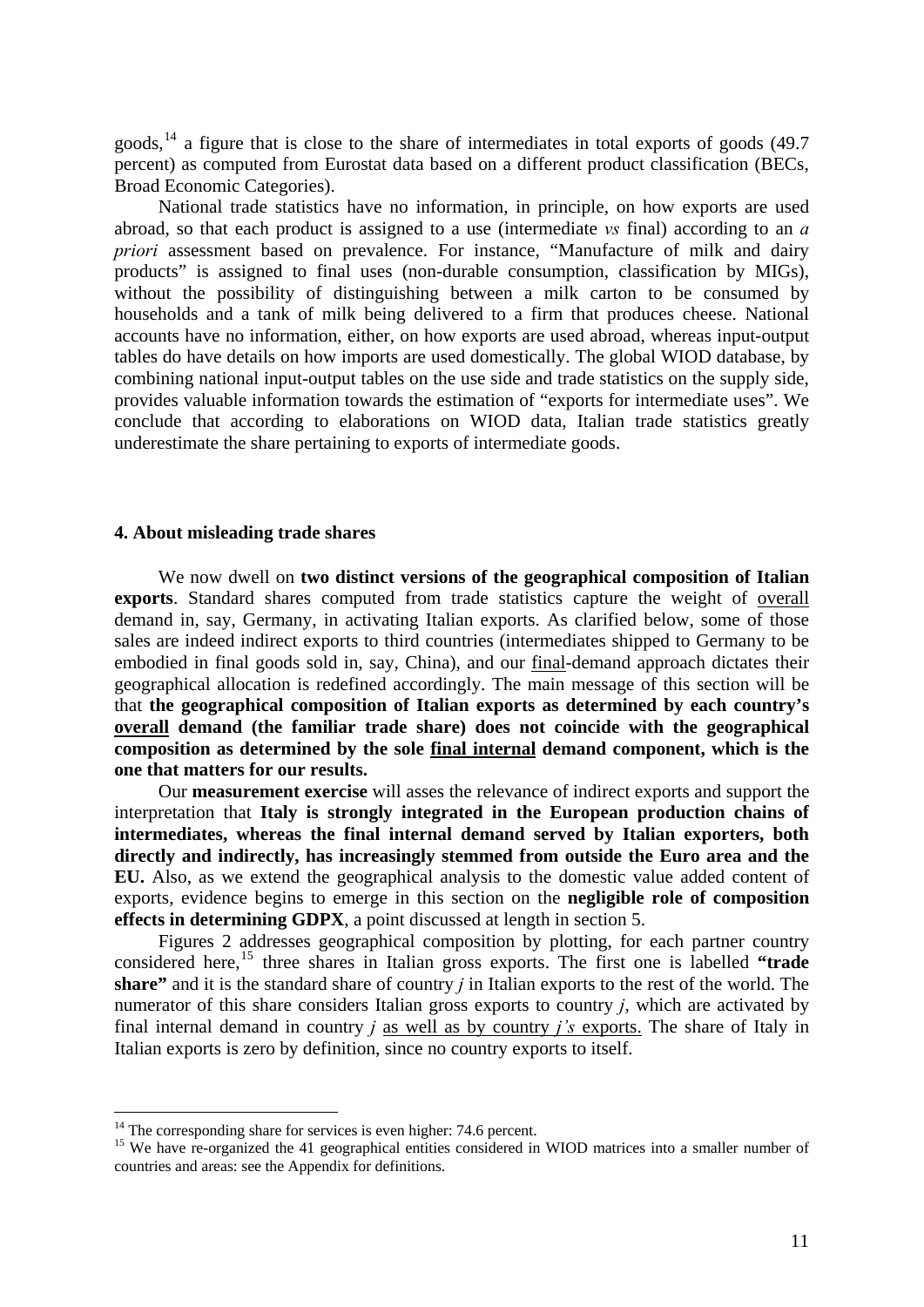The second share is labelled **"absorption share in gross exports"**. It measures the share, on Italian total exports, of "exports activated by country *j*", namely sales abroad that are ultimately activated by final internal demand in country *j*, no matter where they are shipped to by Italian exporters. It includes two components: final exports to country *j* and exports of intermediate inputs to all other destinations where they are embodied into products that are ultimately shipped, either directly or indirectly via third countries, to country *j* in order to satisfy country *j's* final internal demand. Also final internal demand in Italy contributes to activate Italian exports (the reflection components in Figure 1).

Comparing traditional "trade shares" and "absorption shares in gross exports" reveals interesting information on Italian production-sharing relations. Intermediate goods can travel to their final destination by an indirect route (triangular processing trade). For example, intermediates may be produced in Italy and shipped to Germany for assembly into a final good which is ultimately consumed in the US. In this case, the US "absorption share in Italian gross exports" includes Italian exports of intermediates to a third country (Germany) and embodied in German's exports to the US. On the contrary, these Italian exports of intermediates to Germany are not included in the German "absorption share in Italian gross exports", since they are finally absorbed in the US.

After these clarifications, it is safe to adopt for the rest of the paper the shorter term **"final demand" to indicate "final internal demand"**.

The third share in Figure 2 is labelled **"absorption share in GDPX"** and it measures the contribution of final demand in country *j* in activating Italian GDP through exports. The numerator of this share is just the Italian value added contained in the numerator of the "absorption share in gross exports".

For any fixed *j*, country-*j* "absorption shares" in gross exports and in GDPX can be thought of as the (static) elasticity of Italian exports and of Italian GDPX, respectively, to a 100 percent increase in final demand in country *j*. Figures 2 show the two "absorption shares" vary a lot across counterparts *j*, but are almost identical for any fixed country *j*. The reason is that **the Italian-GDP content of one dollar (the GDPX-intensity) of exports activated by final demand in country** *j* **does not differ a lot across counterparts** *j*. In turn, **this is the result of the sectoral composition of exports not varying enough across counterparts** *j* **for significant composition effects to arise**. We postpone details on this issue to Section 5 in order to focus on the main message of Figures 2.

**In general, standard trade shares are only an imprecise indicator of the ability of countries around the world in activating Italian exports and GDP.**

**In any given year,** trade shares tend to overestimate absorption shares for the EU countries, signalling that **the role played by the EU in activating Italian exports is larger than the weight that final demand in the EU carries in activating Italian domestic value added**. **This is especially due to the Eurozone**, a result which in turn is driven by France and, most of all, Germany. This is a clear implication of the strong "regional integration of production" among Euro-area economies (Amador et al. 2013): **a relevant part of Italian intra-area exports are intermediates used to produce goods and services to be exported for final consumption/investment outside the Euro area.** 

Vice-versa, final demand from **countries outside the EU** activates more Italian exports and GDP than it would appear from trade shares, especially due to the contributions of the US and Japan (plus China in recent years). **The relevance of extra-EU countries has relentlessly increased over time, slightly faster than trade shares indicate, and it overcame the weight of the EU already in 2006**, an occurrence that has not yet taken place on the basis of trade shares.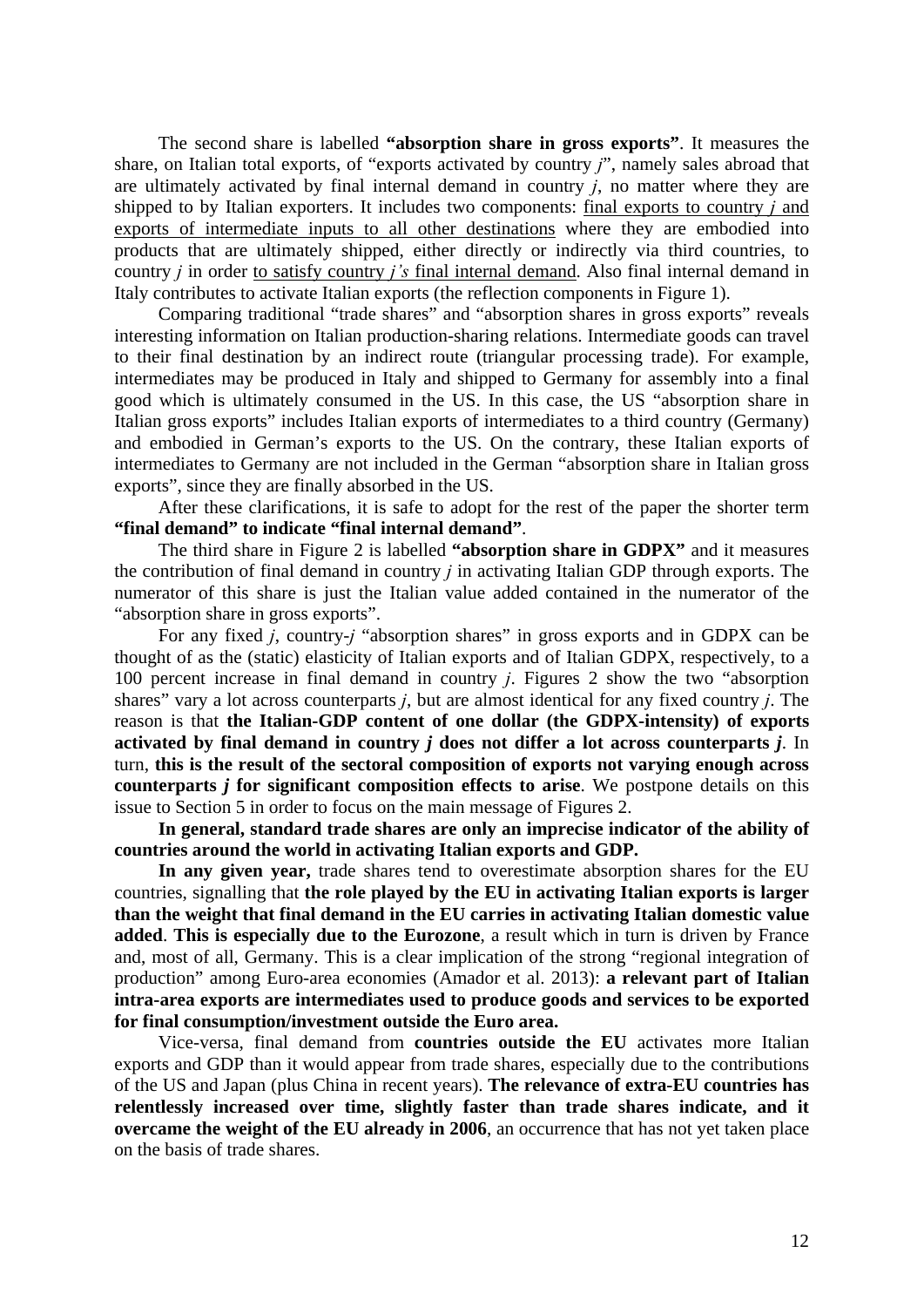### Partner countries' share in Italian gross exports: "trade share", "absorption share in **gross exports" and "absorption share in GDPX".**

(in percentage of overall gross exports; percentage points)



Source: authors' calculations on WIOD data. Notes: see the Appendix for the definition of the geographical entities listed in the figures.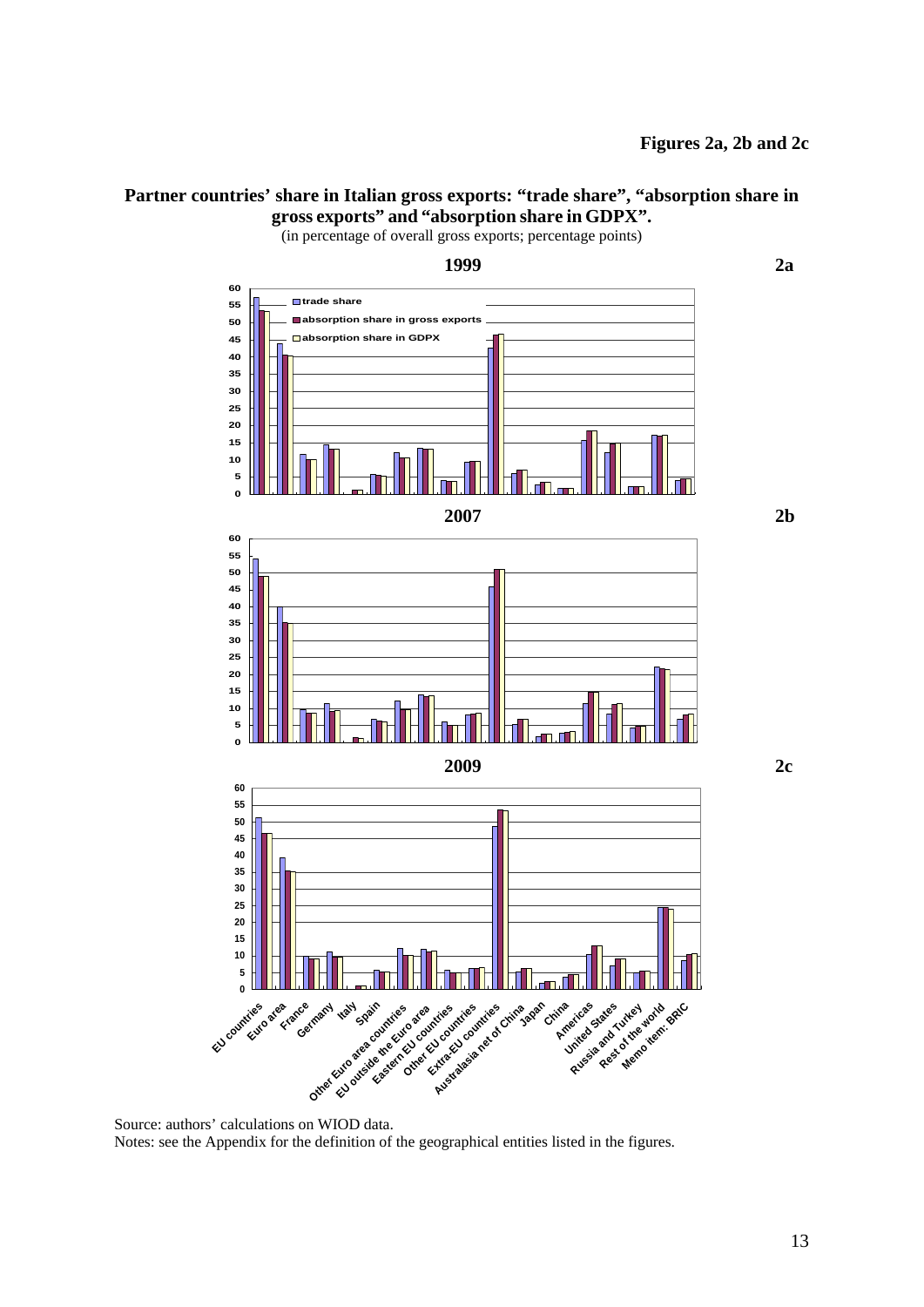Taking the US as an example, the finding that their absorption share in Italian gross exports is larger than their share in Italian gross exports does not warrant the policy implication that Italian exporters should increase their efforts at serving the US market directly. Rather, the difference between the two shares reveals the extent to which other countries' exports to the US rely on intermediates produced in Italy, which may indeed be regarded as indirect Italian exports to the US.

### <span id="page-13-0"></span>**5. Bilateral results**

We now focus on "absorption shares" and their relevance for Italian GDP. We want to address the following question: **how does final demand in the various countries contribute, via the Italian exports they activate, to Italian GDP?**

Answering the question simply means analyzing how different countries contribute to Italian GDPX. In fact, we propose a **comparative statics exercise**. Specifically, we rephrase the question as: given the snapshot of technical coefficients and international organization of production as represented by the WIOD matrix in a given year, **what is the percentage increase in Italian GDP if final (internal) demand in country j increases by 10 percent, everything else equal?** We stress that this is a partial equilibrium comparative statics exercise; in particular, **no second-round effects are considered**: final demand increases in country *j*, global value chains are activated around the world in order to meet that demand, but final demand in all other countries remains unchanged.

**In essence, we set off to estimate the (static) elasticity of Italian GDP to final internal demand around the world[16](#page-13-2) by relying uniquely on data taken from WIOD input-output tables**. These provide a fixed set of "structural" parameters (technical production coefficients, market shares, absorption shares, export composition and so on) which indeed change from one year to the other, but are held constant when **a positive shock to foreign demand is considered and all else expands in proportion**.

In particular, **we assume a unit elasticity of exports to world GDP**; recent studies focussing on world trade have estimated its elasticity to world GDP to be either around 2.0- 2.5 (Cheung and Guichard, 2009) or larger than 3 (Freund, 2009).

Be reminded that we trace the **effect on Italian nominal GDP neglecting exports of travel services associated with tourism**: these amounted to 2.1 percent of GDP on average in the period under exam (1999-2009).

### <span id="page-13-1"></span>*5.1. A premise on world demand*

 $\overline{a}$ 

Table 2 presents the impact (first-round effect only) on Italian gross exports and value added (both as a share of GDP) when world final demand increases by 10 percent.<sup>[17](#page-13-3)</sup> The last column is the ratio of the first two, namely the GDPX-intensity (the Italian-GDP content of one dollar of exports).

A 10 percent increase in world final demand in 1999 led to an increase of Italian gross exports worth 2.36 percentage points of GDP whereas GDP itself grew by 1.93 percent. This is consistent with the fact that, in 1999, Italian gross exports represented 23.6 percent of GDP and their GDPX-intensity was 0.821.

<span id="page-13-3"></span><span id="page-13-2"></span><sup>&</sup>lt;sup>16</sup> Felettigh and Federico (2010) had a similar objective but relied on import demand elasticities.<br><sup>17</sup> That is, when demand increases by 10 percent in all countries of the world (including Italy itself).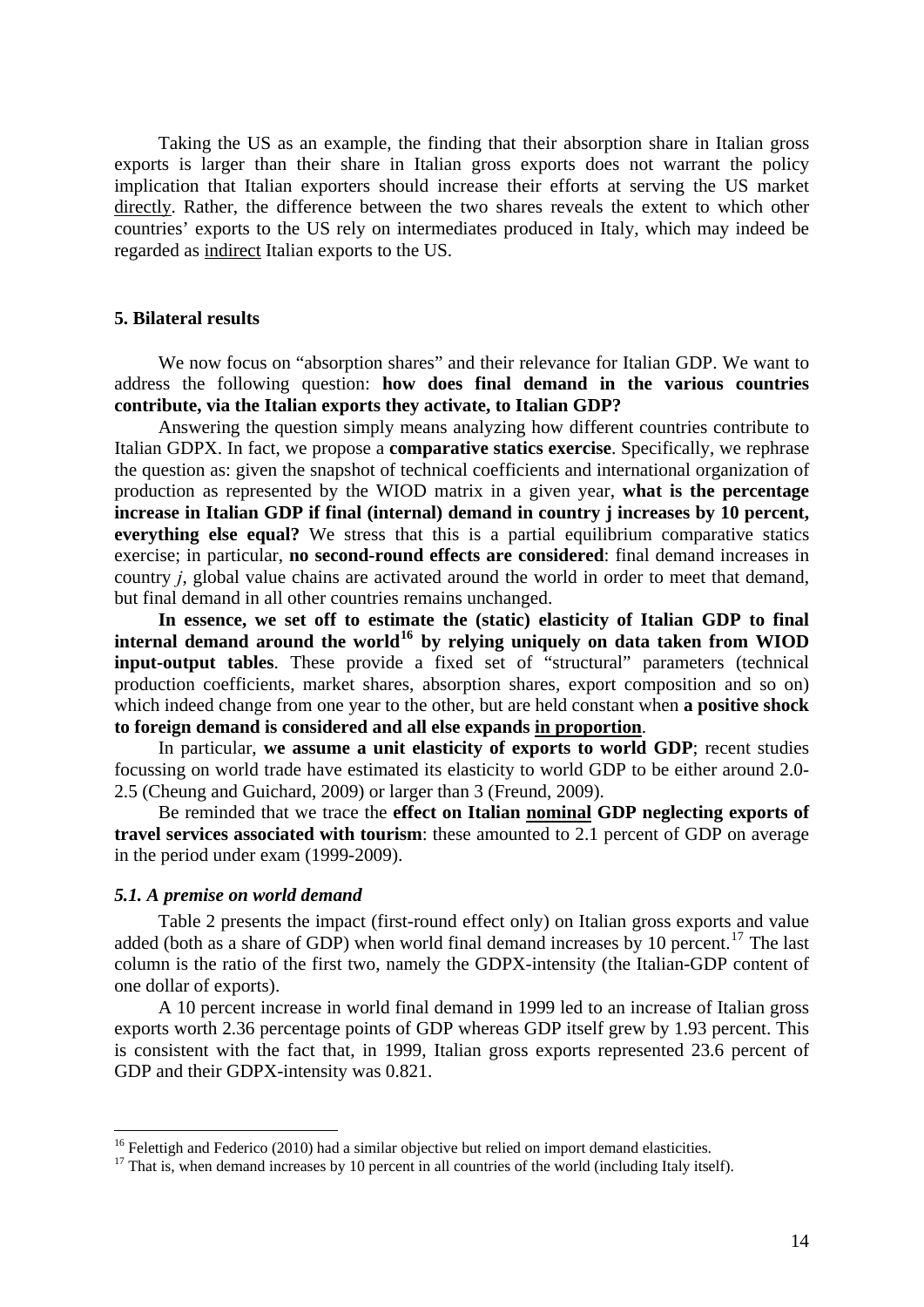The same shock in 2007 determined an increase of Italian gross exports worth 2.85 percentage points of GDP, whereas GDP itself grew by 2.13 percent (the GDPX-intensity was 0.746). The snapshot for 2009 resembles a step back to 1999: the increase of Italian gross exports was worth 2.32 percentage points of GDP, with GDPX-intensity at 0.784 and GDP growth at 1.82 percent.

#### **Table 2**

### **Impact on the Italian economy of a 10 percent increase in world final internal demand (including Italy itself).**

|                                | Impact on:       | Memo<br>item: |                    |
|--------------------------------|------------------|---------------|--------------------|
| Year                           | Gross<br>exports | GDP           | GDPX-<br>intensity |
| 1999                           | 2.36             | 1.93          | 0.821              |
| 2000                           | 2.61             | 2.06          | 0.789              |
| 2001                           | 2.62             | 2.08          | 0.795              |
| 2002                           | 2.49             | 2.00          | 0.803              |
| 2003                           | 2.38             | 1.91          | 0.802              |
| 2004                           | 2.46             | 1.95          | 0.791              |
| 2005                           | 2.53             | 1.96          | 0.776              |
| 2006                           | 2.72             | 2.05          | 0.752              |
| 2007                           | 2.85             | 2.13          | 0.746              |
| 2008                           | 2.82             | 2.09          | 0.741              |
| 2009                           | 2.32             | 1.82          | 0.784              |
| Memo item: mean<br>(1999-2009) | 2.56             | 2.00          | 0.782              |

(in percentage of GDP, except for GDPX-intensity $(1)$ )

Source: authors' calculations on WIOD data.

(1) GDPX-intensity is a unitless fraction.

**Overall, the impact of world demand on Italian GDP looks stationary, with the downward-sloping trend in GDPX-intensity being compensated by the upward-sloping trend in the impact of foreign demand on Italian gross exports.**[18](#page-14-0)

**The importance of foreign demand for the creation of Italian value added** (the second column in Table 2) **evolved in a pro-cyclical fashion**: it grew between 1999 and 2007 and it fell sharply in 2009 with the great trade collapse. This is the net effect of two factors: **a moderately volatile counter-cyclical GDPX-intensity** (the third column in Table 2) **is dominated by a twice as volatile pro-cyclical trade openness** (the first column).

As for the latter, this is defined as the ratio between gross exports (net of tourism) and GDP. Until the great trade collapse, the numerator ran faster than the denominator for two reasons. On the one side, Italian internal demand grew slower than global demand.<sup>[19](#page-14-1)</sup> On the other side, the increasing relevance of double-counting (last column in Table 1) testifies to multilateral ("triangular") production sharing having been an independent source of gross

<span id="page-14-0"></span><sup>&</sup>lt;sup>18</sup> The latter impact is expressed as a share of GDP, so that stagnant growth in Italy contributed to the upward trend mentioned in the text.

<span id="page-14-1"></span> $19$  In loose terms, internal demand mainly affects the denominator (GDP), whereas global demand affects the numerator (exports) one-to-one and the denominator less than one-to-one.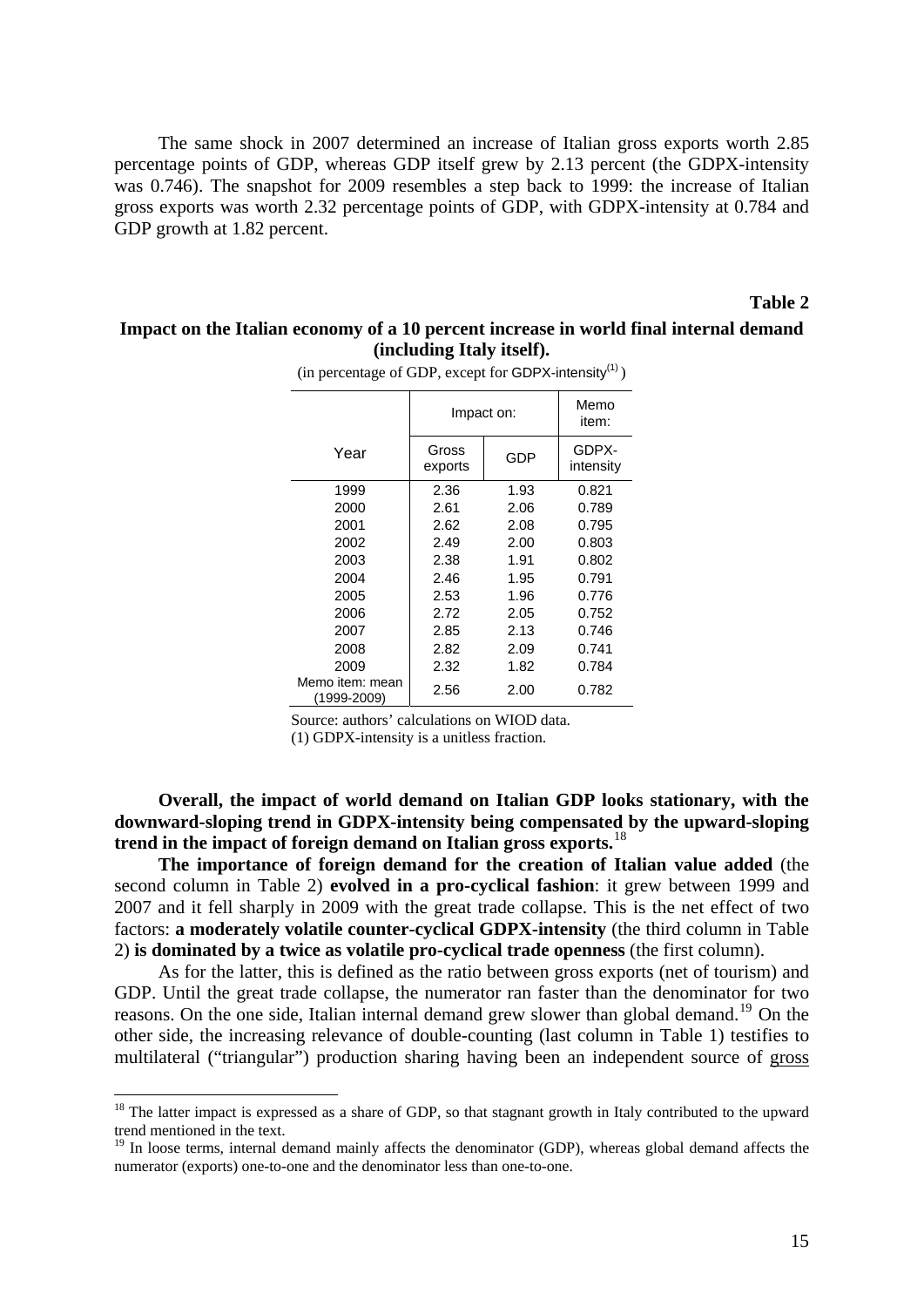export growth for Italy, with goods crossing the Italian border multiple times during stages of production before final export.<sup>[20](#page-15-1)</sup>

As for GDPX-intensity, its evolution is common to the majority of the European countries and it is a mirror image of the pro-cyclical pattern in the use of imported inputs (Amador et al., 2013), driven by firms' attempt at reducing variable costs.

**GDPX-intensities are diffusedly countercyclical also at the sectoral level**; Table 7 below will provide details on the matter.

### <span id="page-15-0"></span>*5.2. Bilateral results: major countries and areas*

Table 3 considers a 10 percent increase in final demand in each country in turn and tracks the response of Italian exports and value added (both as a share of GDP). It is a complement to Table 2 but adds little information relative to Figure 2. It shows how **Italy has become more and more dependent on final demand outside the EU, with emerging economies such as China, Russia and Turkey gaining importance in this respect at the expenses of major advanced economies such as the US and Japan**.

**Table 3** 

### **Impact on Italian exports and GDPX of a 10 percent increase in selected areas' final internal demand**

|                            |         | 1999        |                    |         | 2007        |                    | 2009    |             |                    |  |  |
|----------------------------|---------|-------------|--------------------|---------|-------------|--------------------|---------|-------------|--------------------|--|--|
| Countries and areas:       | Exports | <b>GDPX</b> | GDPX-<br>intensity | Exports | <b>GDPX</b> | GDPX-<br>intensity | Exports | <b>GDPX</b> | GDPX-<br>intensity |  |  |
| <b>EU</b> countries        | 1.26    | 1.03        | 0.817              | 1.40    | 1.04        | 0.744              | 1.08    | 0.85        | 0.785              |  |  |
| Euro area (EA)             | 0.95    | 0.78        | 0.816              | 1.01    | 0.75        | 0.739              | 0.82    | 0.64        | 0.782              |  |  |
| of which: France           | 0.24    | 0.19        | 0.815              | 0.25    | 0.18        | 0.742              | 0.21    | 0.16        | 0.780              |  |  |
| Germany                    | 0.31    | 0.25        | 0.823              | 0.26    | 0.20        | 0.751              | 0.22    | 0.18        | 0.790              |  |  |
| Italy                      | 0.03    | 0.02        | 0.813              | 0.04    | 0.03        | 0.733              | 0.03    | 0.02        | 0.777              |  |  |
| Spain                      | 0.13    | 0.10        | 0.804              | 0.18    | 0.13        | 0.707              | 0.12    | 0.09        | 0.757              |  |  |
| EU countries not in the EA | 0.31    | 0.25        | 0.820              | 0.39    | 0.29        | 0.758              | 0.26    | 0.21        | 0.793              |  |  |
| Eastern EU countries       | 0.09    | 0.07        | 0.817              | 0.15    | 0.11        | 0.746              | 0.11    | 0.09        | 0.787              |  |  |
| Other EU countries         | 0.22    | 0.18        | 0.822              | 0.24    | 0.18        | 0.765              | 0.15    | 0.12        | 0.798              |  |  |
| <b>Extra-EU countries</b>  | 1.09    | 0.90        | 0.824              | 1.46    | 1.09        | 0.747              | 1.24    | 0.97        | 0.784              |  |  |
| Australasia net of China   | 0.16    | 0.14        | 0.833              | 0.19    | 0.15        | 0.765              | 0.15    | 0.12        | 0.794              |  |  |
| of which: Japan            | 0.08    | 0.07        | 0.831              | 0.07    | 0.05        | 0.768              | 0.05    | 0.04        | 0.801              |  |  |
| China                      | 0.04    | 0.03        | 0.818              | 0.09    | 0.07        | 0.750              | 0.10    | 0.08        | 0.797              |  |  |
| Americas                   | 0.43    | 0.36        | 0.824              | 0.42    | 0.32        | 0.749              | 0.30    | 0.24        | 0.791              |  |  |
| of which: USA              | 0.35    | 0.29        | 0.826              | 0.32    | 0.24        | 0.755              | 0.21    | 0.17        | 0.788              |  |  |
| Russia and Turkey          | 0.05    | 0.04        | 0.808              | 0.14    | 0.10        | 0.750              | 0.12    | 0.10        | 0.804              |  |  |
| Rest of the world          | 0.40    | 0.33        | 0.824              | 0.62    | 0.46        | 0.740              | 0.57    | 0.44        | 0.771              |  |  |
| Total                      | 2.36    | 1.93        | 0.821              | 2.85    | 2.13        | 0.746              | 2.32    | 1.82        | 0.784              |  |  |
| Memo item: BRIC            | 0.11    | 0.09        | 0.816              | 0.23    | 0.18        | 0.755              | 0.24    | 0.19        | 0.804              |  |  |

(in percentage of GDP, except for GDPX-intensities $(1)$ )

Source: authors' calculations on WIOD data.

Notes: see the Appendix for the definition of the geographical entities listed in the table.

<span id="page-15-1"></span>(1) GDPX-intensities are unitless fractions.

 $\overline{a}$ 

2.85 in 2009; the growth of the double-counting component accounted for 0.10 p.p. of this increase.

<sup>&</sup>lt;sup>20</sup> The trade openness indicator in Table 2 (first column) moved from 2.36 percentage points of GDP in 1999 to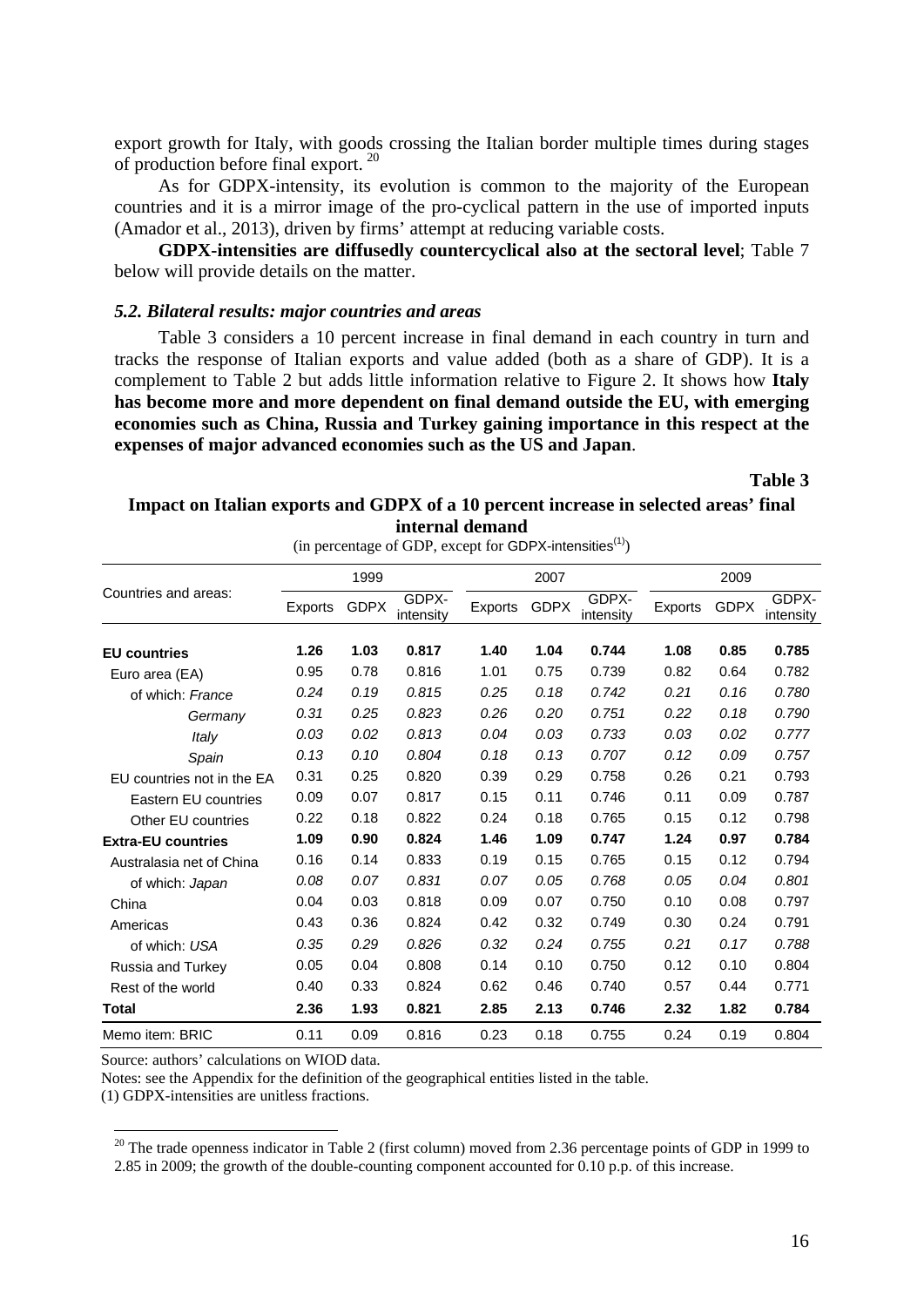On the contrary, between 1999 and 2007 the contribution of EU countries to Italian GDP remained quite stagnant, with the increasing weight of Eastern EU economies making up for the weakening role of the Euro area. Eastern EU countries, while still a target for offshoring activities to exploit lower costs of production, are becoming also attractive markets for the absorption of Italian exports.

With the crisis in 2009, the impact of foreign demand on the Italian economy decreased across the board. The setback was however less pronounced for demand outside the EU, enabling these countries to become the major source of GDP activation for Italy.

Table 3 also shows **GDPX-intensities by country of activation**: these **tend to be fairly similar across countries at any point in time**. The distribution is especially tight in 1999: it lies between 0.804 and 0.833. **The reason lies in the lack of significant composition effects**, as we discuss in the next section.

#### <span id="page-16-0"></span>*5.3. Bilateral results: final and intermediate uses*

Table 3 has summarized the response of Italian exports and value added. The impact can be further split into the components due to exports for final uses and to exports for intermediate uses, a point we now discuss and exploit to investigate composition effects.

Let  $\Delta G X_i$  indicate the increase in Italian exports to country i and all other destinations activated by a 10 percent increase in final internal demand in country j, and let *ΔGDPXj* be the Italian value added embodied in *ΔGXj*. The associated GDPX-intensity is defined as

$$
gdpx_j := \Delta GDPX_j / \Delta GX_j. \tag{1}
$$

**In any given year, exports by each of the 35 sectors has a specific GDPX-intensity which depends on technical coefficients and as such is independent of where exports are shipped to and of their use (final vs intermediate). Consequently, the GDPXintensity of Italian exports activated by a 10 percent increase in final internal demand in country j** (*gdpxj*) **varies with** *j* **because it depends on the specific sectoral composition of those exports.** It is intractable to keep track of 35 sectors in understanding the differences among countries in the figures below, so we simplify composition effects by splitting exports (activated by demand in country *j*) between final uses and intermediate uses. These two components differ in sectoral composition, thus having specific GDPX-intensities, $^{21}$  $^{21}$  $^{21}$ which enables us to get a grasp of (and expose) composition effects by looking at two determinants only. Specifically, we use the following decomposition:  $2^2$ 

$$
\Delta GDPX_j = \Delta GX \cdot s_j \cdot [s_j^{Fin} \cdot gdpx_j^{Fin} + s_j^{Int} \cdot gdpx_j^{Int}], \qquad [2]
$$

where

 $\overline{a}$ 

- *ΔGX* is the increase in Italian exports when final internal demand increases by 10 percent in all countries, including Italy itself ("size of the global shock");
- $s_i$  is the share of country *j* in total Italian exports to the rest of the world ("**relative size**");
- $s_j^{Fin}$  ( $s_j^{Int}$ ) is the share of exports for final (intermediate) uses in overall Italian exports activated by final internal demand in country *j* ( $s_j^{Fin} + s_j^{Int} = I$ ).

Notice that  $s_j$  is a "trade share";  $s_j$ <sup>Fin</sup> and  $s_j$ <sup>Int</sup> are "absorption shares" as defined in Section 4.

The four variables in square brackets (**"composition variables"**) in equation (2) fully summarize the composition effects mentioned earlier. **In any given year, they do vary** 

<span id="page-16-1"></span><sup>&</sup>lt;sup>21</sup> These are defined as  $gdpx_j^{Fin}$  and  $gdpx_j^{Int}$  by applying equation [1] to the exports for final uses and to the exports for intermediate uses, respectively.

<span id="page-16-2"></span> $22 \text{ See the Appendix for the derivation.}$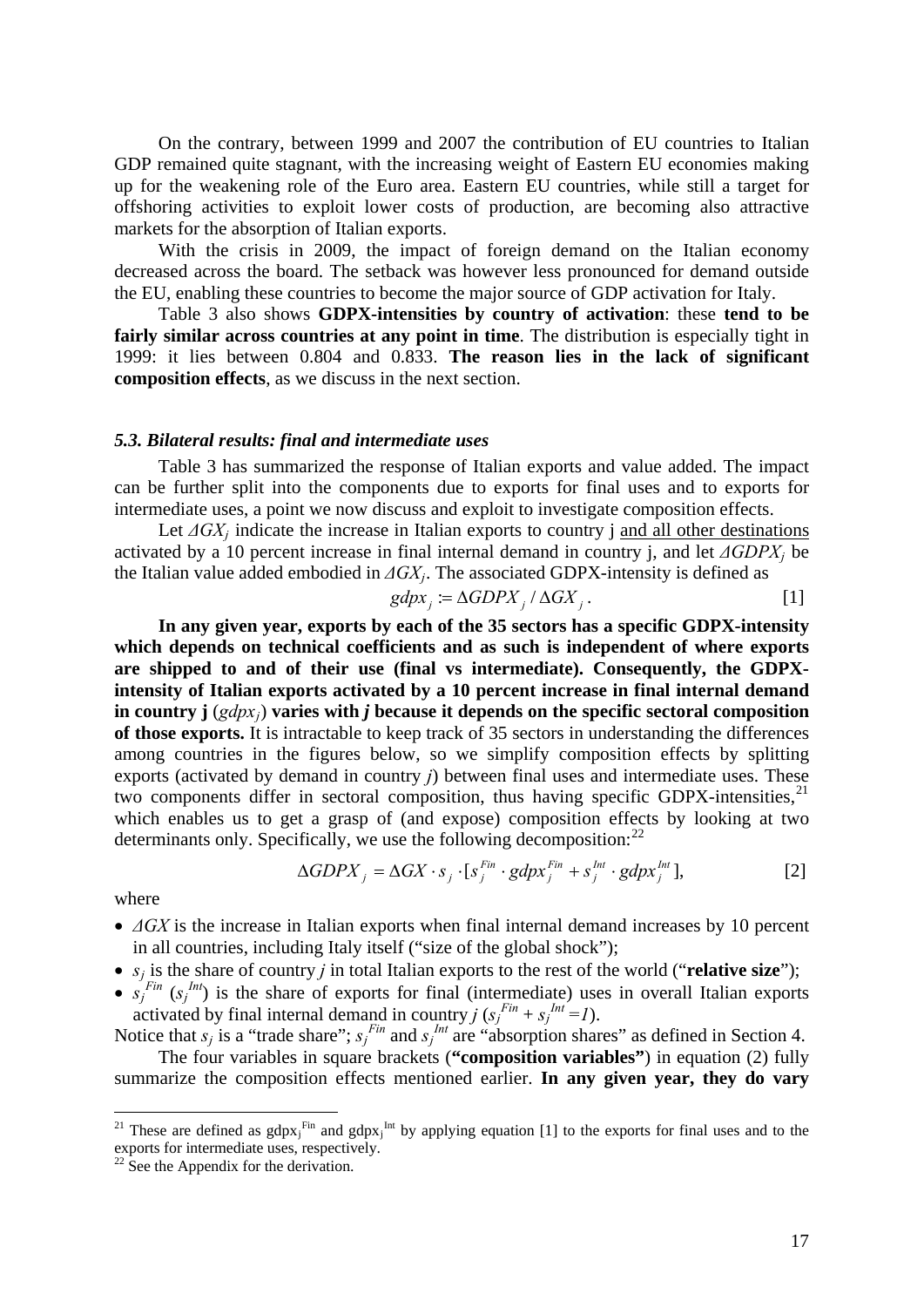**across countries, but too little for being relevant towards cross-sectional variability**. **Consequently, the overall counterpart-specific GDPX-intensity** *gdpxj* **is fairly similar across countries at any point in time**, as Table 3 has shown.

**Composition effects being modest, "relative size" is a sufficient statistic to determine each country's overall contribution to Italian GDPX** and country ranking in Figures A1, A2 and A3 mimics the ordering in Figures 2, discussed earlier.

**Composition effects being modest, also the split of GDPX between final and intermediate uses tends to mirror the corresponding composition in gross exports** (see Figures A1, A2 and A3). Heterogeneity in the "composition variables" accounted at most for a one percentage point difference between the share of final uses in gross exports<sup>[23](#page-17-1)</sup> and the share of final uses in GDPX. $^{24}$  $^{24}$  $^{24}$ 

#### <span id="page-17-0"></span>*5.4. Composition variables: distribution and evolution*

Table 4 summarizes the distribution of the composition variables appearing in equation [2] across counterpart countries and areas activating Italian exports via final demand. The last two rows report the column-wise minimum and maximum, respectively, after dropping Italy itself from the list of counterpart countries: Italian final demand only activates Italian global exports for intermediate uses.

We stress again that Table 4 refers to Italian exports activated by final demand in the countries listed in the left-most column, not to Italian exports to those countries.

**The main message is that composition does not matter: the variability of the "composition variables" was very muted in 1999 and only shows a very moderate increasing trend**, which once again is reversed in 2009.

For any fixed counterpart, **the GDPX-intensity of Italian exports for final uses** does move across time but **tends to be very close to the GDPX-intensity of exports for intermediate uses**, implying that the sectoral composition does not vary a lot across uses.

**Exports for final uses tend to be more GDPX-intensive than the corresponding exports for intermediate uses.** More precisely, in 2009 this was true for all counterparts presented here except Spain<sup>[25](#page-17-3)</sup>; exceptions amounted to one third of the cases in 1999: **the GDPX-intensity of Italian exports for intermediate uses fell proportionately more than the GDPX-intensity of exports for final uses**.

At the same time, the majority of Italian exports are for intermediate uses. This configures **a mildly adverse "specialization pattern": Italian exports are specialized in intermediate uses, which are the least GDPX-intensive**.

**The only three countries that, in all years considered here, activated mostly Italian exports for final uses were Japan, Germany and France**. Restricting attention to 2007 and 2009, a fourth counterpart arises, the sum of Russia and Turkey, mainly thanks to the former: **by 2009 Russia became the country activating Italian exports for final uses in the highest proportion** (66.9 percent). At the other end, **China was the country that**  activated Italian exports for final uses in the lowest proportion:<sup>[26](#page-17-4)</sup> 39.1 percent, up from 26.1 in 2007, still lower than 1999 (42.7 percent).

<span id="page-17-2"></span>

<span id="page-17-1"></span><sup>&</sup>lt;sup>23</sup> The average share across all destinations was 44.1 percent.<br><sup>24</sup> For instance, in 2007 final uses accounted for 51.6 percent of gross exports to Japan and for 52.6 percent of the Italian value added embodied in overall exports activated by final demand in Japan.<br><sup>25</sup> Again, excluding Italy from the set of counterpart countries.

<span id="page-17-3"></span>

<span id="page-17-4"></span><sup>25</sup> Again, excluding Italy from the set of counterpart countries. 26 Again, excluding Italy from the set of counterpart countries.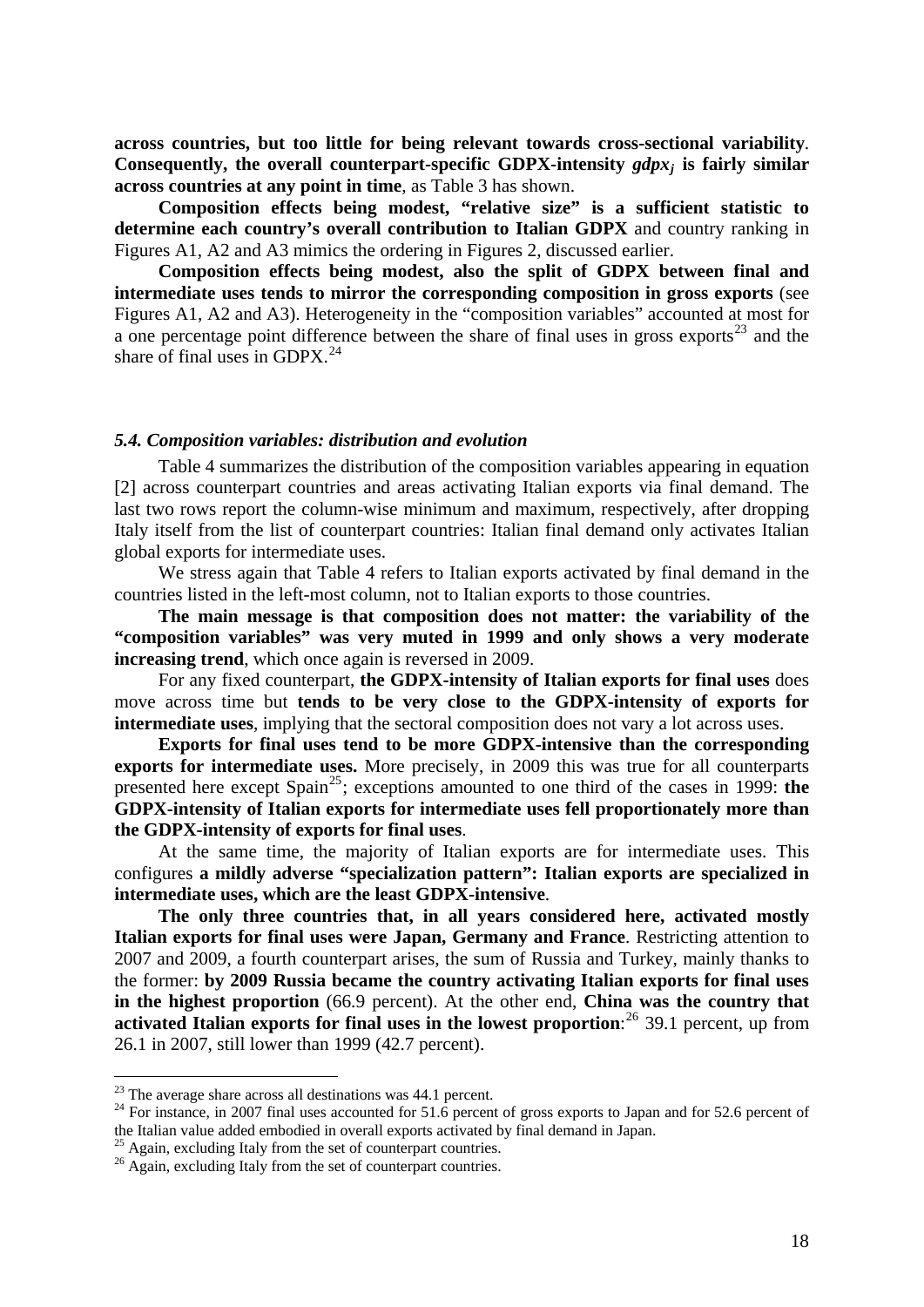### **Table 4**

### **Distribution across counterparts of the "composition variables" in 1999, 2007 and 2009**

| $\sim$ 1                            |             |               |                            |             |               |                            |                      |               |                            |  |  |
|-------------------------------------|-------------|---------------|----------------------------|-------------|---------------|----------------------------|----------------------|---------------|----------------------------|--|--|
|                                     |             | 1999          |                            |             | 2007          |                            | 2009                 |               |                            |  |  |
|                                     |             |               | GDPX-                      |             |               | GDPX-                      |                      |               | GDPX-                      |  |  |
| Counterpart countries and<br>areas: |             |               | intensities <sup>(1)</sup> |             |               | intensities <sup>(1)</sup> |                      |               | intensities <sup>(1)</sup> |  |  |
|                                     | $s_i^{Fin}$ | Final<br>uses | Inter-<br>mediate<br>uses  | $s_i^{Fin}$ | Final<br>uses | Inter-<br>mediate<br>uses  | $s_i$ <sup>Fin</sup> | Final<br>uses | Inter-<br>mediate<br>uses  |  |  |
| <b>EU</b> countries                 | 51.4        | 0.818         | 0.817                      | 47.5        | 0.748         | 0.741                      | 48.8                 | 0.788         | 0.781                      |  |  |
| Euro area (EA)                      | 51.9        | 0.818         | 0.815                      | 47.6        | 0.744         | 0.735                      | 48.9                 | 0.785         | 0.779                      |  |  |
| of which: France                    | 55.1        | 0.814         | 0.815                      | 52.5        | 0.747         | 0.737                      | 53.0                 | 0.787         | 0.773                      |  |  |
| Germany                             | 55.0        | 0.826         | 0.819                      | 51.8        | 0.761         | 0.740                      | 55.1                 | 0.796         | 0.783                      |  |  |
| Italy                               | 0           | 0             | 0.813                      | 0           | 0             | 0.733                      | 0                    | 0             | 0.777                      |  |  |
| Spain                               | 51.9        | 0.804         | 0.805                      | 46.5        | 0.706         | 0.708                      | 44.1                 | 0.749         | 0.763                      |  |  |
| EU countries not in the EA          | 49.7        | 0.817         | 0.823                      | 47.3        | 0.758         | 0.758                      | 48.3                 | 0.799         | 0.788                      |  |  |
| Eastern EU countries                | 48.8        | 0.816         | 0.819                      | 48.7        | 0.753         | 0.739                      | 47.4                 | 0.795         | 0.780                      |  |  |
| Other EU countries                  | 50.0        | 0.818         | 0.825                      | 46.4        | 0.761         | 0.769                      | 49.0                 | 0.801         | 0.795                      |  |  |
| <b>Extra-EU countries</b>           | 44.8        | 0.823         | 0.825                      | 40.8        | 0.750         | 0.746                      | 46.5                 | 0.789         | 0.780                      |  |  |
| Australasia net of China            | 50.9        | 0.834         | 0.832                      | 44.1        | 0.775         | 0.757                      | 46.7                 | 0.806         | 0.784                      |  |  |
| of which: Japan                     | 60.5        | 0.835         | 0.824                      | 51.6        | 0.783         | 0.752                      | 55.0                 | 0.812         | 0.787                      |  |  |
| China                               | 42.7        | 0.817         | 0.819                      | 26.1        | 0.756         | 0.748                      | 39.1                 | 0.799         | 0.796                      |  |  |
| Americas                            | 46.6        | 0.821         | 0.826                      | 38.5        | 0.752         | 0.747                      | 41.5                 | 0.794         | 0.790                      |  |  |
| of which: USA                       | 47.1        | 0.823         | 0.828                      | 38.5        | 0.759         | 0.753                      | 42.0                 | 0.791         | 0.786                      |  |  |
| Russia and Turkey                   | 46.5        | 0.812         | 0.804                      | 54.0        | 0.764         | 0.735                      | 62.8                 | 0.813         | 0.789                      |  |  |
| Rest of the world                   | 40.3        | 0.822         | 0.825                      | 40.6        | 0.736         | 0.742                      | 46.8                 | 0.773         | 0.769                      |  |  |
| <b>Total</b>                        | 48.3        | 0.820         | 0.821                      | 44.1        | 0.749         | 0.744                      | 47.5                 | 0.788         | 0.781                      |  |  |
| Memo item: BRIC                     | 42.5        | 0.814         | 0.817                      | 38.7        | 0.767         | 0.748                      | 47.1                 | 0.808         | 0.799                      |  |  |
| Column-wise minimum: <sup>(2)</sup> | 40.3        | 0.804         | 0.804                      | 26.1        | 0.706         | 0.708                      | 39.1                 | 0.749         | 0.763                      |  |  |
| Column-wise maximum: <sup>(2)</sup> | 60.5        | 0.835         | 0.832                      | 54.0        | 0.783         | 0.769                      | 62.8                 | 0.813         | 0.796                      |  |  |

 $(s_j^{Fin})$  is a percentage, GDPX-intensities are unitless fractions)

Source: authors' calculations on WIOD data.

Notes: see the Appendix for the definition of the geographical entities listed in the table.

(1) In terms of the notation of equation [2]:  $\frac{1}{2}$  and  $\frac{1}{2}$  gdpx<sub>j</sub><sup>Int</sup>.

 $(2)$  Excluding Italy from the set of counterpart countries.

We have just mentioned that final internal demand in France and Germany mainly activates Italian exports (to France, Germany and all other countries) for final uses; instead, Italian exports to France and Germany, as recorded by trade statistics, mainly consist of intermediate goods and services and are activated (in principle) by demand in all countries of the world. Since exports for final uses are more GDPX-intensive than exports for intermediate uses, it follows that Italian exports to France and Germany have a higher GDPX-intensity than Italian exports activated by final internal demand in France and Germany. The difference is however tiny in practice, and the same holds for all other counterparts: see Table A2 in the Appendix.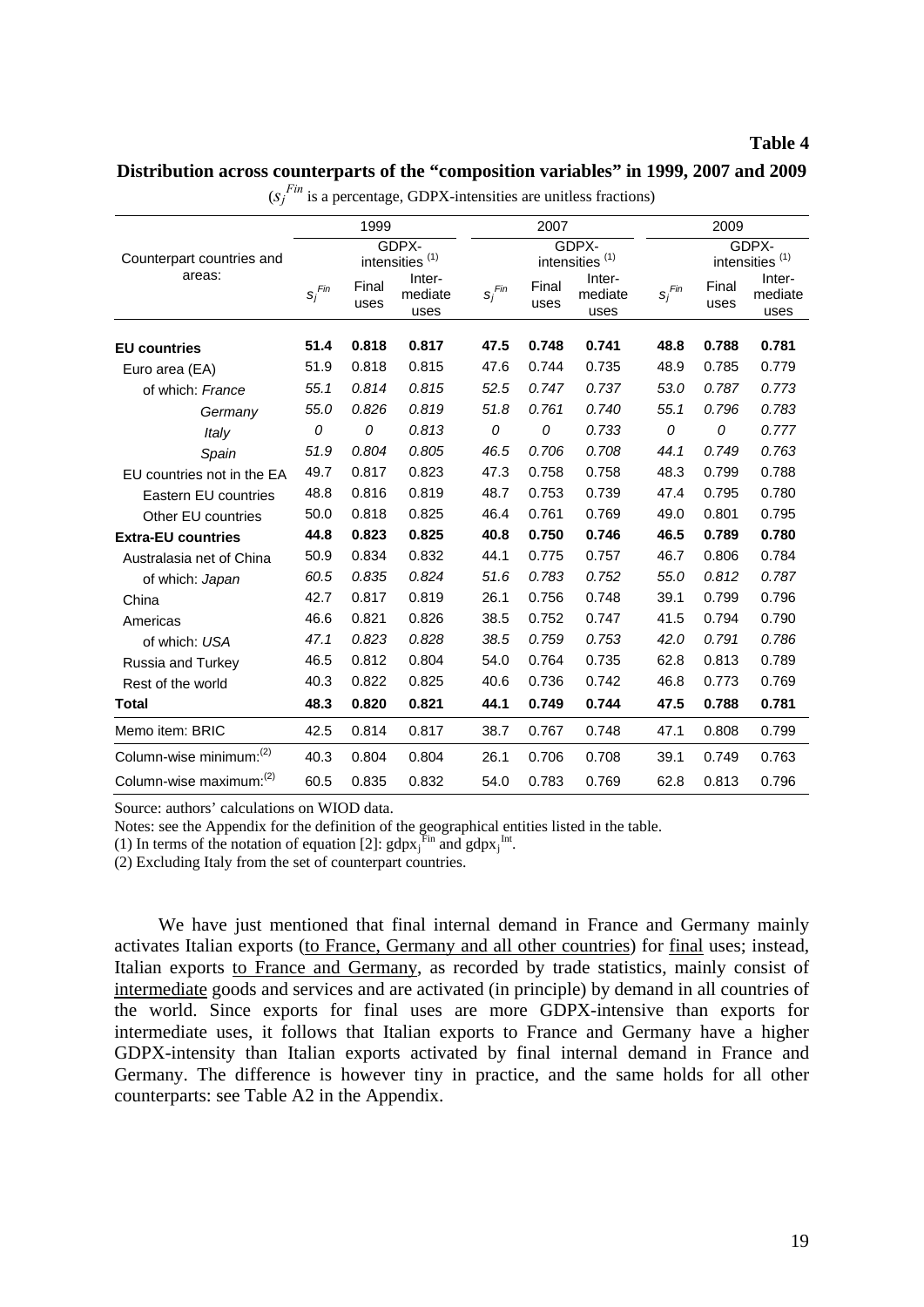#### <span id="page-19-0"></span>*5.5. Bilateral results: evolution over time*

**Consider a 10 percent increase in partner countries' final internal demand: how did the impact on Italian gross exports and GDPX change between 1999 and 2007?** Figure 3 addresses this question, using information mainly taken from Table 3; the horizontal axis reports the change in the relevance of each country in activating Italian exports and the vertical axis reports the change in the relevance of each country in activating Italian GDP. The size of the bubbles is proportional to the importance of each country's demand in activating Italian exports (i.e. proportional to "absorption share in gross exports") in 1999.

All bubbles in Figure 3 lie below the 45-degree line, due to the fact that GDPXintensities fell across the board between 1999 and 2007. Due to the consolidation of the single European market, **the role of the EU in activating Italian exports increased (albeit slightly). There was however no change in the activation of domestic value added, as the drop recorded for the Euro area was compensated by the increase brought about**  by the remaining member countries.<sup>[27](#page-19-1)</sup> In turn, the disappointing contribution of the Eurozone was driven by the stagnant role of France and the reduction in the activation by German demand. **The impact of foreign demand on Italian exports and GDP increased between 1999 and 2007 mainly thanks to the extra-EU component**; [28](#page-19-2) **it fell in the subsequent two years (Figure 4) mainly due to foreign demand originated in the EU.** 

Between 2007 and 2009 only final demand in Brazil and in China carried a positive contribution to the expansion of Italian gross exports and their domestic value added content. All bubbles in Figure 4 lie above the 45-degree line, as all GDPX-intensities increased between 2007 and 2009.

 $^{27}$  In Figure 3, the EU is the vectorial sum of the sub-areas that partition it.

<span id="page-19-2"></span><span id="page-19-1"></span><sup>&</sup>lt;sup>28</sup> Despite a negative contribution from the US, which in 1999 accounted for almost one third of Italian gross exports activated by final demand outside the EU.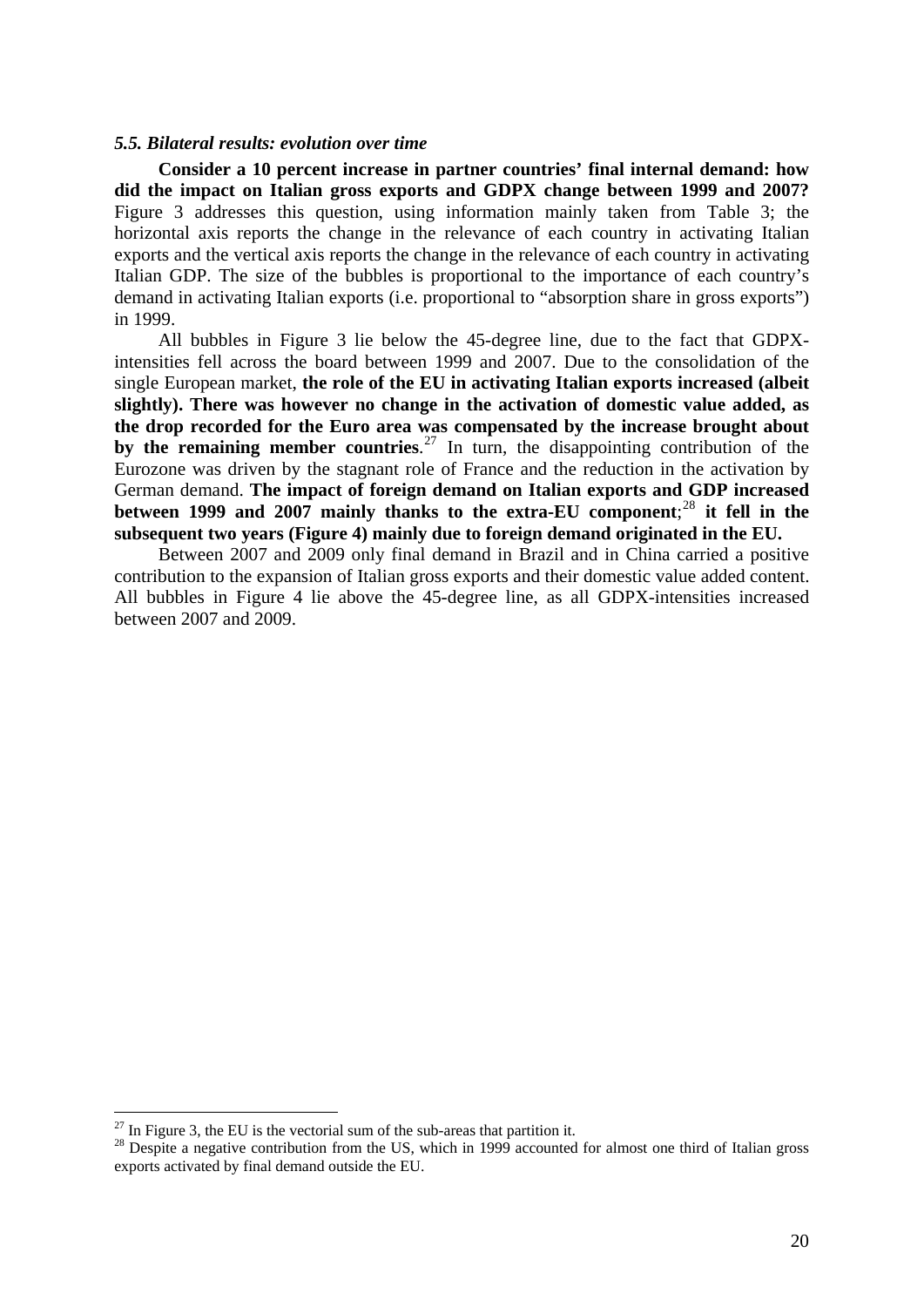**Figure 3** 



**Gross exports and GDPX activated by partner countries: change between 1999 and 2007**  (in percentage of GDP)

Source: authors' calculations on WIOD data.

Notes: The horizontal (vertical) axis reports the change in the ratio of gross exports (of GDPX) over GDP, as activated by final demand in each partner country. The size of the bubbles is proportional to the "absorption shares in gross exports" in the initial year. See the Appendix for the definition of the geographical entities.

**Figure 4** 

#### **Gross exports and GDPX activated by partner countries: change between 2007 and 2009**  (in percentage of GDP)



Source: authors' calculations on WIOD data. Notes: see previous figure.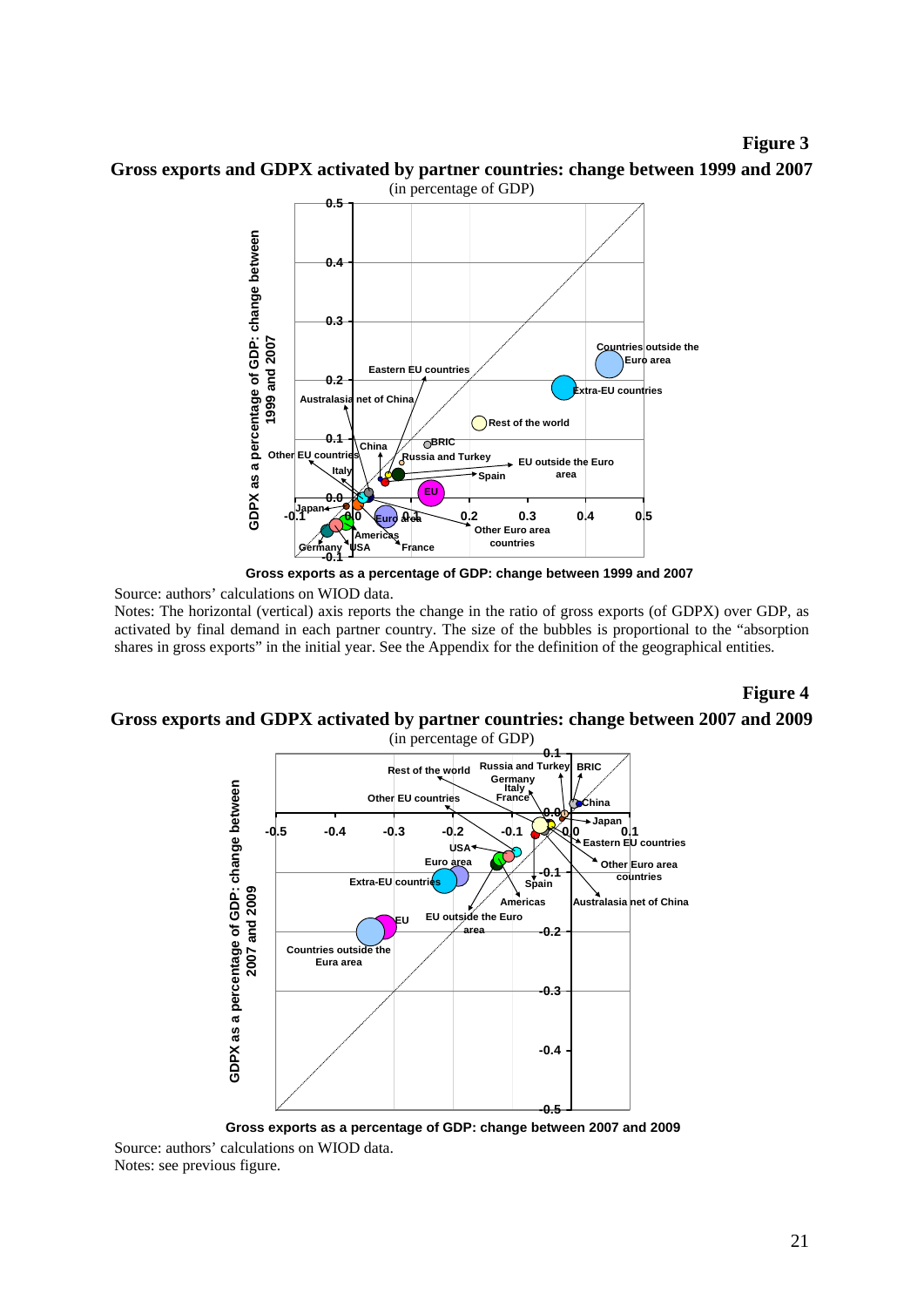#### <span id="page-21-0"></span>**6. Sectoral analysis of exports and GDPX**

Final internal demand around the world activates exports by each sector of the Italian economy. In turn, exports of any given sector contain domestic value added that has been created, directly or indirectly, in all domestic sectors (in principle). These **domestic intersectoral linkages are indeed relevant in shaping the performance and the profitability of Italian exporting firms: around one third of the domestic value added contained in manufacturing exports originates in the service sector; vice-versa, around 90 per cent of the domestic value added contained in service exports originates in services**.

In order to assess these results, a brief methodological digression is in order. National Supply and Use Tables (SUTs) are not symmetric but rather classify suppliers according to products, and users according to main activity (industry). As a consequence, it would be hard to distinguish whether service inputs used by manufacturing were being supplied by firms in the service sector or by manufacturing firms.<sup>[29](#page-21-2)</sup> The issue is related to the multi-product nature of firms and their so-called secondary production, and is a relevant one for Italy: Federico and Tosti (2012) estimated that in 2009 around one third of Italian service exports originated from manufacturing firms. However, a treatment of secondary products is applied to national SUTs before they are aggregated into symmetric (industry-by-industry) WIOD tables. The procedure that transforms national SUTs into symmetric tables might still introduce a bias; while a full disambiguation of the issue at hand is left for future research, we point out that preliminary conclusions might be drawn by substituting the matrix of technical coefficients for Italy, as computed from WIOD tables, with the corresponding matrix computed from the symmetric SUTs published by Istat at intervals of five years.

### <span id="page-21-1"></span>*6.1. The big picture: four macro-sectors*

 $\overline{a}$ 

Table 5 collapses the 35 sectors considered in WIOD tables into four aggregates (manufacturing, constructions, services and "raw materials and electricity") and traces the "sectoral" origin of the domestic value added content of Italian exports. Overall exports of goods and services are considered, together with a focus on manufacturing and services.<sup>[30](#page-21-3)</sup>

Three main features are manifest in Table 5. Firstly, **exports of services are more effective in activating GDP than it appears from trade statistics since they are more GDPX-intensive than exports of manufactures**, the reason being that international fragmentation of production mainly concerns the making of goods. Taking 2009 as a benchmark, in every dollar of manufacturing exports there are 75.9 cents of domestic value added, whereas the cents are 89.5 for services. The difference is 13.6 percentage points (and was even higher in 2007 and 2008, around 16 percentage points). On the one hand the difference is significant: it is equivalent to imagining that services were as GDPX-intensive as manufactures, but "true" exports of services were 17.9 percent bigger than recorded by trade statistics. On the other hand, the difference is muted by relative size, in the following sense. According to WIOD data for 2009, exports of services are around one fifth of manufacturing exports, so that disregarding GDPX-intensities, one would estimate that a 1 percent increase in manufacturing exports has the same impact on GDP growth, everything

<span id="page-21-2"></span><sup>&</sup>lt;sup>29</sup> More generally, a column for a particular industry in the Use table only provides the average production structure across all firms and all products in that industry. These structures may be rather different according to firms' characteristics (size, vertical integration, propensity to export); an aggregation bias is possibly introduced which calls for further evidence based on firm-level data (Koopman et al., 2012a).

<span id="page-21-3"></span><sup>&</sup>lt;sup>30</sup> The sum of manufactures and services accounts for around 98 percent of overall exports in any year considered here.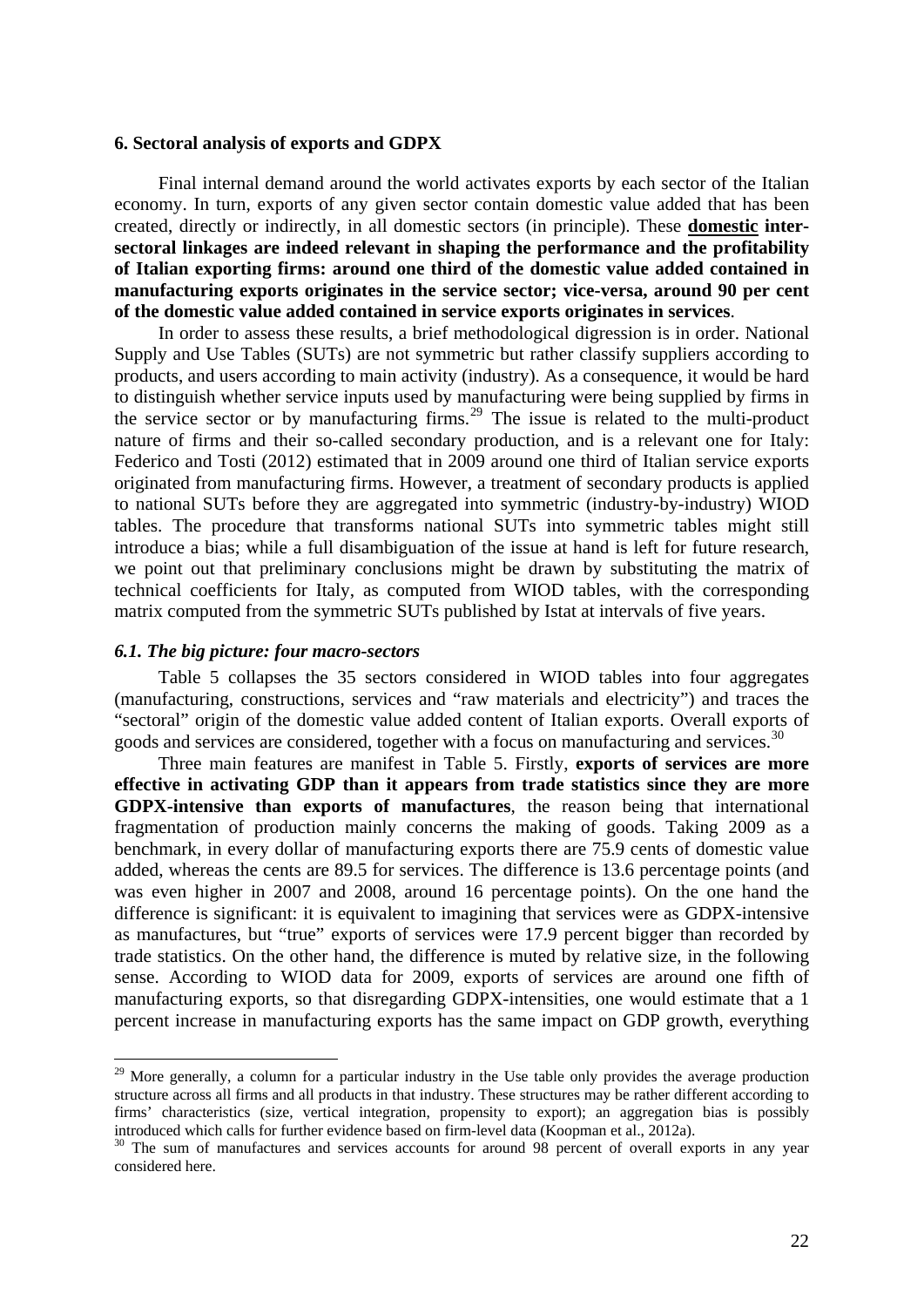else equal, as a 5 percent increase in service exports. The estimate only drops to 4.1 when correctly taking into account that services are more GDPX-intensive than manufactures.

### **Table 5**

|               |      | Gross                                  | GDPX as a percentage of sectoral gross exports <sup>(1)</sup> |                                |                              |                               |                           |  |  |  |  |  |
|---------------|------|----------------------------------------|---------------------------------------------------------------|--------------------------------|------------------------------|-------------------------------|---------------------------|--|--|--|--|--|
|               | Year | exports<br>(millions of<br>US dollars) |                                                               | originated in<br>raw materials | originated in<br>manufactur- | originated in<br>construction | originated<br>in services |  |  |  |  |  |
| Exports of:   |      |                                        |                                                               | and electricity<br>sectors     | ing sector                   | sector                        | sector                    |  |  |  |  |  |
|               |      | (1)                                    | (2)                                                           | (3)                            | (4)                          | (5)                           | (6)                       |  |  |  |  |  |
| Goods and     | 1999 | 267446                                 | 82.1                                                          | 4.8                            | 40.7                         | 1.0                           | 35.5                      |  |  |  |  |  |
| services      | 2000 | 271817                                 | 78.9                                                          | 4.3                            | 39.2                         | 0.9                           | 34.5                      |  |  |  |  |  |
|               | 2001 | 278623                                 | 79.5                                                          | 4.4                            | 38.2                         | 1.0                           | 35.8                      |  |  |  |  |  |
|               | 2002 | 289677                                 | 80.3                                                          | 4.4                            | 38.4                         | 1.0                           | 36.6                      |  |  |  |  |  |
|               | 2003 | 341425                                 | 80.2                                                          | 4.4                            | 37.9                         | 1.0                           | 36.9                      |  |  |  |  |  |
|               | 2004 | 405297                                 | 79.1                                                          | 4.0                            | 37.3                         | 1.1                           | 36.6                      |  |  |  |  |  |
|               | 2005 | 428302                                 | 77.6                                                          | 4.0                            | 36.6                         | 1.1                           | 35.9                      |  |  |  |  |  |
|               | 2006 | 481657                                 | 75.2                                                          | 3.8                            | 35.7                         | 1.1                           | 34.5                      |  |  |  |  |  |
|               | 2007 | 574778                                 | 74.6                                                          | 3.8                            | 35.7                         | 1.1                           | 34.0                      |  |  |  |  |  |
|               | 2008 | 620446                                 | 74.1                                                          | 4.1                            | 34.9                         | 1.1                           | 34.0                      |  |  |  |  |  |
|               | 2009 | 467639                                 | 78.4                                                          | 4.2                            | 35.6                         | 1.2                           | 37.4                      |  |  |  |  |  |
| Manufacturing | 1999 | 220859                                 | 80.2                                                          | 3.8                            | 48.2                         | 0.8                           | 27.4                      |  |  |  |  |  |
|               | 2000 | 226124                                 | 76.8                                                          | 3.5                            | 46.2                         | 0.8                           | 26.4                      |  |  |  |  |  |
|               | 2001 | 228214                                 | 77.2                                                          | 3.6                            | 45.6                         | 0.8                           | 27.2                      |  |  |  |  |  |
|               | 2002 | 238745                                 | 78.2                                                          | 3.6                            | 45.6                         | 0.8                           | 28.3                      |  |  |  |  |  |
|               | 2003 | 281163                                 | 78.0                                                          | 3.5                            | 45.1                         | 0.9                           | 28.6                      |  |  |  |  |  |
|               | 2004 | 333041                                 | 76.8                                                          | 3.3                            | 44.4                         | 0.9                           | 28.2                      |  |  |  |  |  |
|               | 2005 | 351033                                 | 75.1                                                          | 3.2                            | 43.6                         | 0.9                           | 27.4                      |  |  |  |  |  |
|               | 2006 | 394813                                 | 72.4                                                          | 3.1                            | 42.6                         | 0.9                           | 25.9                      |  |  |  |  |  |
|               | 2007 | 474541                                 | 71.8                                                          | 3.0                            | 42.3                         | 0.9                           | 25.7                      |  |  |  |  |  |
|               | 2008 | 515486                                 | 71.4                                                          | 3.2                            | 41.1                         | 0.9                           | 26.2                      |  |  |  |  |  |
|               | 2009 | 379208                                 | 75.9                                                          | 3.4                            | 42.9                         | 1.0                           | 28.6                      |  |  |  |  |  |
| Services      | 1999 | 40976                                  | 90.7                                                          | 1.8                            | 5.2                          | 1.4                           | 82.3                      |  |  |  |  |  |
|               | 2000 | 40572                                  | 89.4                                                          | 1.6                            | 4.9                          | 1.3                           | 81.7                      |  |  |  |  |  |
|               | 2001 | 45000                                  | 89.7                                                          | 1.7                            | 4.8                          | 1.3                           | 81.9                      |  |  |  |  |  |
|               | 2002 | 45217                                  | 90.4                                                          | 1.6                            | 4.6                          | 1.2                           | 82.9                      |  |  |  |  |  |
|               | 2003 | 53384                                  | 90.7                                                          | 1.6                            | 4.6                          | 1.3                           | 83.2                      |  |  |  |  |  |
|               | 2004 | 64604                                  | 89.7                                                          | 1.5                            | 4.8                          | 1.4                           | 82.0                      |  |  |  |  |  |
|               | 2005 | 68818                                  | 89.0                                                          | 1.5                            | 4.7                          | 1.5                           | 81.3                      |  |  |  |  |  |
|               | 2006 | 77620                                  | 87.8                                                          | 1.5                            | 4.6                          | 1.5                           | 80.3                      |  |  |  |  |  |
|               | 2007 | 88948                                  | 87.9                                                          | 1.4                            | 4.5                          | 1.5                           | 80.4                      |  |  |  |  |  |
|               | 2008 | 91690                                  | 87.7                                                          | 1.5                            | 4.3                          | 1.5                           | 80.4                      |  |  |  |  |  |
|               | 2009 | 78019                                  | 89.5                                                          | 1.5                            | 3.9                          | 1.6                           | 82.5                      |  |  |  |  |  |

**Domestic value added in Italian exports by macro-sector of origin**  (in percentage of the corresponding sectoral gross exports unless otherwise indicated)

Source: authors' calculations on WIOD data.

(1) This is just the GDPX-intensity presented in percentage terms rather than as a fraction.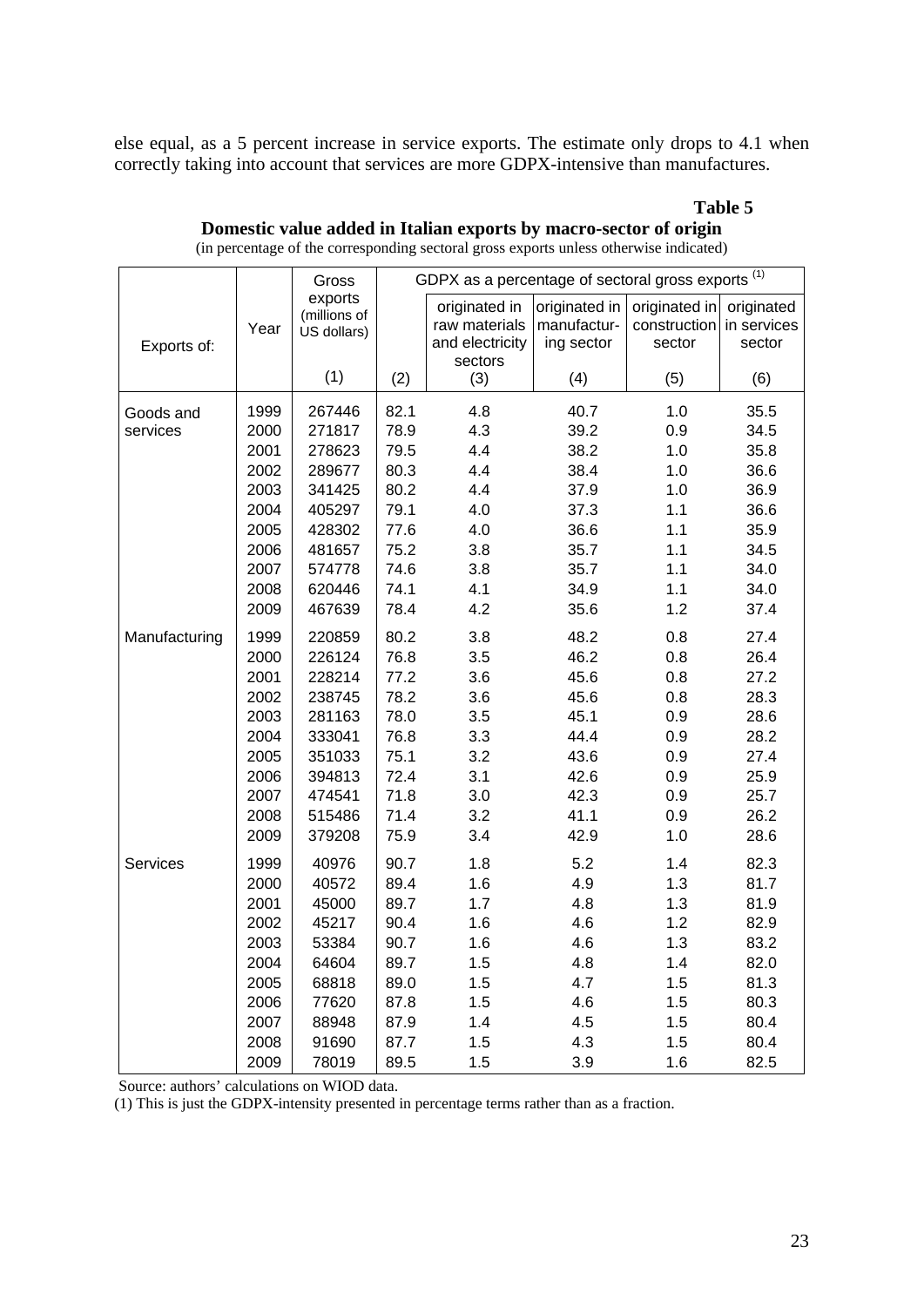Secondly, **around one third of the domestic value added contained in manufacturing exports originates in the production of services;[31](#page-23-0) vice-versa, around 90 percent of the domestic value added contained in service exports originates in services**. This is due to the fact that manufacturing uses services (whoever is the supplier) as a relevant share of production inputs, whereas the vice-versa does not hold. With the abovementioned caveats, we also see it as testimony that **an inefficient service sector can be detrimental for the performance and the profitability of manufacturing exports**.

Thirdly, the shares of export-related domestic value added originated in the manufacturing sector on the one side and in the service sector on the other side evolved differently over time. As already mentioned in Section 5.1, the countercyclical behaviour of GDPX-intensities holds also for the breakdown between sectors of origin. **When looking at overall exports of goods and services** (upper portion of Table 5)**,** a decreasing trend emerged between 1999 and 2008, with 2009 witnessing a rebound: **the share of GDPX originated in services declined at a slower pace relative to manufacturing and recovered more strongly in 2009, to the point that the share itself was higher in 2009 than in 1999**. **When focussing on manufacturing exports only** (middle part of Table 5)**, the overall negative trend affecting the ability to activate domestic value added arises exclusively in the portion originating in the manufacturing sector itself.** 

Table 5 reports shares in gross exports; in order to comment on the contribution of the four macro-sectors to the creation of domestic value added (through exports), it is more convenient to look at Figure 5, where shares are re-cast as a percentage of GDPX.<sup>[32](#page-23-1)</sup>

**Overall exports of goods and services: shares of GDPX by sector of origin** 



**Figure 5** 



Source: authors' calculations on WIOD data.

 $\overline{a}$ 

Notes: in order to obtain the time series plotted here from Table 5, one needs to divide columns (4) and (6), respectively, by column (2). In any given year, the two series together with the unreported share pertaining to raw materials and constructions sum to 100.

<span id="page-23-0"></span> $31$  That is, looking at the manufacturing portion of Table 5, column (6) is around one third of column (2).

<span id="page-23-1"></span> $32$  From Table 5, it suffices to divide columns (3) to (6) by column (2).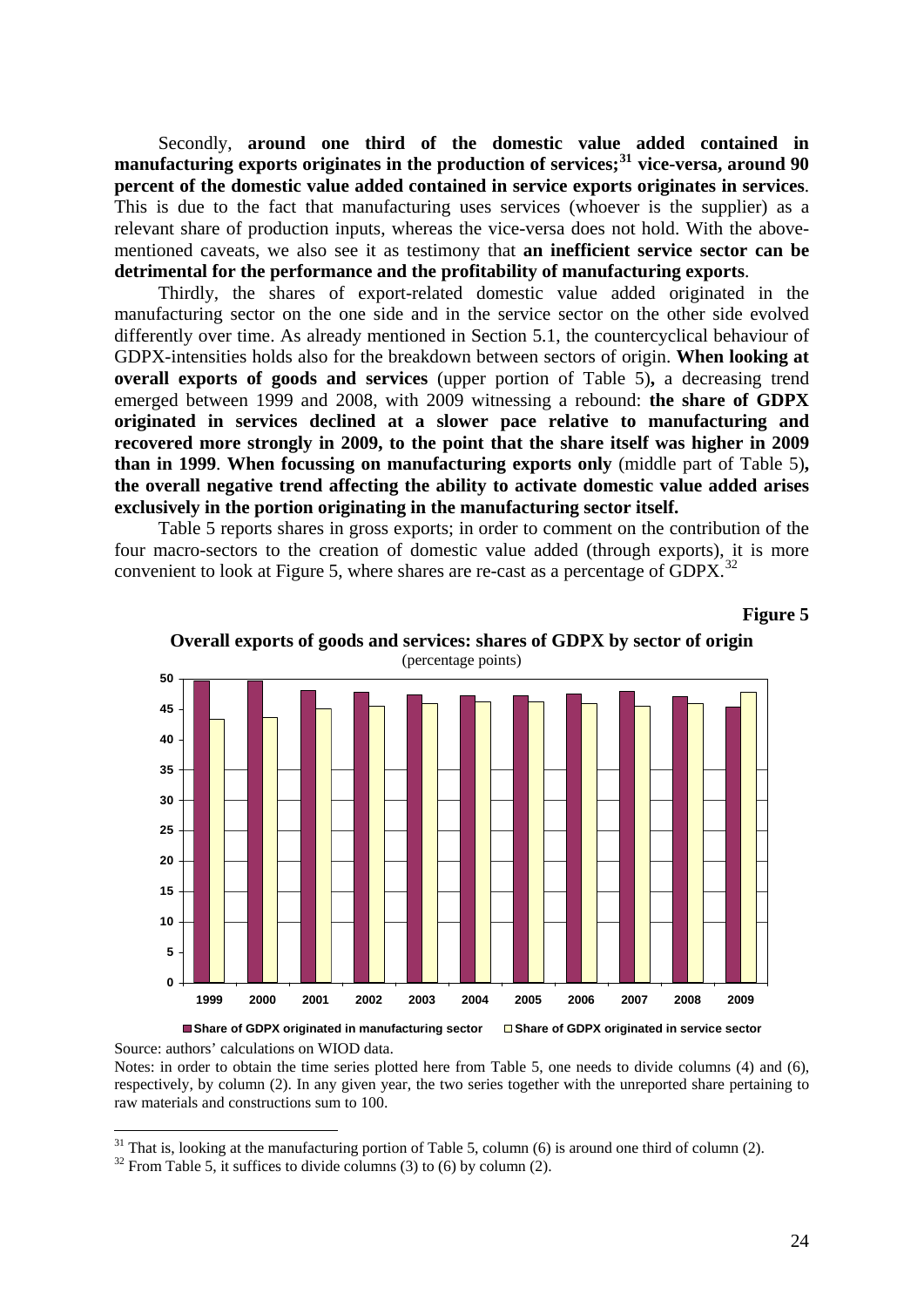**The weight of services as a source of domestic value added embodied in overall exports of goods and services grew over time and in 2009 it surpassed the weight of manufacturing**. **This is due to the growing activation of services by manufacturing exports**, not to "direct" service exports growing faster; in fact, the percentage composition of manufactures and of services in total gross exports was stable throughout the period under examination (on average, 82.3 and 15.7 percent).

**Summing up the evidence presented in this Section and in Table 1, a tendency emerges that was only mitigated by the great trade collapse in 2009; it is consistent with international fragmentation of production mostly characterizing the production of manufactures. Between 1999 and 2008, the ability of Italian exports in activating domestic value added evolved along a decreasing trend, whose origin laid almost entirely in the manufacturing sector, and which was mainly compensated by an increasing share of foreign value added (i.e. imported intermediates).**

### <span id="page-24-0"></span>*6.2. A finer sectoral disaggregation*

We now entertain a finer disaggregation whereby the 35 sectors presented in WIOD tables are sorted into 14 ones. We build a two-way table (Table 6) where rows indicate the exporting sector and columns indicate the sector where the domestic value added content of those exports originated. As an example, the first numeric row of the table reveals that the sector "raw materials" exported \$8450 million in 2009, with the associated domestic value added content worth 88.4 percent of such amount. As for sectoral origin, 70.3 percent of this 88.4 percent originated in the "raw materials" sector itself, 2.4 percent originated in the second sector and so on until the cumulative sum is 100 percent with the  $14<sup>th</sup>$  sector. The last two columns are memory items, reporting the overall share of GDPX originated in manufacturing (sectors 2 to 7) and in the broad service sector (sectors 9 to 14).

Table 6 highlights three **structural characteristics of the Italian economy that appear to be unaffected by the business cycle**. [33](#page-24-1) Firstly, there is quite some **variability in the GDPX-intensity across sectors, more so within manufacturing than within services** (column "GDPX as a percentage of gross exports"). At the top end, 96.1 percent of exports by sector "financial services and real estate" is Italian domestic value added; at the lower end, the GDP content of exports by sector "refined oil and electricity" is only 18.1 percent.<sup>[34](#page-24-2)</sup> **Italian major specialization sectors, that is "traditional sectors" and "machinery and electrical equipment" display the highest GDPX-intensities among manufactures** (82.5 and 79.4 percent, respectively). These results are consistent with those presented in Cappariello (2012).

Secondly, **exports by any sector tend to generate domestic value added mainly within the sector itself**, as indicated by the main diagonal of Table 6 (gray shading). While this may be obvious, that there are exceptions and sharp differences due to diversity in the technological characteristics and in the organizational structure of each industry's production process. The most interconnected sector is "transport equipment", with only 36.6 percent of its GDPX originated in the sector itself; at the other extreme, 86.2 percent of the GDPX of "financial services and real estate" is created "in house".

<span id="page-24-1"></span><sup>&</sup>lt;sup>33</sup> Table 6 refers to 2009; see the Appendix for years 1999 and 2007.

<span id="page-24-2"></span><sup>&</sup>lt;sup>34</sup> The percentage decreased over time with the growth in oil prices, a point we come back to in the next section.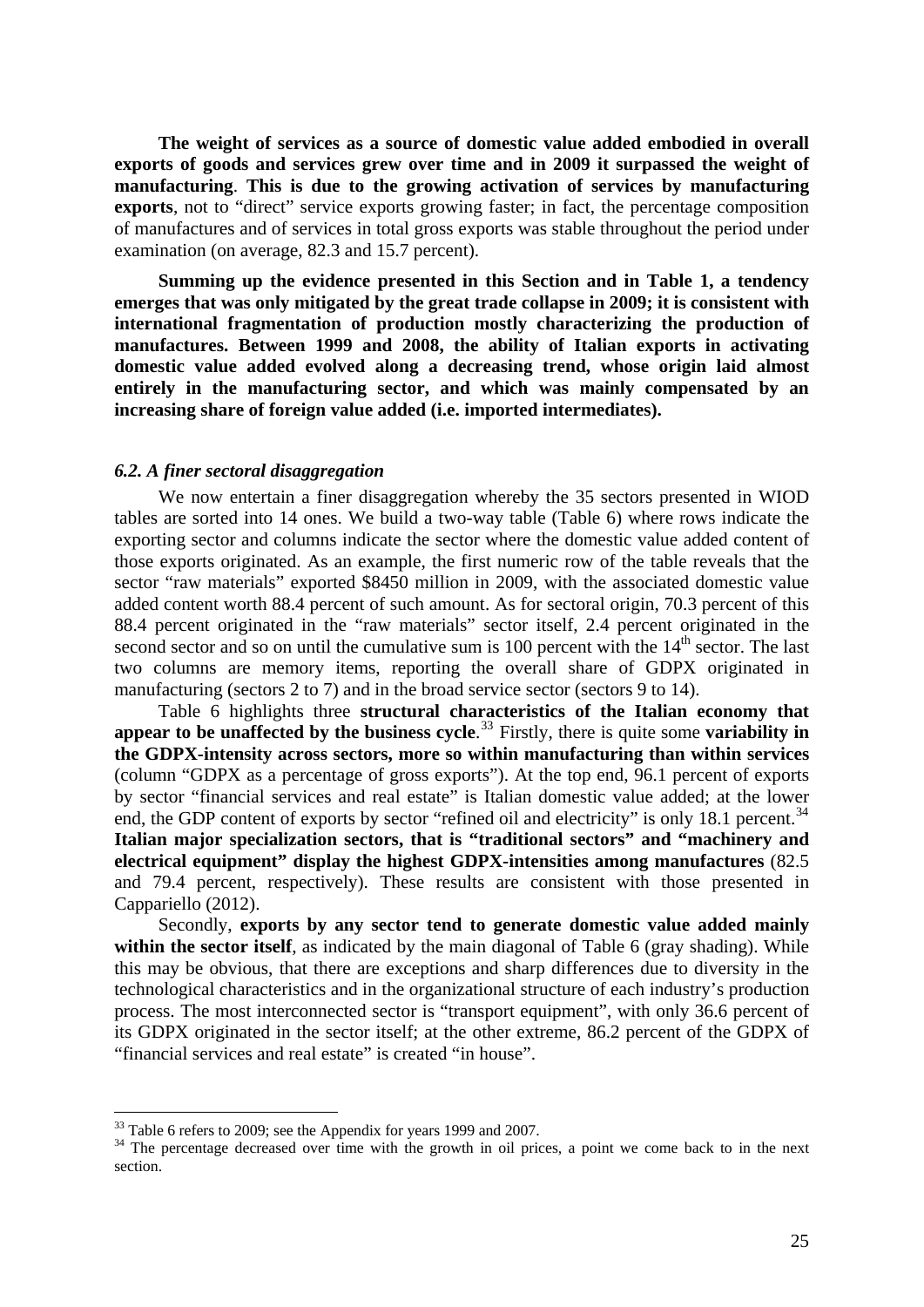Thirdly, we mentioned earlier that manufacturing uses services as production inputs in abundance, while the vice-versa does not hold. According to Table 6, **the value added activated by manufacturing exports and originating in the service sub-sector comes mostly from "trade" (retail and wholesale)**, followed by "renting of machinery and equipment and other business activities", "financial services and real estate" and "transport services".[35](#page-25-0) **Among manufacturing, exports of "transport equipment" contain the highest share (42.1 percent) of domestic value added originated in the service sectors**.

<span id="page-25-0"></span><sup>&</sup>lt;sup>35</sup> WIOD tables distinguish between inland transport, water transport and air transport. The first component is the predominant one.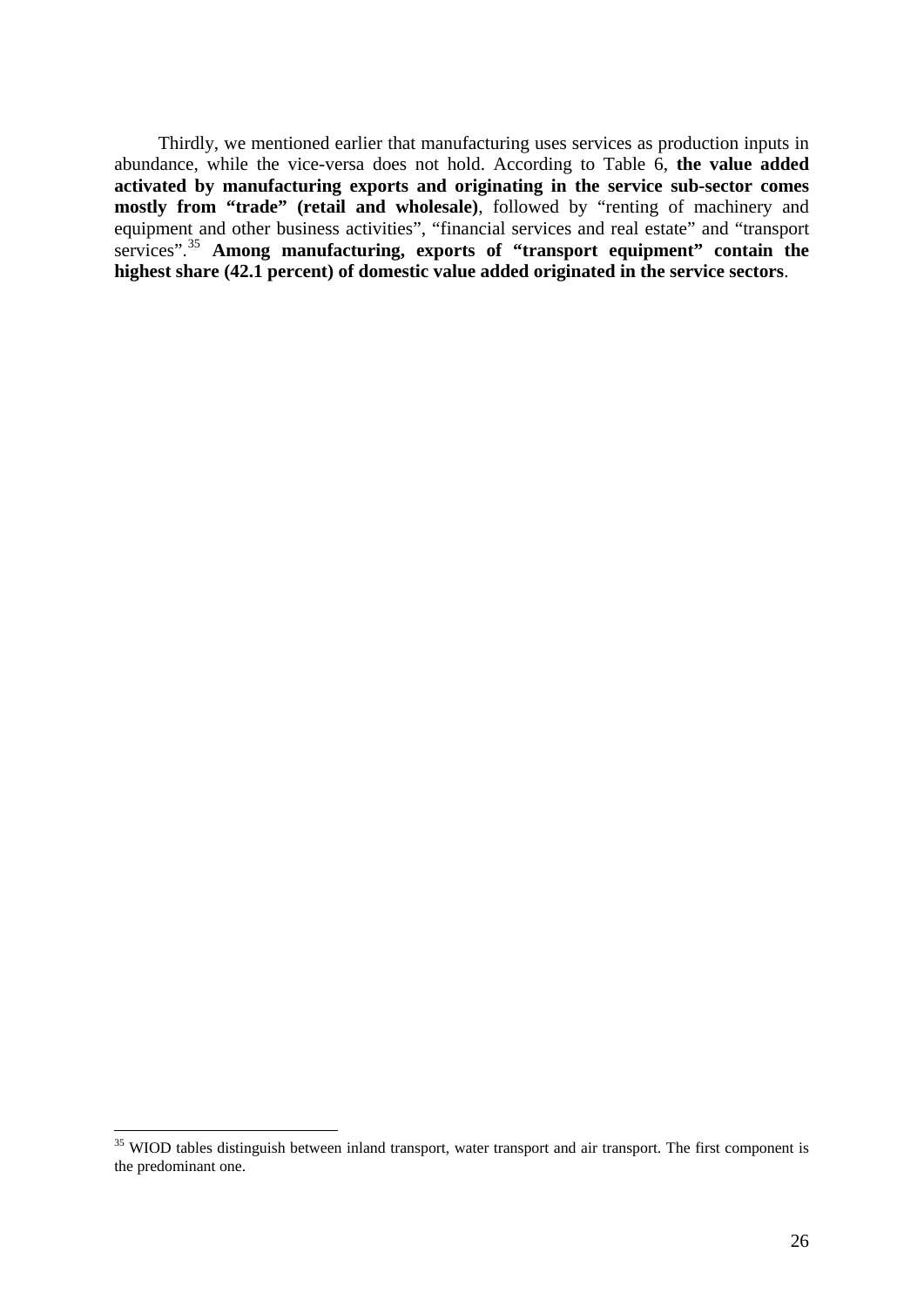# **Domestic value added in Italian exports by sector of origin: 2009**

| (units as indicated) |
|----------------------|
|----------------------|

|                    |                                                | Gross                           | <b>GDPX</b>                           |      |                | Percentage distribution of GDPX across internal origin sectors (percentage points) |      |      |      |      |      |      |      |      |                                                                  |      |      |           |      |
|--------------------|------------------------------------------------|---------------------------------|---------------------------------------|------|----------------|------------------------------------------------------------------------------------|------|------|------|------|------|------|------|------|------------------------------------------------------------------|------|------|-----------|------|
|                    |                                                | exports                         | as a                                  |      |                |                                                                                    |      |      |      |      |      |      |      |      | Sector identifier (as defined in the first column of the table): |      |      |           |      |
| Sector identifier: | Exporting sector:                              | (million<br>s of US<br>dollars) | percent<br>age of<br>gross<br>exports |      | $\mathfrak{p}$ | 3                                                                                  |      | 5    | 6    | 7    | 8    | 9    | 10   | 11   | 12                                                               | 13   | 14   | <b>MM</b> | SS   |
|                    | Raw materials                                  | 8450                            | 88.4                                  | 70.3 | 2.4            | 3.4                                                                                | 0.8  | 0.5  | 0.4  | 0.2  | 0.8  | 7.0  | 3.2  | 4.7  | 4.2                                                              | 1.2  | 0.9  | 7.7       | 21.2 |
| $\overline{2}$     | Refined oil and<br>electricity                 | 14018                           | 18.2                                  | 8.2  | 58.4           | 1.8                                                                                | 1.9  | 0.7  | 1.1  | 0.1  | 1.1  | 6.4  | 3.5  | 6.1  | 6.4                                                              | 2.3  | 2.0  | 64.0      | 26.7 |
| 3                  | <b>Traditional sectors</b>                     | 108170                          | 82.5                                  | 4.3  | 2.9            | 48.6                                                                               | 1.4  | 1.5  | 0.9  | 0.2  | 1.4  | 12.6 | 5.6  | 7.4  | 9.0                                                              | 2.3  | 1.9  | 55.5      | 38.8 |
| 4                  | Chemicals, rubber<br>and plastics              | 55886                           | 71.6                                  | 1.1  | 3.9            | 3.8                                                                                | 47.9 | 1.4  | 1.4  | 0.3  | 1.3  | 12.4 | 5.7  | 6.8  | 9.7                                                              | 2.3  | 2.0  | 58.6      | 39.0 |
| 5                  | Metal products                                 | 48220                           | 76.1                                  | 0.7  | 2.6            | 3.5                                                                                | 1.1  | 53.6 | 1.7  | 0.3  | 1.2  | 10.2 | 4.5  | 7.5  | 9.4                                                              | 2.2  | 1.6  | 62.6      | 35.4 |
| $6\phantom{1}$     | Machinery and<br>electrical equipment          | 112620                          | 79.4                                  | 0.5  | 2.2            | 2.5                                                                                | 1.4  | 7.2  | 48.9 | 0.3  | 1.3  | 9.9  | 4.5  | 7.4  | 9.8                                                              | 2.6  | 1.4  | 62.6      | 35.7 |
| $\overline{7}$     | <b>Transport equipment</b>                     | 40974                           | 74.3                                  | 0.6  | 2.3            | 3.4                                                                                | 1.9  | 7.2  | 4.4  | 36.6 | 1.3  | 12.7 | 6.2  | 7.2  | 11.7                                                             | 2.5  | 1.7  | 56.0      | 42.1 |
| 8                  | Construction                                   | 1282                            | 88.1                                  | 1.2  | 1.2            | 5.2                                                                                | 0.7  | 2.9  | 1.2  | 0.2  | 59.3 | 6.3  | 3.6  | 6.3  | 8.1                                                              | 2.3  | 1.4  | 11.4      | 28.0 |
| 9                  | Trade                                          | 24429                           | 88.7                                  | 0.9  | 1.5            | 2.8                                                                                | 0.6  | 0.7  | 0.9  | 0.2  | 1.6  | 57.5 | 5.0  | 10.8 | 12.8                                                             | 2.9  | 1.8  | 6.7       | 90.8 |
| 10                 | <b>Transport services</b>                      | 17909                           | 84.0                                  | 0.8  | 1.5            | 2.7                                                                                | 0.6  | 0.9  | 1.0  | 0.9  | 2.3  | 7.9  | 55.7 | 8.1  | 11.8                                                             | 4.0  | 1.6  | 7.6       | 89.2 |
| 11                 | Financial services and<br>real estate          | 9663                            | 96.1                                  | 0.1  | 0.5            | 0.6                                                                                | 0.1  | 0.2  | 0.2  | 0.0  | 0.8  | 1.3  | 0.9  | 86.2 | 6.6                                                              | 2.0  | 0.6  | 1.6       | 97.5 |
| 12                 | Renting of machinery<br>and equipment          | 20551                           | 91.5                                  | 0.3  | 1.0            | 1.4                                                                                | 0.4  | 0.4  | 0.7  | 0.1  | 1.7  | 3.2  | 2.6  | 7.3  | 76.2                                                             | 3.1  | 1.5  | 4.1       | 93.9 |
| 13                 | Other "private"<br>services                    | 2926                            | 91.3                                  | 0.3  | 1.3            | 1.7                                                                                | 0.4  | 0.5  | 1.4  | 0.2  | 4.2  | 3.5  | 2.8  | 6.4  | 10.7                                                             | 64.7 | 1.9  | 5.5       | 90.0 |
| 14                 | Public administration<br>and "public" services | 2540                            | 92.3                                  | 0.3  | 1.3            | 1.3                                                                                | 0.5  | 0.4  | 0.5  | 0.2  | 1.1  | 2.8  | 1.8  | 7.7  | 8.1                                                              | 1.9  | 72.2 | 4.0       | 94.6 |
| <b>TT</b>          | <b>All sectors</b>                             | 467639                          | 78.4                                  | 3.0  | 2.8            | 14.0                                                                               | 6.3  | 8.4  | 13.0 | 3.3  | 1.6  | 13.1 | 6.9  | 9.5  | 13.2                                                             | 3.0  | 2.1  | 47.7      | 47.7 |
| <b>MM</b>          | Manufacturing                                  | 379888                          | 75.9                                  | 1.9  | 3.2            | 17.2                                                                               | 7.9  | 10.5 | 16.3 | 4.1  | 1.3  | 11.4 | 5.2  | 7.3  | 9.7                                                              | 2.4  | 1.7  | 59.1      | 37.7 |
| SS                 | Services                                       | 78019                           | 89.5                                  | 0.6  | 1.2            | 2.0                                                                                | 0.5  | 0.6  | 0.8  | 0.3  | 1.8  | 20.8 | 14.5 | 19.0 | 28.6                                                             | 5.4  | 3.9  | 5.4       | 92.3 |

Source: authors' calculations on WIOD data.

Notes: gray shadows highlight the main diagonal. See the Appendix for how the sectors presented here are defined starting from the 35 sectors listed in WIOD tables.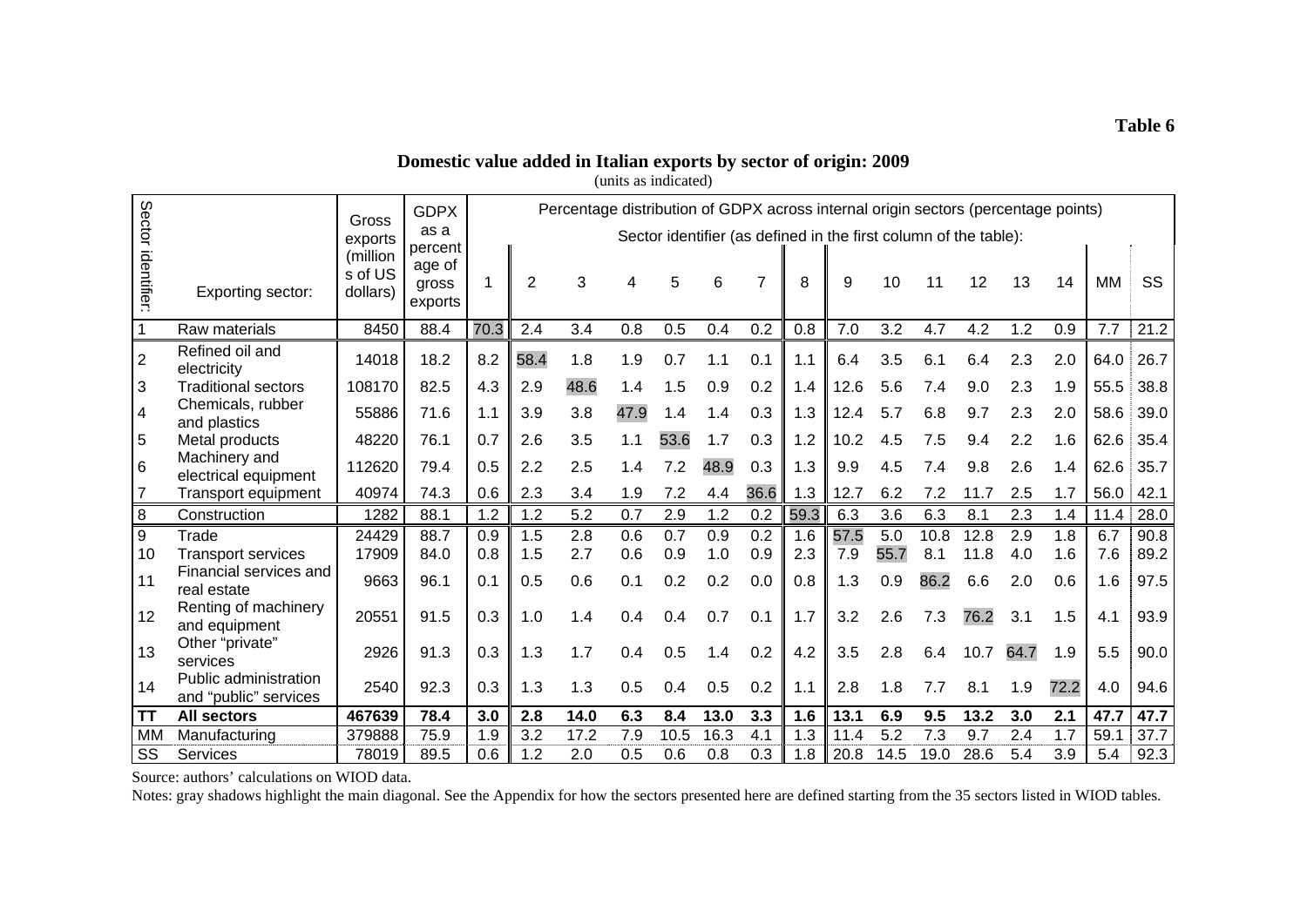### <span id="page-27-0"></span>*6.3. The full sectoral disaggregation*

We now disregard the sectoral origin of GDPX and exploit the full sectoral disaggregation of the WIOD tables for a brief detour that complements our previous geographical analysis; data are presented in Table 7.

As anticipated in Section 5.1, **the countercyclical pattern of GDPX-intensities holds for the vast majority of the sectors**, with the notable exception of the refined petroleum industry (sector 8 in the table), which was affected by the upward trend in the price of unprocessed oil. **Fluctuations in GDPX-intensities tend to be smaller for services relative to manufacturing. When comparing 2009 with 1999, construction is the only sector where the GDPX-intensity did not fall.** 

Although GDPX-intensities do not depend on whether exports are for final uses or for intermediate ones, the initial columns in Table 7 reveal that **exports of services and construction are predominantly for intermediate uses, whereas the split is almost fifty**fifty for manufacturing sectors. Food and beverages, together with traditional sectors (textiles, apparel, leather products) export mostly for final uses, whereas the share of final exports varied in the 1999-2009 period between 58 and 67 percent for machinery and was around a half for transport equipment.

Since the mid-nineties**, textiles, apparel and leather industries** have been reorganising their production processes, their product lines and their customer base. This is reflected in a **constant increase in their orientation towards final consumers**.

The last columns of Table 7 reveal that only a few sectors experienced a significant variation of their weight in overall GDPX. Specifically, the importance of other manufactures (mainly furniture) decreased by one fourth, whereas the biggest gains were recorded by metal products, renting of machinery and equipment, food and beverages and financial intermediation.

The last row of Table 7 reports the column-wise standard deviations over the first 34 sectors.[36](#page-27-1) **The sectoral dispersion of GDPX-intensities steadily increased over time**. On the contrary, the sectoral dispersion in the share of final uses in gross exports remained quite flat.

<span id="page-27-1"></span> $36$  The  $35<sup>th</sup>$  sector, "Private Households" does not export anything.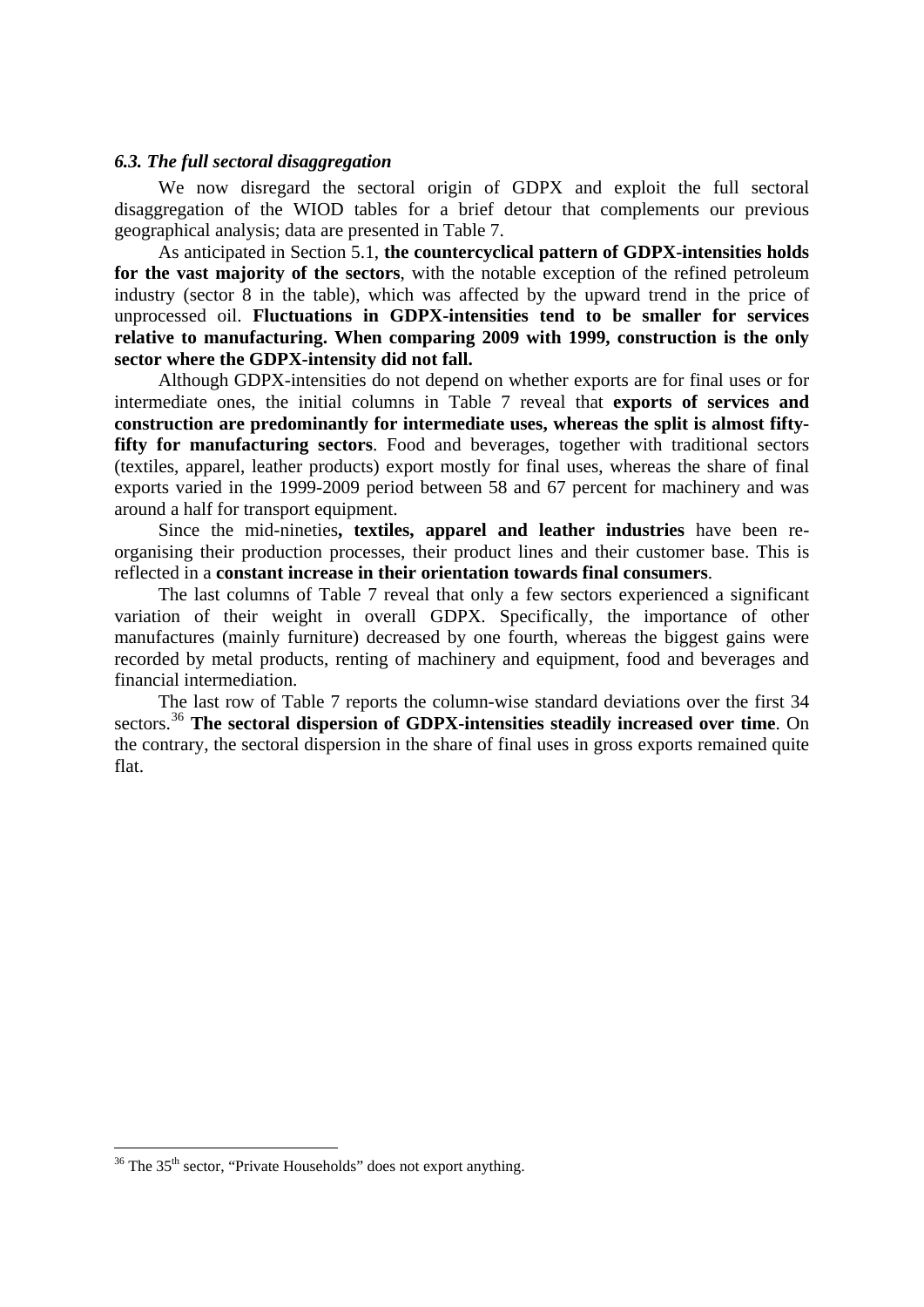# **Table 7 (continued on the next page)**

# **Share of final uses in gross exports, GDPX-intensity and contribution to overall GDPX: sectoral disaggregation**

|                                                                        |       | Share of final uses in<br>sectoral gross exports |       |       | <b>GDPX-intensity of the</b><br>sector |       |      | Percentage sectoral<br>contribution to overall |      |
|------------------------------------------------------------------------|-------|--------------------------------------------------|-------|-------|----------------------------------------|-------|------|------------------------------------------------|------|
| Sectors                                                                | 1999  | 2007                                             | 2009  | 1999  | 2007                                   | 2009  | 1999 | 2007                                           | 2009 |
| 1. Agriculture, Hunting, Forestry and Fishing                          | 0.691 | 0.673                                            | 0.640 | 0.928 | 0.886                                  | 0.881 | 1.7  | 1.5                                            | 1.6  |
| 2. Mining and Quarrying                                                | 0.061 | 0.071                                            | 0.114 | 0.923 | 0.874                                  | 0.896 | 0.2  | 0.4                                            | 0.4  |
| 3. Food, Beverages and Tobacco                                         | 0.907 | 0.915                                            | 0.912 | 0.856 | 0.812                                  | 0.829 | 4.7  | 4.9                                            | 6.2  |
| 4. Textiles and Textile Products                                       | 0.564 | 0.710                                            | 0.737 | 0.837 | 0.799                                  | 0.827 | 8.9  | 6.8                                            | 6.6  |
| 5. Leather, Leather and Footwear                                       | 0.707 | 0.786                                            | 0.807 | 0.842 | 0.801                                  | 0.841 | 4.1  | 3.6                                            | 3.5  |
| 6. Wood and Products of Wood and Cork                                  | 0.205 | 0.220                                            | 0.214 | 0.827 | 0.778                                  | 0.815 | 0.7  | 0.6                                            | 0.5  |
| 7. Pulp, Paper, Paper, Printing and Publishing                         | 0.255 | 0.227                                            | 0.238 | 0.835 | 0.795                                  | 0.821 | 1.8  | 1.6                                            | 1.6  |
| 8. Coke, Refined Petroleum and Nuclear Fuel                            | 0.361 | 0.407                                            | 0.374 | 0.490 | 0.303                                  | 0.161 | 0.8  | 1.3                                            | 0.6  |
| 9. Chemicals and Chemical Products                                     | 0.336 | 0.380                                            | 0.420 | 0.744 | 0.666                                  | 0.705 | 6.9  | 7.1                                            | 7.9  |
| 10. Rubber and Plastics                                                | 0.187 | 0.170                                            | 0.176 | 0.781 | 0.715                                  | 0.748 | 3.1  | 3.1                                            | 3.0  |
| 11. Other Non-Metallic Mineral                                         | 0.082 | 0.057                                            | 0.061 | 0.857 | 0.803                                  | 0.821 | 3.3  | 2.5                                            | 2.1  |
| 12. Basic Metals and Fabricated Metal                                  | 0.181 | 0.121                                            | 0.155 | 0.802 | 0.688                                  | 0.761 | 7.7  | 10.9                                           | 10.0 |
| 13. Machinery, not elsewhere classified                                | 0.674 | 0.581                                            | 0.672 | 0.814 | 0.748                                  | 0.797 | 16.7 | 16.7                                           | 16.7 |
| 14. Electrical and Optical Equipment                                   | 0.472 | 0.437                                            | 0.438 | 0.792 | 0.748                                  | 0.787 | 7.7  | 7.6                                            | 7.7  |
| 15. Transport Equipment                                                | 0.537 | 0.517                                            | 0.514 | 0.781 | 0.689                                  | 0.743 | 8.9  | 8.9                                            | 8.3  |
| 16. Manufacturing, Nec; Recycling                                      | 0.866 | 0.772                                            | 0.775 | 0.810 | 0.751                                  | 0.808 | 5.4  | 3.9                                            | 3.8  |
| 17. Electricity, Gas and Water Supply                                  | 0.377 | 0.287                                            | 0.347 | 0.833 | 0.669                                  | 0.588 | 0.1  | 0.1                                            | 0.1  |
| 18. Construction                                                       | 0.269 | 0.184                                            | 0.370 | 0.875 | 0.851                                  | 0.881 | 0.3  | 0.3                                            | 0.3  |
| 19. Sale, Maintenance and Repair of Motor Vehicles Retail Sale of Fuel | 0.390 | 0.368                                            | 0.387 | 0.878 | 0.819                                  | 0.853 | 0.3  | 0.2                                            | 0.2  |
| 20. Wholesale Trade and Commission Trade, Except of Motor Vehicles     | 0.381 | 0.373                                            | 0.423 | 0.899 | 0.868                                  | 0.883 | 4.1  | 3.3                                            | 3.6  |
| 21. Retail Trade, Except of Motor Vehicles; Repair of Household Goods  |       | 0.667                                            | 0.681 | 0.923 | 0.879                                  | 0.896 | 1.8  | 2.0                                            | 2.1  |
| 22. Hotels and Restaurants                                             |       | 0.300                                            | 0.317 | 0.918 | 0.893                                  | 0.901 | 0.0  | 0.0                                            | 0.0  |
| 23. Inland Transport                                                   | 0.130 | 0.167                                            | 0.200 | 0.896 | 0.848                                  | 0.866 | 0.8  | 0.8                                            | 0.9  |
| 24. Water Transport                                                    | 0.233 | 0.244                                            | 0.237 | 0.860 | 0.813                                  | 0.829 | 1.1  | 1.0                                            | 1.0  |

(units as indicated)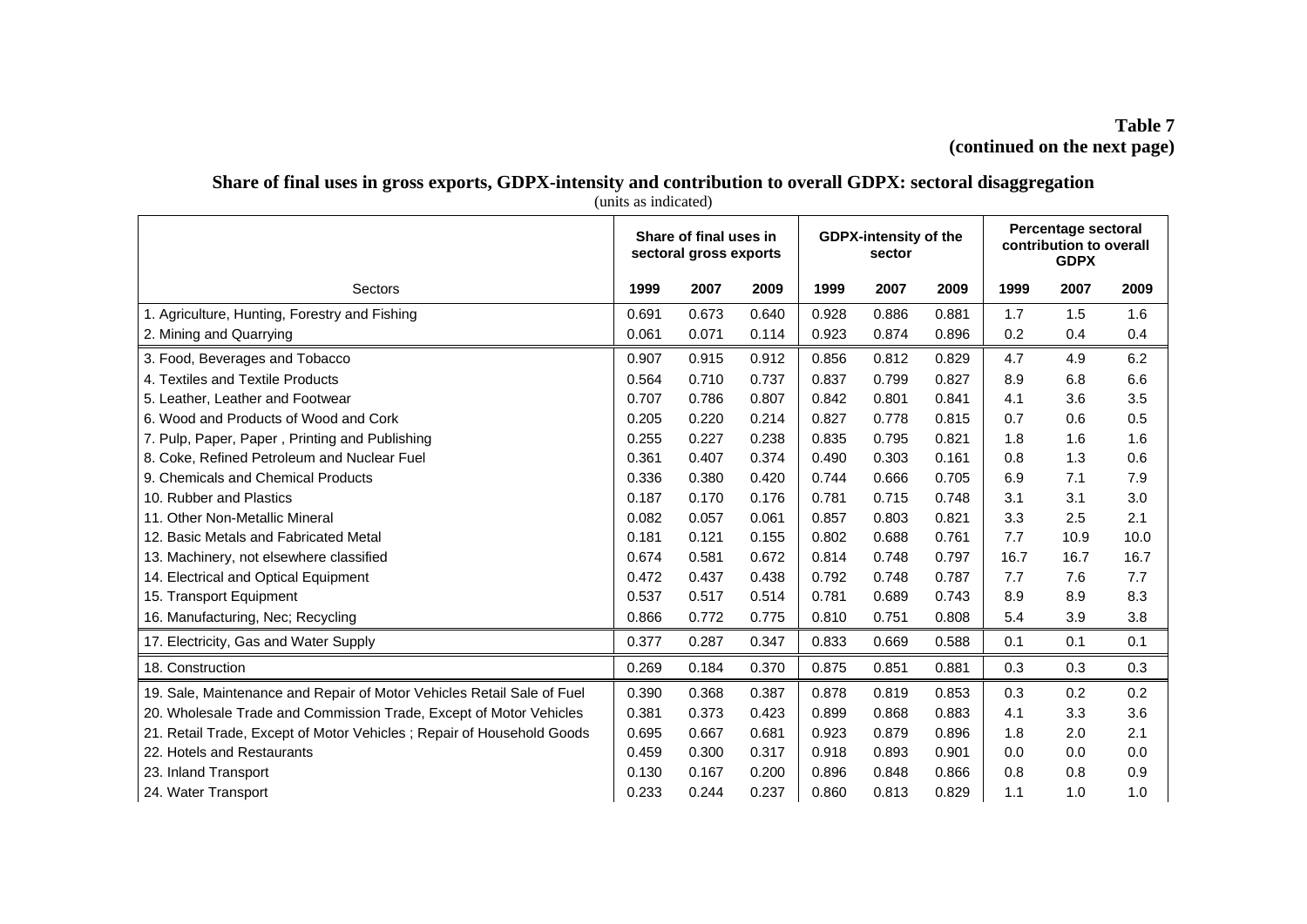| 25. Air Transport                                                          | 0.336 | 0.357 | 0.274 | 0.825 | 0.747 | 0.766    | 0.7   | 0.7   | 0.7   |
|----------------------------------------------------------------------------|-------|-------|-------|-------|-------|----------|-------|-------|-------|
| 26. Other Supporting and Auxiliary Transport Activities of Travel Agencies | 0.126 | 0.130 | 0.132 | 0.881 | 0.852 | 0.872    | 2.0   | 1.5   | 1.5   |
| 27. Post and Telecommunications                                            | 0.172 | 0.175 | 0.173 | 0.918 | 0.896 | 0.913    | 0.5   | 0.7   | 0.7   |
| 28. Financial Intermediation                                               | 0.218 | 0.113 | 0.147 | 0.959 | 0.951 | 0.958    | 1.0   | 2.2   | 2.2   |
| 29. Real Estate Activities                                                 | 0.290 | 0.287 | 0.287 | 0.988 | 0.983 | 0.988    | 0.7   | 0.3   | 0.3   |
| 30. Renting of Machinery and Equipment and Other Business Activities       | 0.145 | 0.094 | 0.100 | 0.927 | 0.898 | 0.915    | 3.6   | 4.9   | 5.1   |
| 31. Public Admin and Defence; Compulsory Social Security                   | 0.158 | 0.141 | 0.144 | 0.951 | 0.938 | 0.939    | 0.0   | 0.0   | 0.0   |
| 32. Education                                                              | 0.663 | 0.584 | 0.677 | 0.987 | 0.986 | 0.986    | 0.1   | 0.1   | 0.1   |
| 33. Health and Social Work                                                 | 0.495 | 0.352 | 0.374 | 0.932 | 0.910 | 0.919    | 0.0   | 0.0   | 0.0   |
| 34. Other Community, Social and Personal Services                          | 0.384 | 0.393 | 0.394 | 0.928 | 0.894 | 0.910    | 0.4   | 0.5   | 0.5   |
| 35. Private Households                                                     | 0     | 0     | 0     | 0     | 0     | $\Omega$ | 0     | 0     | 0     |
| All sectors                                                                | 0.483 | 0.441 | 0.475 | 0.821 | 0.746 | 0.784    | 100.0 | 100.0 | 100.0 |
| Memo item: manufacturing                                                   | 0.516 | 0.475 | 0.516 | 0.802 | 0.718 | 0.759    | 80.7  | 79.5  | 78.5  |
| Memo item: services                                                        | 0.293 | 0.255 | 0.274 | 0.907 | 0.879 | 0.895    | 16.9  | 18.2  | 19.0  |
| Column-wise standard deviation, sectors 1 to 34 only                       | 0.229 | 0.232 | 0.233 | 0.090 | 0.125 | 0.144    | 3.678 | 3.744 | 3.724 |

Source: authors' calculations on WIOD data.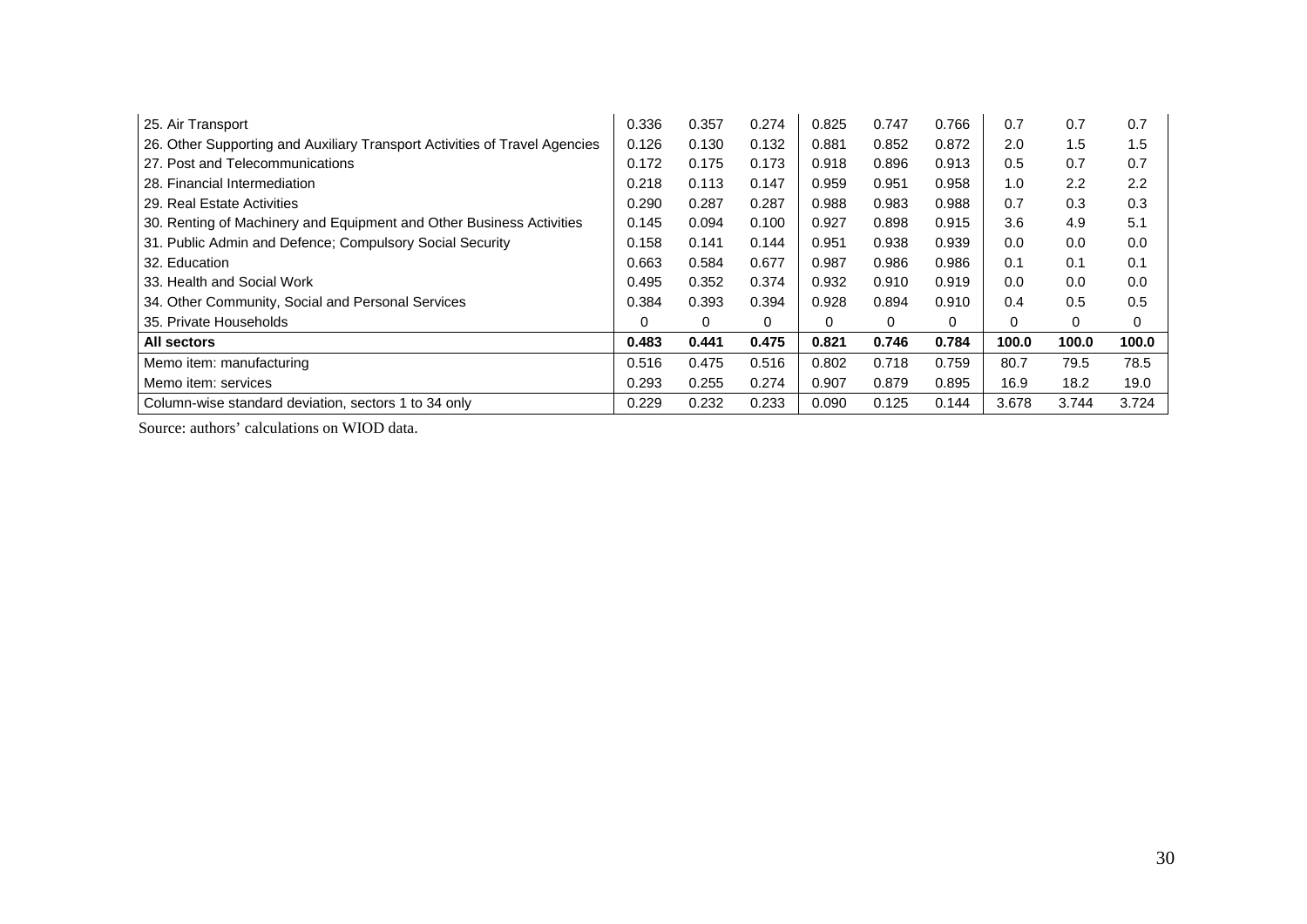### <span id="page-30-0"></span>**7. Sectoral analysis of foreign demand**

So far we have traced the impact on the Italian economy of a shock to the entire vector of final internal demand in a given country (or in all of them simultaneously), where each element of the vector identifies a specific sector. We now change perspective and shock world demand in a given sector so as to answer questions such as: **what is the percentage increase in Italian GDP if final internal demand in the construction sector (or any other sector) increases by 10 percent, everything else equal, in all countries?** 

The chain of causal links is worth being stressed: let *i* and *k* be indices running from 1 to 35 (the total number of sectors). In principle, final internal demand in sector  $i$  in a given country activates exports by all Italian sectors, and the domestic value added contained in exports of any sector *k* originates in all domestic sectors. Here dimensionality is driven by number of sectors to the third power, so that tractability requires some simplification. We choose to shock world final demand only in a few sectors, trace their effect on the exports of all domestic sectors, and finally compute the associated domestic value added content without keeping track of the sector where it originated.

Results for 2009 are presented in Table 8, which considers a 10 percent shock to world internal demand, in turn, in each of **the three sectors with the biggest impact on Italian exports and GDP: machinery, transport equipment and construction.** The ranking was the same in 1999 and 2007.<sup>[37](#page-30-1)</sup> **World demand of goods and services by these three sectors** altogether activates more than one third of Italian exports and GDP,<sup>[38](#page-30-2)</sup> with machinery accounting for roughly 40 percent of this fraction.

Interestingly, **the ordering of domestic sectors based on their weight in gross exports does not have transport equipment and construction in the top positions**. The ranking based on gross exports still has machinery in the first place, followed by metal products; chemicals and transport equipment essentially share the third place; exports of construction are negligible. The reason behind the ranking mismatch is of course that world demand by, say, sector *i* spurs exports by Italian sector *i* and all other domestic sectors, with the relative composition depending on three main factors:

- 1. how sectors *i* around the world rely on final and intermediate goods (or services) provided by sector *i* in Italy;
- 2. how sectors *i* around the world rely on production inputs (either domesticallyproduced or imported) provided by sectors other than *i*;
- 3. how all Italian sectors are interconnected with sectors *i* around the world and with their suppliers.

These factors affect differently the three sectors in Table 8. An increase of world final demand in the machinery sector activates Italian exports mainly in the machinery sector itself. An increase of world final demand in the transport equipment sector has only a moderate impact on Italian exports of transport equipment. The rest of the impact is diluted across the other manufacturing sectors, primarily metal products and machinery, electrical and optical equipment. Finally, an increase of world final demand in the construction sector has no impact on Italian exports of the construction sector itself; all the impact is indirect, via exports of manufactures (primarily metal products) and services. **Construction is a typical example of world demand of goods and services by a nontradable sector activating Italian exports of tradables**.

<span id="page-30-1"></span><sup>&</sup>lt;sup>37</sup> Results for 1999 and 2007 are found in the Appendix.

<span id="page-30-2"></span><sup>&</sup>lt;sup>38</sup> The share grows to around fifty percent with the addition of the next two most important sectors: textiles and apparel, and processed food and beverages.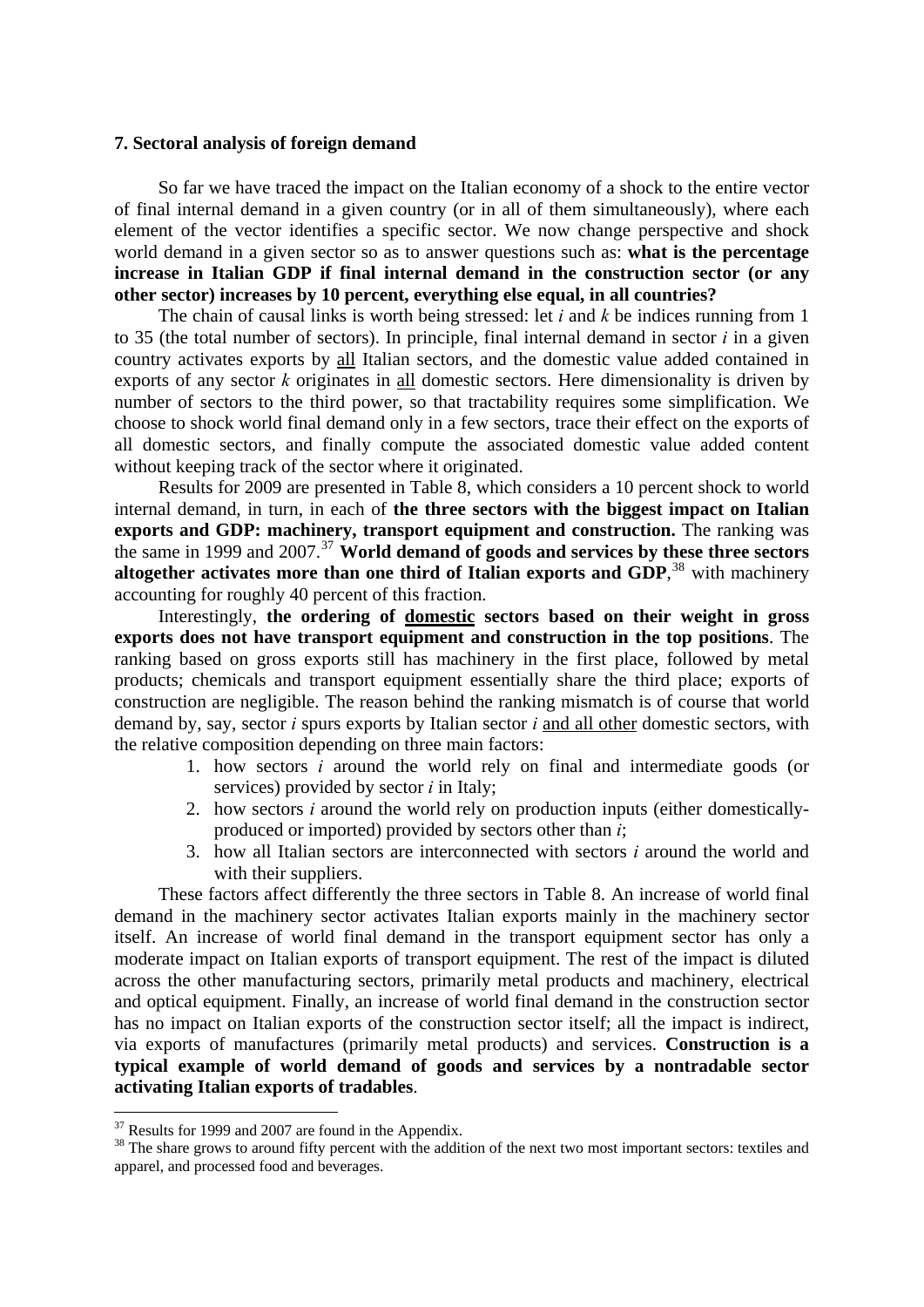# **Table 8**

# **Impact on the Italian economy of a 10 percent shock to world demand in three sectors: 2009**

|  | (in percentage of Italian GDP) |
|--|--------------------------------|
|--|--------------------------------|

| Memo item: all<br>machinery<br>transport equipment<br>construction<br>sectors<br>Impact<br>Impact<br>Impact<br>Impact<br>on<br>domestic<br>on<br>on<br>on<br>domestic<br>domestic<br>domestic<br>Impact<br>Impact<br>Impact<br>value<br>Impact<br>value<br>value<br>value<br>added<br>on<br>on<br>on<br>on Italian<br>added<br>Italian<br>Italian<br>added<br>added<br>Italian<br>gross<br>contained<br>contained<br>contained<br>gross<br>gross<br>in Italian<br>gross<br>exports<br>in Italian<br>exports<br>in Italian<br>in Italian<br>exports<br>exports<br>gross<br>Impacted domestic<br>gross<br>gross<br>gross<br>exports<br>sectors:<br>exports<br>exports<br>exports<br><b>Raw materials</b><br>0.00<br>0.00<br>0.00<br>0.00<br>0.00<br>0.00<br>0.04<br>0.04<br><b>Manufacturing</b><br>0.32<br>0.25<br>0.17<br>0.18<br>0.14<br>0.23<br>1.89<br>1.43<br>Of which:<br>0.01<br><b>Traditional sectors</b><br>0.00<br>0.00<br>0.01<br>0.04<br>0.03<br>0.54<br>0.44<br>Chemicals, rubber<br>0.01<br>0.00<br>0.01<br>0.01<br>0.03<br>0.02<br>0.28<br>0.20<br>and plastics<br>0.02<br>0.03<br>0.02<br>Metal products<br>0.02<br>0.06<br>0.04<br>0.24<br>0.18<br>Machinery and<br>electrical<br>0.23<br>0.03<br>0.02<br>0.56<br>0.29<br>0.04<br>0.03<br>0.44<br>equipment<br>Transport<br>0.15<br>0.11<br>0.00<br>0.00<br>0.01<br>0.00<br>0.20<br>0.15<br>equipment<br><b>Construction</b><br>0.00<br>0.00<br>0.00<br>0.00<br>0.00<br>0.00<br>0.01<br>0.01<br><b>Services</b><br>0.01<br>0.01<br>0.01<br>0.04<br>0.04<br>0.35<br>0.01<br>0.39<br>Of which:<br>0.00<br>0.00<br>0.00<br>0.00<br>0.01<br>0.01<br>0.12<br>0.11<br>Trade<br>0.00<br>0.00<br>0.00<br>0.00<br>0.01<br>0.01<br>0.09<br>0.07<br><b>Transport services</b><br><b>Financial services</b><br>0.00<br>0.00<br>0.00<br>0.00<br>0.00<br>0.00<br>0.05<br>0.05<br>and real estate<br>Renting of<br>machinery and<br>0.00<br>0.00<br>0.00<br>0.01<br>0.00<br>0.01<br>0.10<br>0.09<br>equipment |             | Impact of a 10 percent shock to world demand in each of these sectors in turn: |      |      |      |      |      |           |      |  |  |  |  |
|-----------------------------------------------------------------------------------------------------------------------------------------------------------------------------------------------------------------------------------------------------------------------------------------------------------------------------------------------------------------------------------------------------------------------------------------------------------------------------------------------------------------------------------------------------------------------------------------------------------------------------------------------------------------------------------------------------------------------------------------------------------------------------------------------------------------------------------------------------------------------------------------------------------------------------------------------------------------------------------------------------------------------------------------------------------------------------------------------------------------------------------------------------------------------------------------------------------------------------------------------------------------------------------------------------------------------------------------------------------------------------------------------------------------------------------------------------------------------------------------------------------------------------------------------------------------------------------------------------------------------------------------------------------------------------------------------------------------------------------------------------------------------------------------------------------------------------------------------------------------------------------------------------------------------------------------------------------------|-------------|--------------------------------------------------------------------------------|------|------|------|------|------|-----------|------|--|--|--|--|
|                                                                                                                                                                                                                                                                                                                                                                                                                                                                                                                                                                                                                                                                                                                                                                                                                                                                                                                                                                                                                                                                                                                                                                                                                                                                                                                                                                                                                                                                                                                                                                                                                                                                                                                                                                                                                                                                                                                                                                 |             |                                                                                |      |      |      |      |      |           |      |  |  |  |  |
|                                                                                                                                                                                                                                                                                                                                                                                                                                                                                                                                                                                                                                                                                                                                                                                                                                                                                                                                                                                                                                                                                                                                                                                                                                                                                                                                                                                                                                                                                                                                                                                                                                                                                                                                                                                                                                                                                                                                                                 |             |                                                                                |      |      |      |      |      | contained |      |  |  |  |  |
|                                                                                                                                                                                                                                                                                                                                                                                                                                                                                                                                                                                                                                                                                                                                                                                                                                                                                                                                                                                                                                                                                                                                                                                                                                                                                                                                                                                                                                                                                                                                                                                                                                                                                                                                                                                                                                                                                                                                                                 |             |                                                                                |      |      |      |      |      |           |      |  |  |  |  |
|                                                                                                                                                                                                                                                                                                                                                                                                                                                                                                                                                                                                                                                                                                                                                                                                                                                                                                                                                                                                                                                                                                                                                                                                                                                                                                                                                                                                                                                                                                                                                                                                                                                                                                                                                                                                                                                                                                                                                                 |             |                                                                                |      |      |      |      |      |           |      |  |  |  |  |
|                                                                                                                                                                                                                                                                                                                                                                                                                                                                                                                                                                                                                                                                                                                                                                                                                                                                                                                                                                                                                                                                                                                                                                                                                                                                                                                                                                                                                                                                                                                                                                                                                                                                                                                                                                                                                                                                                                                                                                 |             |                                                                                |      |      |      |      |      |           |      |  |  |  |  |
|                                                                                                                                                                                                                                                                                                                                                                                                                                                                                                                                                                                                                                                                                                                                                                                                                                                                                                                                                                                                                                                                                                                                                                                                                                                                                                                                                                                                                                                                                                                                                                                                                                                                                                                                                                                                                                                                                                                                                                 |             |                                                                                |      |      |      |      |      |           |      |  |  |  |  |
|                                                                                                                                                                                                                                                                                                                                                                                                                                                                                                                                                                                                                                                                                                                                                                                                                                                                                                                                                                                                                                                                                                                                                                                                                                                                                                                                                                                                                                                                                                                                                                                                                                                                                                                                                                                                                                                                                                                                                                 |             |                                                                                |      |      |      |      |      |           |      |  |  |  |  |
|                                                                                                                                                                                                                                                                                                                                                                                                                                                                                                                                                                                                                                                                                                                                                                                                                                                                                                                                                                                                                                                                                                                                                                                                                                                                                                                                                                                                                                                                                                                                                                                                                                                                                                                                                                                                                                                                                                                                                                 |             |                                                                                |      |      |      |      |      |           |      |  |  |  |  |
|                                                                                                                                                                                                                                                                                                                                                                                                                                                                                                                                                                                                                                                                                                                                                                                                                                                                                                                                                                                                                                                                                                                                                                                                                                                                                                                                                                                                                                                                                                                                                                                                                                                                                                                                                                                                                                                                                                                                                                 |             |                                                                                |      |      |      |      |      |           |      |  |  |  |  |
|                                                                                                                                                                                                                                                                                                                                                                                                                                                                                                                                                                                                                                                                                                                                                                                                                                                                                                                                                                                                                                                                                                                                                                                                                                                                                                                                                                                                                                                                                                                                                                                                                                                                                                                                                                                                                                                                                                                                                                 |             |                                                                                |      |      |      |      |      |           |      |  |  |  |  |
|                                                                                                                                                                                                                                                                                                                                                                                                                                                                                                                                                                                                                                                                                                                                                                                                                                                                                                                                                                                                                                                                                                                                                                                                                                                                                                                                                                                                                                                                                                                                                                                                                                                                                                                                                                                                                                                                                                                                                                 |             |                                                                                |      |      |      |      |      |           |      |  |  |  |  |
|                                                                                                                                                                                                                                                                                                                                                                                                                                                                                                                                                                                                                                                                                                                                                                                                                                                                                                                                                                                                                                                                                                                                                                                                                                                                                                                                                                                                                                                                                                                                                                                                                                                                                                                                                                                                                                                                                                                                                                 |             |                                                                                |      |      |      |      |      |           |      |  |  |  |  |
|                                                                                                                                                                                                                                                                                                                                                                                                                                                                                                                                                                                                                                                                                                                                                                                                                                                                                                                                                                                                                                                                                                                                                                                                                                                                                                                                                                                                                                                                                                                                                                                                                                                                                                                                                                                                                                                                                                                                                                 |             |                                                                                |      |      |      |      |      |           |      |  |  |  |  |
|                                                                                                                                                                                                                                                                                                                                                                                                                                                                                                                                                                                                                                                                                                                                                                                                                                                                                                                                                                                                                                                                                                                                                                                                                                                                                                                                                                                                                                                                                                                                                                                                                                                                                                                                                                                                                                                                                                                                                                 |             |                                                                                |      |      |      |      |      |           |      |  |  |  |  |
|                                                                                                                                                                                                                                                                                                                                                                                                                                                                                                                                                                                                                                                                                                                                                                                                                                                                                                                                                                                                                                                                                                                                                                                                                                                                                                                                                                                                                                                                                                                                                                                                                                                                                                                                                                                                                                                                                                                                                                 |             |                                                                                |      |      |      |      |      |           |      |  |  |  |  |
|                                                                                                                                                                                                                                                                                                                                                                                                                                                                                                                                                                                                                                                                                                                                                                                                                                                                                                                                                                                                                                                                                                                                                                                                                                                                                                                                                                                                                                                                                                                                                                                                                                                                                                                                                                                                                                                                                                                                                                 |             |                                                                                |      |      |      |      |      |           |      |  |  |  |  |
|                                                                                                                                                                                                                                                                                                                                                                                                                                                                                                                                                                                                                                                                                                                                                                                                                                                                                                                                                                                                                                                                                                                                                                                                                                                                                                                                                                                                                                                                                                                                                                                                                                                                                                                                                                                                                                                                                                                                                                 | All sectors | 0.33                                                                           | 0.26 | 0.24 | 0.19 | 0.22 | 0.18 | 2.32      | 1.82 |  |  |  |  |

Source: authors' calculations on WIOD data.

Notes: see the Appendix for how the sectors presented here are defined starting from the 35 sectors listed in WIOD tables.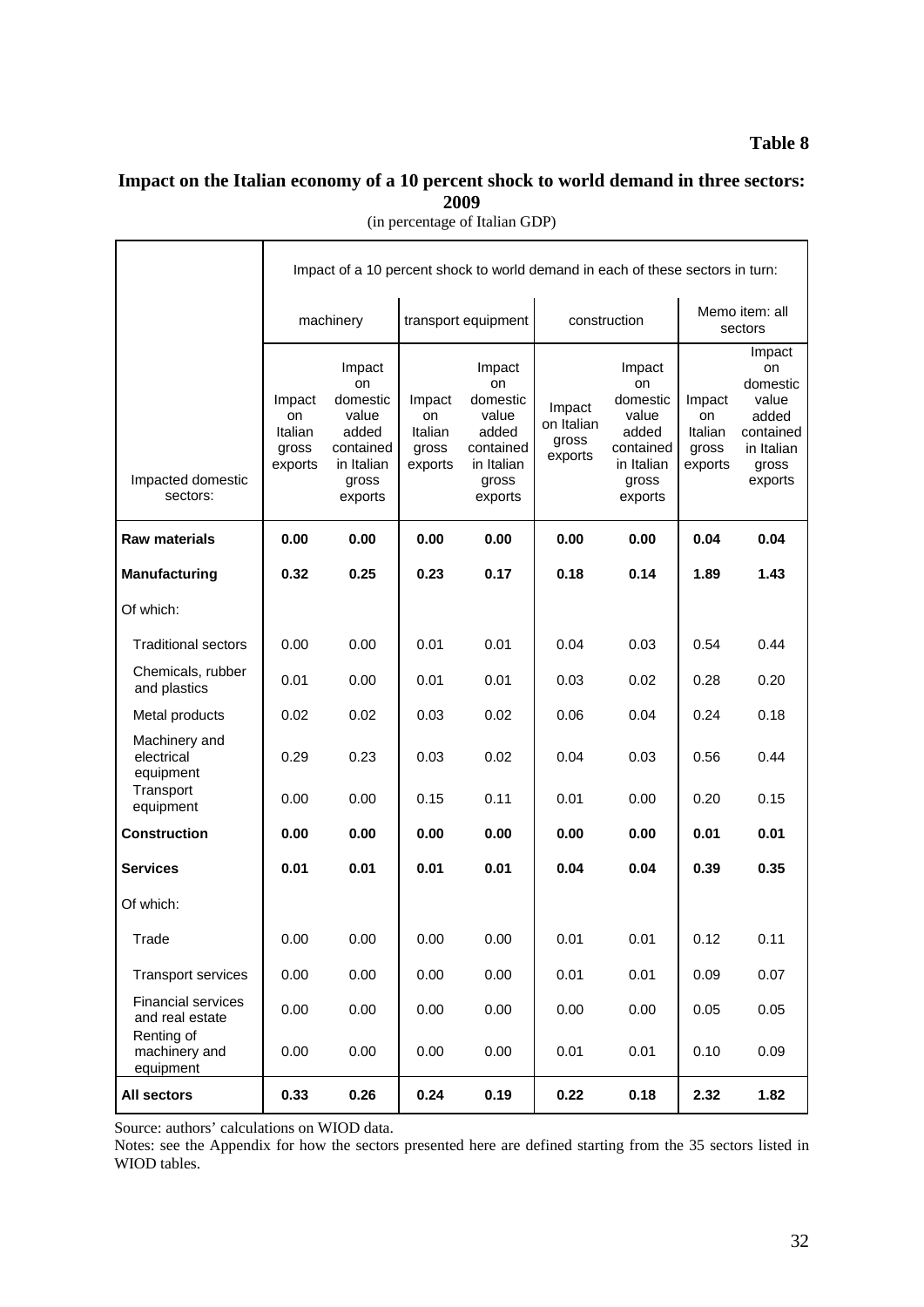### <span id="page-32-0"></span>**8. Components of foreign demand**

WIOD tables split final internal demand in each country into five components:

- 1. final consumption expenditure by households;
- 2. final consumption expenditure by non-profit organisations serving households;
- 3. final consumption expenditure by government;
- 4. gross fixed capital formation;
- 5. changes in inventories and valuables.

The analysis we have conducted so far disregards the disaggregation so that, in principle, we could repeat it for each of the five components. Our approach shall be much more sober. Since the GDPX-intensity of any sector is independent of which component of final demand actually activated exports, we shall only report, for each sector, the share of exports that is activated by each component of final demand (Figures 6 below). As for sectoral disaggregation, we choose the intermediate granularity adopted in Section 6.2.

Since components (2) and (5) above tend to be irrelevant, we only distinguish between:

- private final consumption (sum of components 1 and 2 above);
- final consumption by government;

 $\overline{a}$ 

 gross fixed capital formation and changes in inventories and valuables (sum of components 4 and 5 above).

From Figures 6, **rest-of-the-world private consumption is the main driver of Italian exports, more so for services than for manufacturing on average**, with an overall share between 56 and 59 percent.<sup>[39](#page-32-1)</sup> Gross fixed capital formation and changes in inventories come in second place, determining between 35 and 37 percent of overall exports (the share is only slightly higher for manufactures). Public consumption is the least relevant component, with some evidence that its slightly increasing share partly compensated the declining weight of private consumption over time.

**Public consumption around the world mainly activates Italian exports of services and of chemical products, presumably in the component of pharmaceutical supplies. Around two thirds of Italian exports of machinery are activated by gross fixed capital formation, with shares around 55 percent for metal products and electrical equipment.** As for transport equipment, the role of private consumption in activating Italian exports is predominant but declining over time, to the advantage of the increasing role of gross fixed capital formation.[40](#page-32-2)

<span id="page-32-1"></span> $39$  For some sectors within manufacturing, private consumption plays a dominant role; in particular, it activates more than 80 percent of Italian exports of traditional goods.

<span id="page-32-2"></span><sup>&</sup>lt;sup>40</sup> One may suspect a declining share of automotive in overall exports of transport equipment to be the explanation for such evolution. It is only partly convincing, though, since the share in 1999 was definitely higher than in 2009 (70.6 percent *vs* 61.8), but slightly lower than in 2007 (71.3 percent).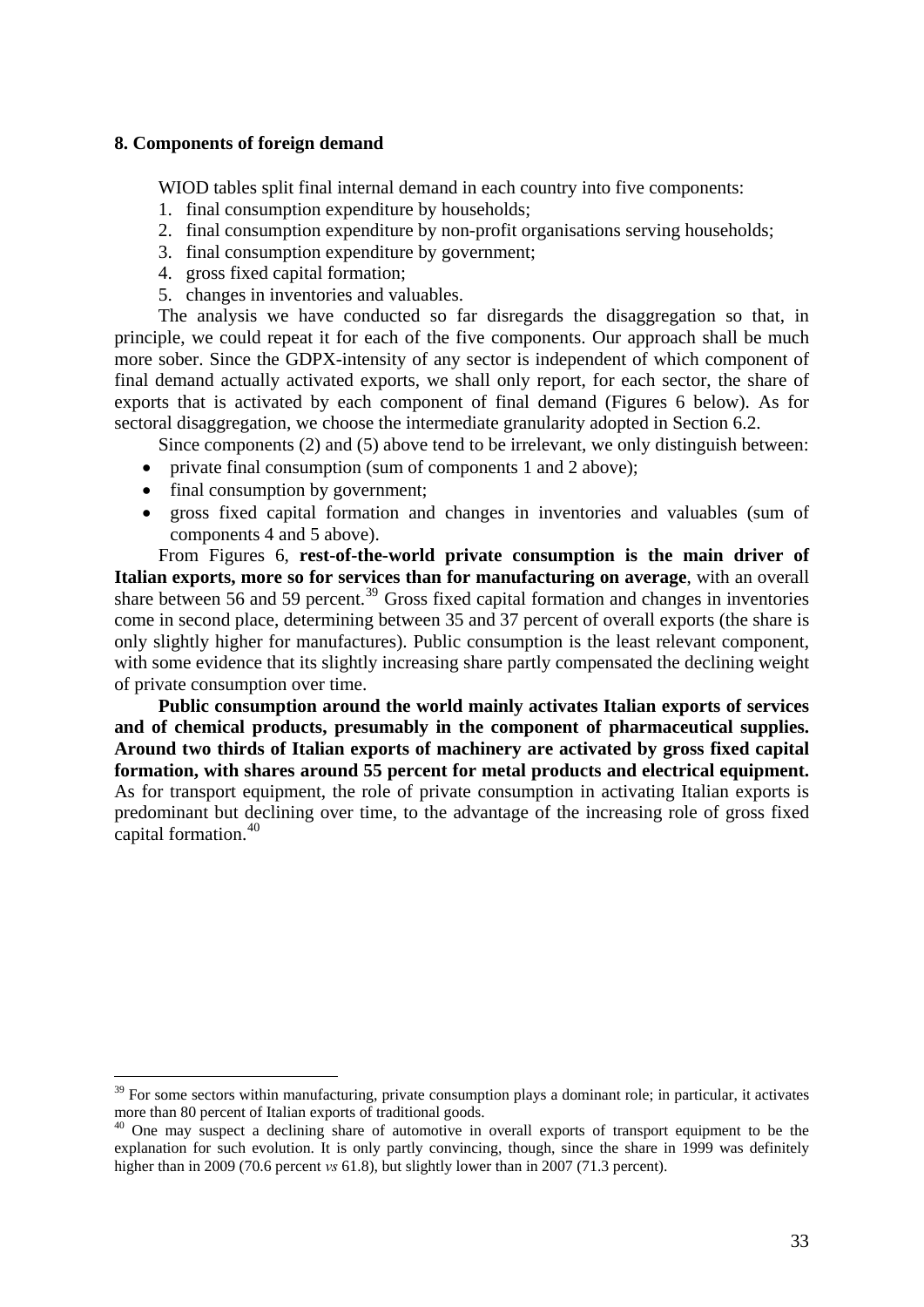**Figures 6a, 6b and 6c** 



**Share of exports activated by the various component of final demand, by sector** 

Source: authors' calculations on WIOD data.

Notes: see the Appendix for how the sectors presented here are defined starting from the 35 sectors listed in WIOD tables.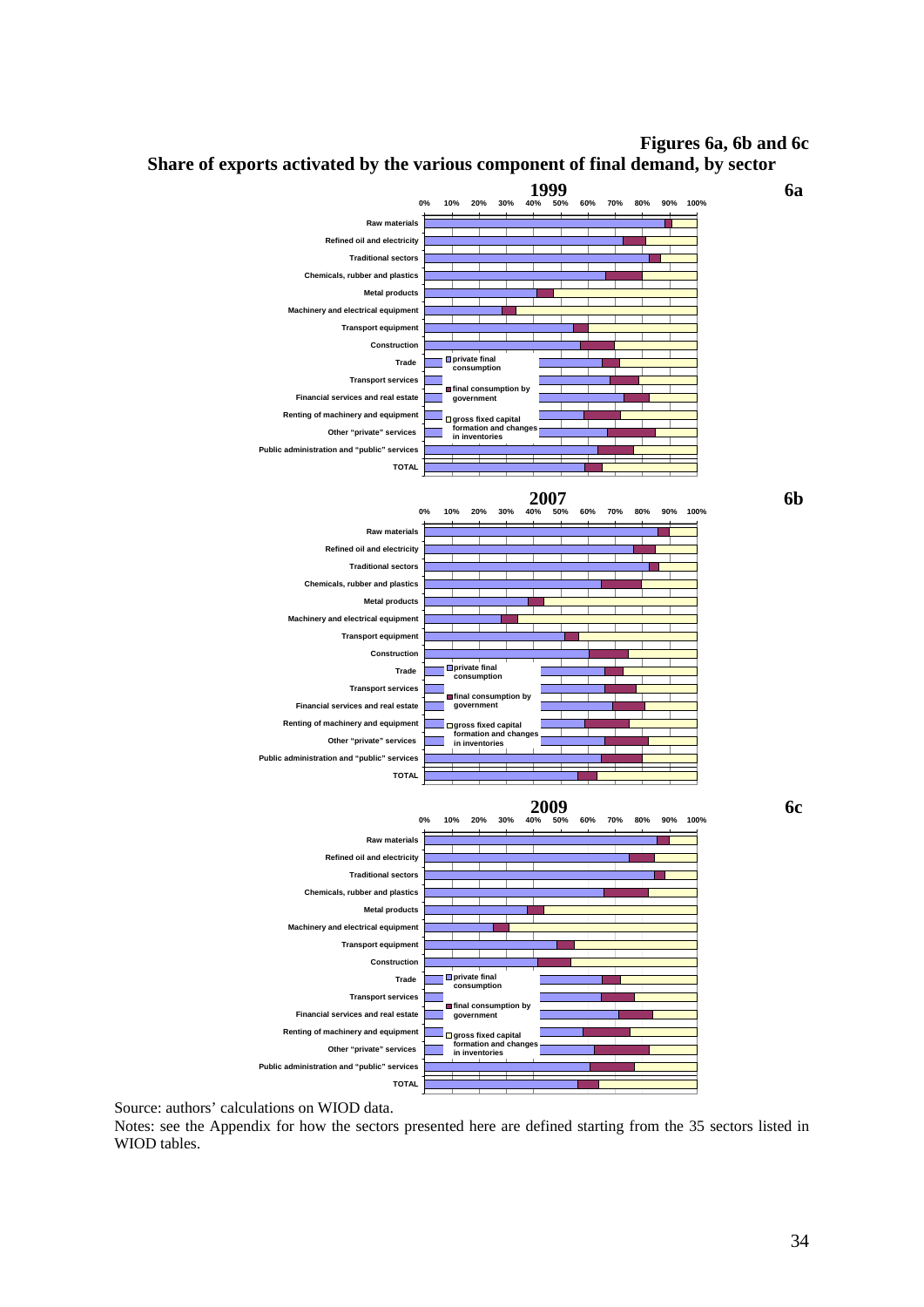### <span id="page-34-0"></span>**9. Conclusions**

As production becomes more and more internationally fragmented, indicators based on gross exports alone are less and less informative. On the one side, as economies engage in triangular processing trade, the domestic-value-added content of country's exports (GDPX, as we have labelled it in this paper) falls, mainly matched by an increase in the foreignvalue-added content. While the contribution of aggregate net exports to GDP growth is unaffected by these developments, a focus that separates external from internal demand is warranted only if the gross-export dimension is complemented with the new tools of analysis we have presented in the paper. On the other side, as intermediates travel to their final destination by an indirect, possibly multi-country route, it becomes more complex to associate a country's exports and its domestic-value-added content with the final demand that activated it.

In this paper we have measured the impact on Italian GDP of a shock to foreign demand and disentangled individual contributions both along a geographical dimension and a sectoral one. New indicators have enabled us to map out the economic relations that underlie Italian trade with the rest of the world. This has required to go beyond the information set provided by standard trade statistics, the global input-output tables evaluated at current prices (in dollars) published in the WIOD database being fit for our purposes. WIOD tables are an extraordinary source of information for a vast array of research questions.

We have benefited from the approach set out by Koopman et al. (2012), who first developed a fully coherent accounting identity that breaks up a country's gross exports into value-added components by source. The Koopman decomposition isolates the doublecounting component of gross exports, which is connected with goods that cross borders several times and that are recorded multiple times by a country's trade statistics, despite they contribute only once to its GDP. Having measured this component helps realizing that (a) the widespread fall in the domestic-value-added content of exports is not fully matched by an increase in the foreign-value-added content; (b) double-counting inflates exports of different countries to different extents. Lastly, the Koopman decomposition identifies the contribution of a country's final internal demand in activating its own exports (via imports of foreign goods and services that embody intermediates produced in the home economy).

We focus on the 1999-2009 period; our main conclusions can be summarized as follows.

Firstly, the growing participation of the Italian economy in global value chains is indeed a structural feature, but the intensity of such involvement (i.e. international fragmentation of production) varies with the business cycle. Between 1999 and 2009, on average, domestic value added counted for 78.2 percent of Italian gross exports, foreign value added for 16.7 percent. Double counting inflated Italian exports by the remaining 5.1 percent. In dynamic terms, between 1999 and 2008 the foreign-value-added content of Italian exports increased progressively. This tendency mostly characterized the production of manufactures and was only mitigated by the great trade collapse in 2009. The doublecounting component explained about one-third of the fall in the domestic-value-added content of Italian exports between 1999 and the great trade collapse, downplaying the role of the increasing use of imported intermediate inputs in the production of Italian exports.

Secondly, our comparative-statics exercise has shown that, neglecting second round effects, a 1 percent permanent increase in world final demand in 1999 had a 0.19 percent impact on Italian GDP. The impact elasticity increased to 0.21 percent in 2007, with a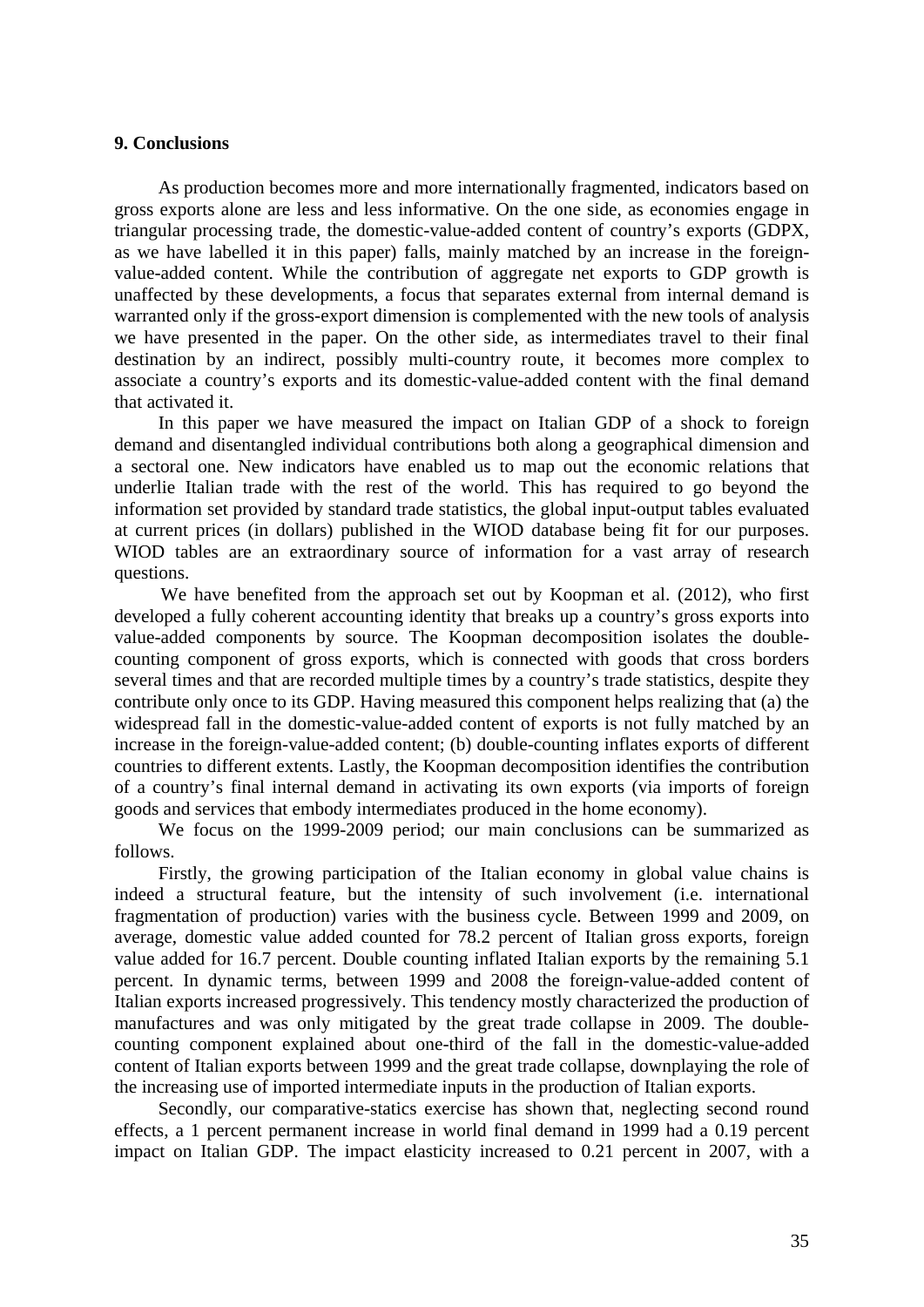sudden step back in 2009 (0.18 percent). The contribution of foreign demand to Italian value added evolved in a pro-cyclical fashion, with the increase between 1999 and 2007 mainly driven by the extra-EU component, and the subsequent reduction mainly due to foreign demand originated in the EU. Overall, our measures have confirmed that Italy became more and more dependent on final demand outside the EU, with emerging economies such as China, Russia and Turkey gaining importance at the expenses of large advanced economies such as the US and Japan. The relative size of the counterparts drove this result, since the Italian GDP content of one dollar of exports(the GDPX-intensity) activated by final demand in each country did not differ substantially across counterparts.

Thirdly, contrary to the geographical analysis, a sectoral disaggregation has revealed that there was some variability in the GDPX-intensity across sectors, more so within manufacturing than within services. Italian sectors of specialization, that is "traditional sectors" and "machinery and electrical equipment" displayed the highest GDPX-intensity among manufactures. The GDPX-intensity of Italian exports for final uses was slightly higher and fell proportionately less, between 1999 and 2009, than the GDPX-intensity of Italian exports for intermediate uses, that represents the larger share of exports. $41$  This configures a mildly adverse "specialization pattern": Italian exports were specialized in intermediate uses, which were the least GDPX-intensive.

Fourthly, we have taken into account the fact that final internal demand around the world activates exports in different sectors of the Italian economy and that, in turn, exports of any given sector contain domestic value added that has been created, directly or indirectly, in all domestic sectors. We have found that the domestic inter-sectoral linkages were indeed relevant in shaping the performance and the profitability of Italian exporting firms: around 90 percent of the domestic value added contained in service exports originated in services; vice-versa, around one third of the domestic value added contained in manufacturing exports originated in services. Thus, exports of services were more effective in activating Italian GDP than it appears from trade statistics; because of the growing activation of services by manufacturing exports, the contribution of domestic services in generating GDPX grew over time, surpassing in 2009 that of manufacturing.

Fifthly, we have considered the effect of a sectoral shock on the demand side, by considering an increase of world demand originated, in turn, in each of the three sectors with the biggest impact on Italian exports and GDP: "machinery", "transport equipment" and "construction", that altogether activated more than one third of Italian exports and of their domestic-value-added content. Construction is (predominantly) a nontradable sector whose demand of goods and services activates Italian exports of tradables.

Finally, as for the components of world demand, rest-of-the-world private consumption was the main driver of Italian exports, more so for services than for manufacturing on average, contributing to an overall share of total export slightly short of 60 percent.

<span id="page-35-0"></span><sup>&</sup>lt;sup>41</sup> The standard accounting of the contribution of gross exports to GDP growth implicitly assumes that the (overall) GDPX-intensity is constant through time.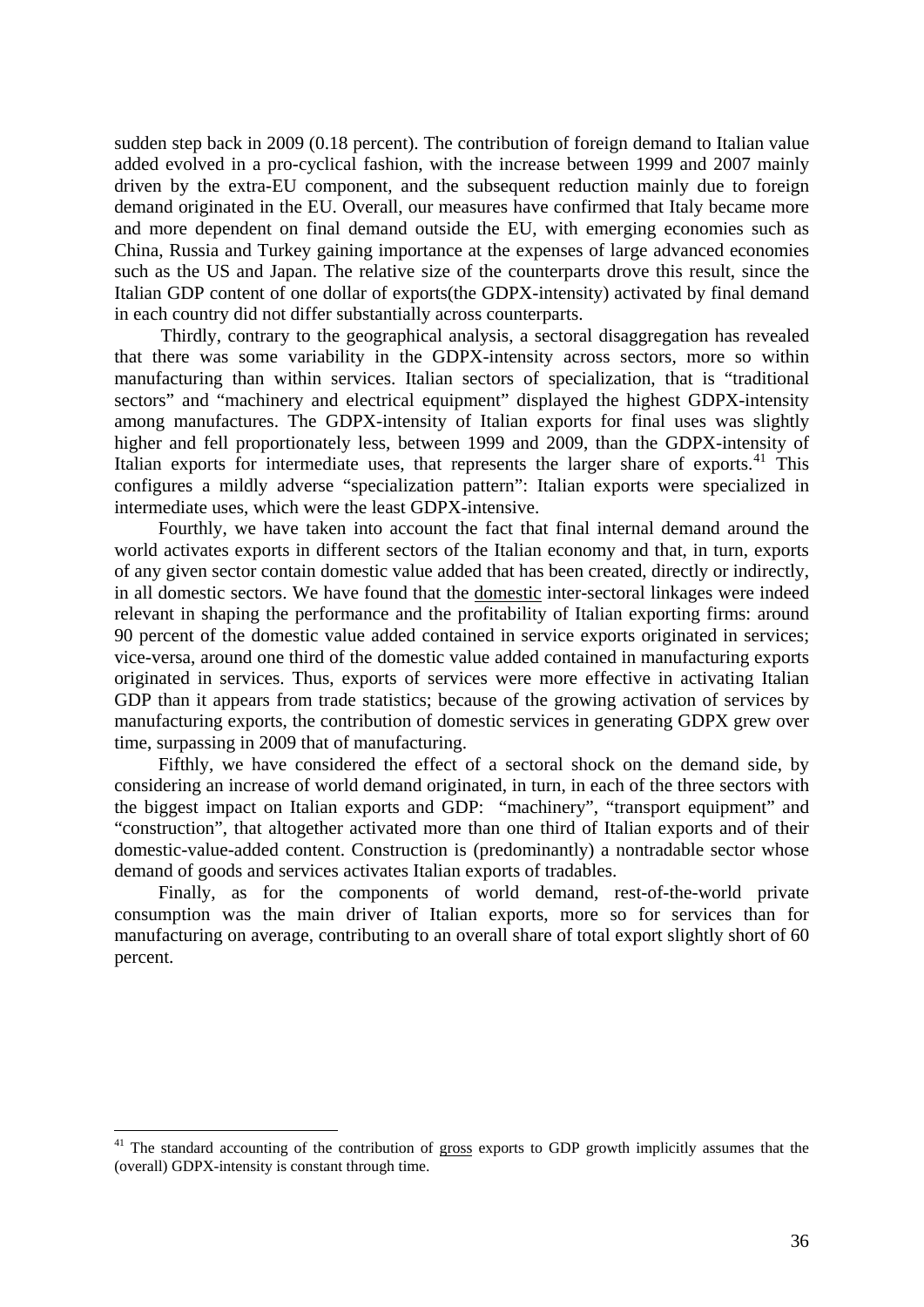### <span id="page-36-0"></span>**References**

Amador, J., R. Cappariello, and R. Stehrer. 2013. "Global Value Chains: A View from the Euro Area". *Paper presented at the CompNet conference in Washington*, 16-17 April 2013.

Breda, E. and Cappariello, R. 2010. "A Tale of Two Bazaar Economies: an Input-Output Analysis for Germany and Italy". *Questioni di Economia e Finanza (Occasional Papers)*, No. 79, Bank of Italy.

Cappariello, R. 2012. "Domestic Value Added Content of Exports: a Cross-country Comparison for the Major European Economies". *Paper presented at the final WIOD Conference in Groningen*, 24-26 April 2012.

Cheung, C. and S. Guichard. 2009. "Understanding the World Trade Collapse", *OECD Working Papers*, No. 729.

Federico, S. and E. Tosti. 2012. "Exporters and Importers of Services: Firm-level Evidence on Italy". *Temi di discussione (Working Papers)*, No. 877, Bank of Italy.

Feenstra, R. C. et al. 2010. "Report on the State of Available Data for the Study of International Trade and Foreign Direct Investment". *NBER Working Paper series*, No. 16254.

Feenstra, R. C. and J. B. Jensen. 2012. "Evaluating Estimates of Materials Offshoring from US Manufacturing". *Economics Letters,* 117 (2012): 170–173.

Felettigh, A. and S. Federico. 2010. "Measuring the Price Elasticity of Import Demand in the Destination Markets of Italian Exports". *Temi di discussione (Working Papers)*, No. 776, Bank of Italy.

Freund, C. 2009. "The Trade Response to Global Downturns: Historical Evidence". *Policy Research Working Paper Series*, No. 5015, World Bank.

Hummels, D., J. Ishii, and K. Yi. 2001. "The Nature and Growth of Vertical Specialization in World Trade". *Journal of International Economics*, 54(2001): 75–96.

Johnson, R., and G. Noguera. 2012. "Accounting for Intermediates: Production Sharing and Trade in Value-added". *Journal of International Economics*, 86(2012): 224-236.

Koopman, R., Z. Wang and S. Wei. 2012. "Tracing Value-added and Double Counting in Gross Exports". *NBER Working Paper series*, No. 18579 (Forthcoming on *American Economic Review*).

Koopman, R., Z. Wang and S. Wei. 2012a. "Estimating Domestic Content in Exports when Processing Trade is Pervasive". *Journal of Development Economics*, 99(1), 178–89.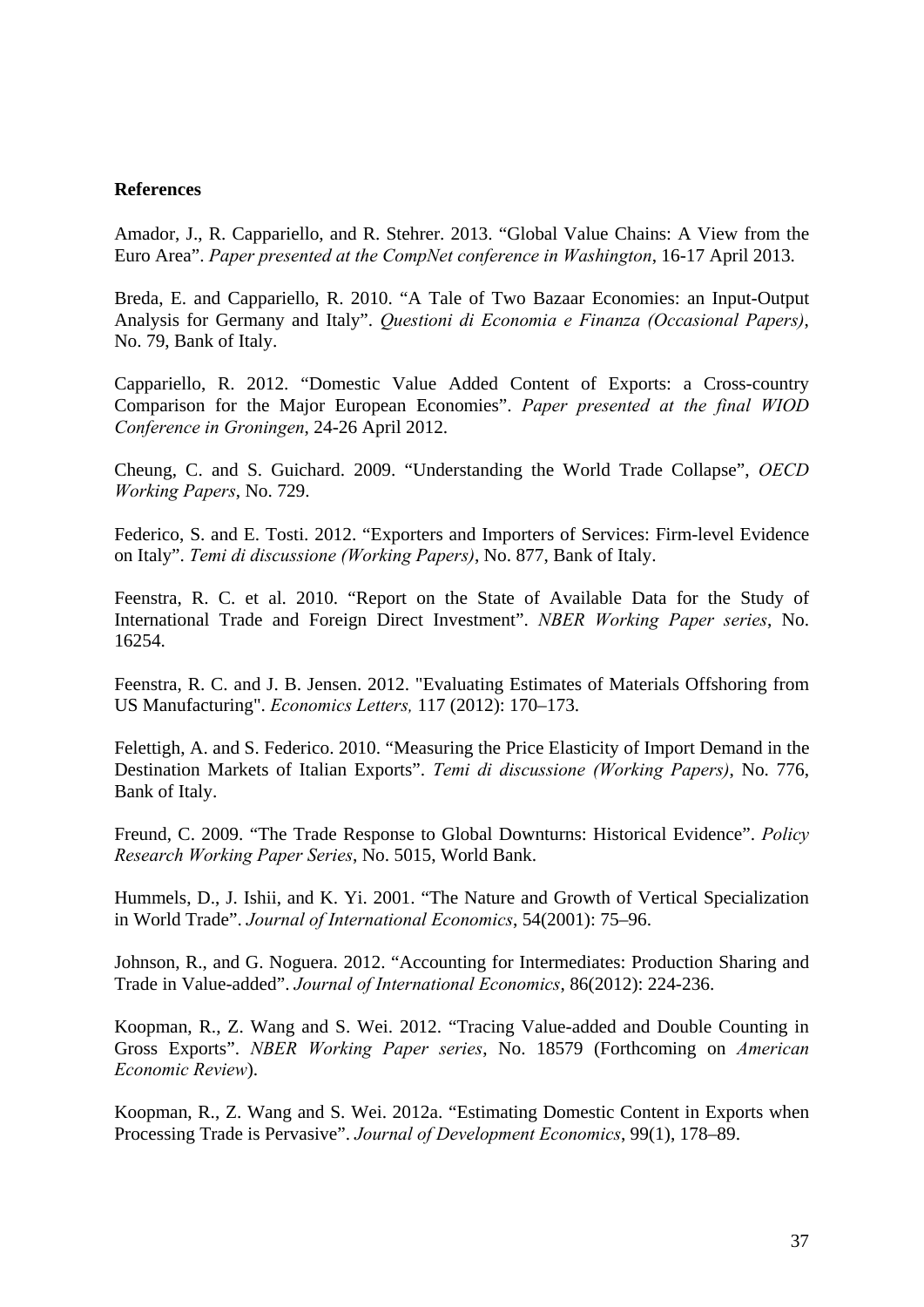Rahman J. and T. Zhao. 2013. "Export Performance in Europe: What Do We Know from Supply Links?". *IMF Working Paper*, No. 62.

Timmer, Marcel (ed.). 2012. "The World Input-Output Database (WIOD): Contents, Sources and Methods". *WIOD background document* available at [www.wiod.org.](http://www.wiod.org/)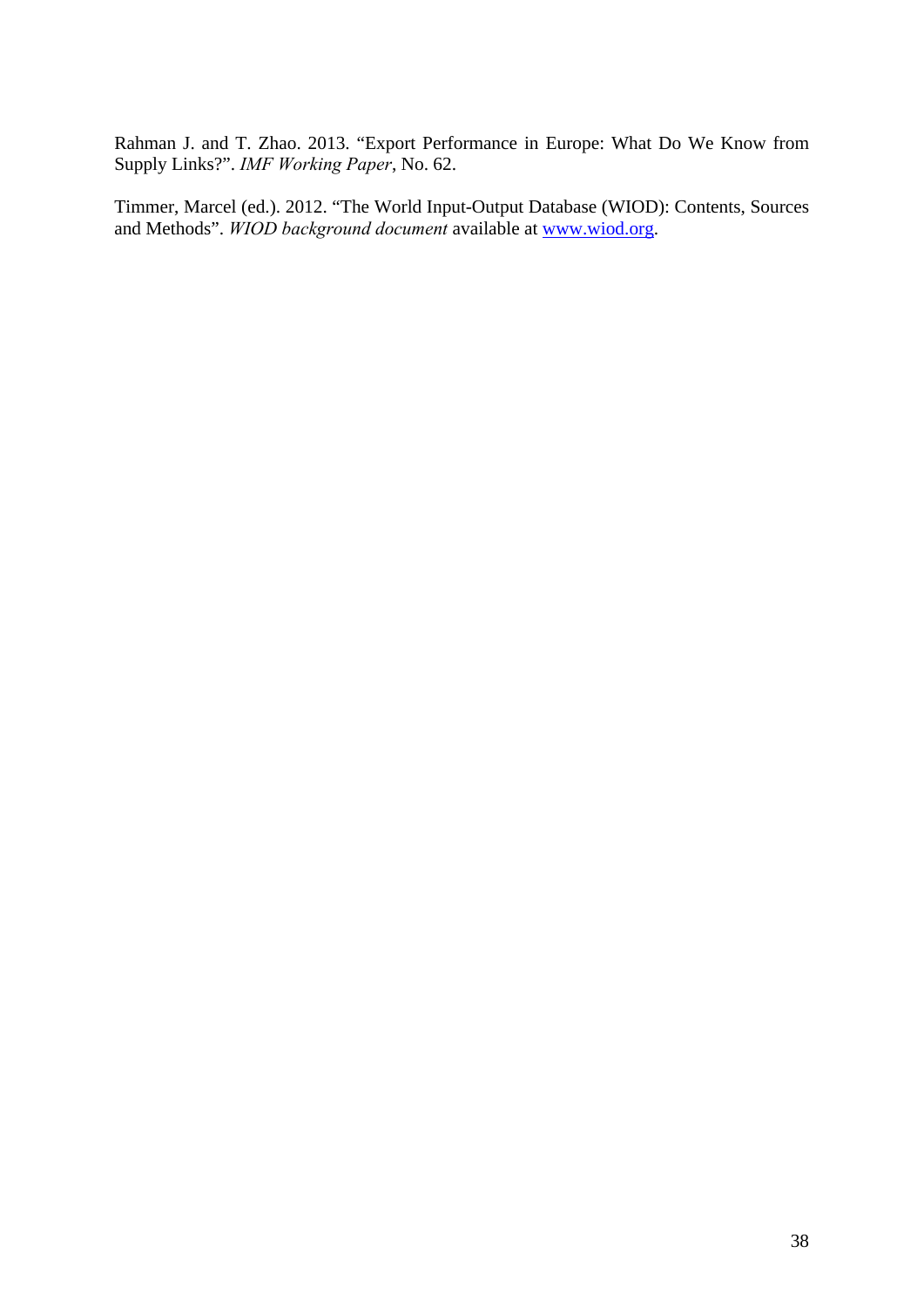### <span id="page-38-0"></span>**Appendix**

#### **The algebra of the Koopman decomposition**

In this section we briefly describe the decomposition of gross exports developed by Koopman et al. (2012). In order to keep the algebra more simple, we focus on a source country *s* which produces and exports N products to G countries. All gross exports of country *s* are used as an intermediate and final good abroad, according the following definition:

$$
E_{s^*} = \sum_{r \neq s}^{G} E_{sr} = \sum_{t \neq s}^{G} \left( A_{sr} X_r + Y_{sr} \right) \tag{A.1}
$$

where:

- $E_{s^*}$  is the GN-by-1 vector of N products exported by country *s* to G countries;
- $E_{sr}$  is the N-by-1 vector of gross exports from country *s* to *r*,  $r=1,...,G$ ;
- $A_{sr}$  is the N-by-N input-output coefficient matrix, with elements  $a_{sr}^{11}$  the coefficient for imported inputs from sector *1* in country *s* to sector *1* in country *r, r=1,…,G;*
- $X<sub>s</sub>$  is the N-by-1 vector of gross output of country *s*;
- $Y_{sr}$  is the N X 1 vector of final demand in country *r* for final goods produced in *s, r=1,…,G.*

These exports can be fully decomposed into various value-added and double counted components as follows:

$$
uE_{s^*} = \left[V_s \sum_{r=s}^{G} B_{ss} Y_{sr}\right] + \left[V_s \sum_{r=s}^{G} B_{sr} Y_{rr}\right] + \left[V_s \sum_{r=s}^{G} \sum_{t=s,r}^{G} B_{sr} Y_{rt}\right]
$$
  
+ 
$$
\left[V_s \left(\sum_{r=s}^{G} B_{sr} Y_{rs}\right)\right] + \left[V_s \sum_{r=s}^{G} B_{sr} A_{rs} (I - A_{ss})^{-1} Y_{ss}\right] + \left[V_s \sum_{r=s}^{G} B_{sr} A_{rs} (I - A_{ss})^{-1} E_{s^*}\right]
$$
  
+ 
$$
\left[\sum_{t=s}^{G} \sum_{r=s}^{G} V_t B_{ts} Y_{sr}\right] + \left[\sum_{t=s}^{G} \sum_{r=s}^{G} V_t B_{ts} A_{sr} (I - A_{rr})^{-1} Y_{rr}\right] + \left[\sum_{t=s}^{G} V_t B_{ts} A_{sr} \sum_{t=s}^{G} (I - A_{rr})^{-1} E_{rs}\right]
$$
(A.2)

where:

- $V_s$  is the N-by-1 row vector of direct value added coefficient;
- $\bullet$  *B<sub>ss</sub>* is the N-by-N block Leontief inverse matrix, which is the total requirement matrix that gives the amount of gross output in producing country s required for a one-unit increase in final demand in destination country *s*, with elements  $b_{sr}^{11}$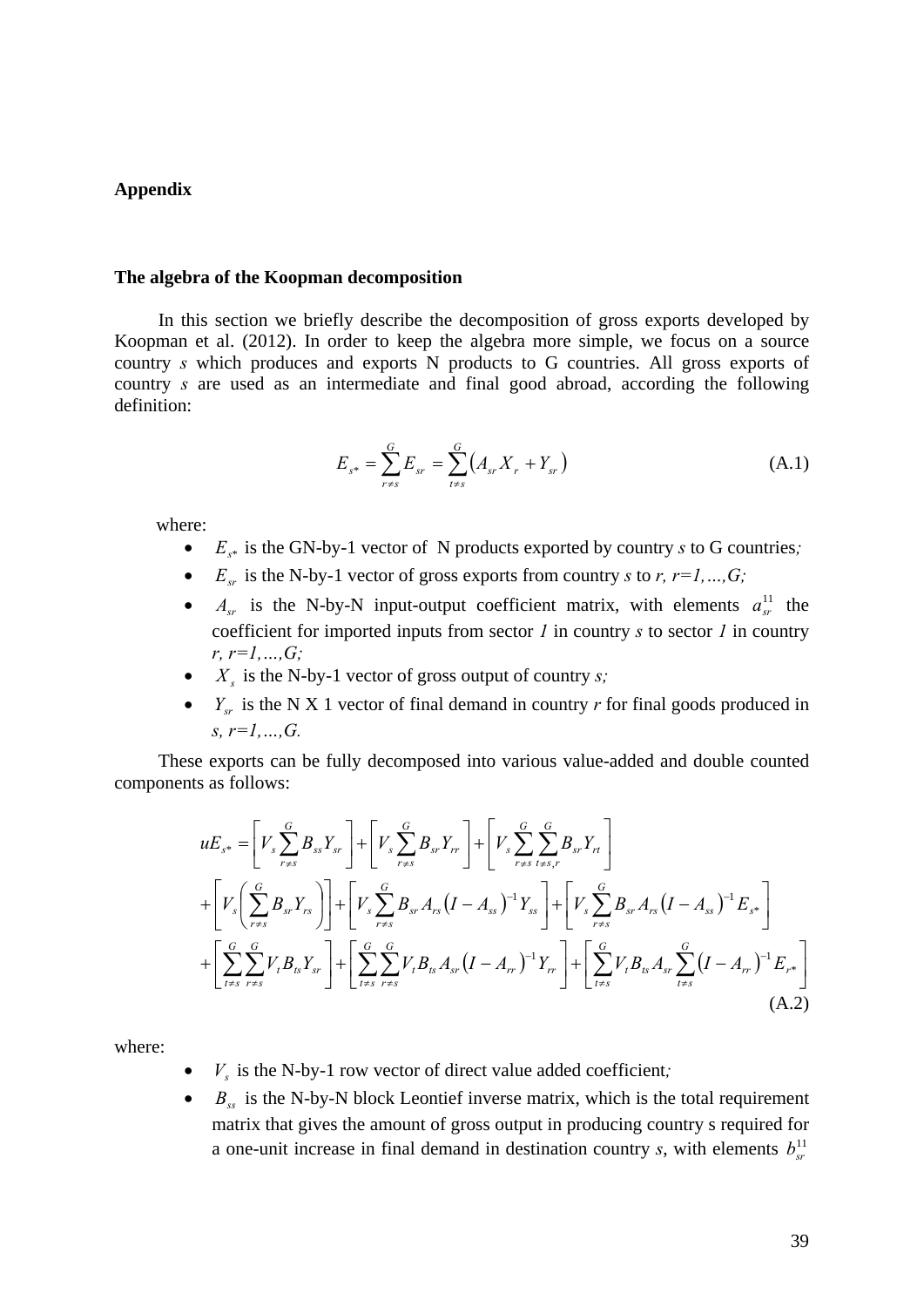- $\bullet$  *B<sub>sr</sub>* is the N-by-N block Leontief inverse matrix, which is the total requirement matrix that gives the amount of gross output in producing country s required for a one-unit increase in final demand in destination country *r*, with elements  $b_{n}^{\perp 1}$ the coefficient of imported inputs from sector 1 in country *s* to sector 1 in country *r;*
- $X_{cr}$  is the N-by-1 vector of gross output produced in *s* and absorbed in *r*.

While the algebra to obtain equation (A.2) may be a bit tedious, expressing a country's gross exports as the sum of these nine terms is very useful. We try to explain briefly their economic interpretations.

The first two terms in the brackets are the direct value added exports, i.e., the source country value added absorbed by direct importer, country  $r$ . The  $3<sup>rd</sup>$  term is, instead, its value added exported to country *r* and, after some processing in *r*, finally absorbed in a third country *t*. The sum of the first three terms corresponds to the definition of "value added exports" in Johnson and Noguera (2012).

The  $4<sup>th</sup>$  and the  $5<sup>th</sup>$  terms include source country's value added which is first exported but return in both final and intermediate imports to be consumed or reexported by country *s*. From a National Account point of view, both components are parts of source country GDP but represent a double part in official gross export statistics.

The  $7<sup>th</sup>$  and  $8<sup>th</sup>$  terms represent foreign value added in the source country's exports, including foreign value added embodied in both final and intermediate products.

The  $6<sup>th</sup>$  and  $9<sup>th</sup>$  terms are the two "pure double counted terms" that sum up the double counted share of two way intermediate trade from all bilateral routes.

### **Definition of geographical entities**

We re-organize the 41 geographical entities considered in WIOD matrices as follows:

1. European Union (EU, 27 countries), broken down in: Euro area (17 members) and countries belonging to the EU27 but outside the Eurozone.

- The former aggregate is further split as: France, Germany, Italy, Spain, the remaining 13 countries belonging to the Euro area;
- $\bullet$  the latter aggregate is further split between "Eastern" countries<sup>[42](#page-39-0)</sup> and "other" countries (Denmark, Great Britain, Sweden).
- 2. All countries outside the EU27, further broken down in:
	- Australasia net of China: Australia plus the Asian countries considered in WIOD matrices.<sup>[43](#page-39-1)</sup> The detail on Japan appears in some figures;
	- China:

- American countries considered in WIOD matrices,  $44$  with a detail on the US;
- Russia and Turkey;

<sup>42</sup> Bulgaria, Czech Republic, Hungary, Latvia, Lithuania, Poland and Romania.

<span id="page-39-1"></span><span id="page-39-0"></span><sup>43</sup> India, Indonesia, Japan, South Korea, Taiwan.

<span id="page-39-2"></span><sup>&</sup>lt;sup>44</sup> Brazil and the NAFTA countries (Canada, Mexico, USA).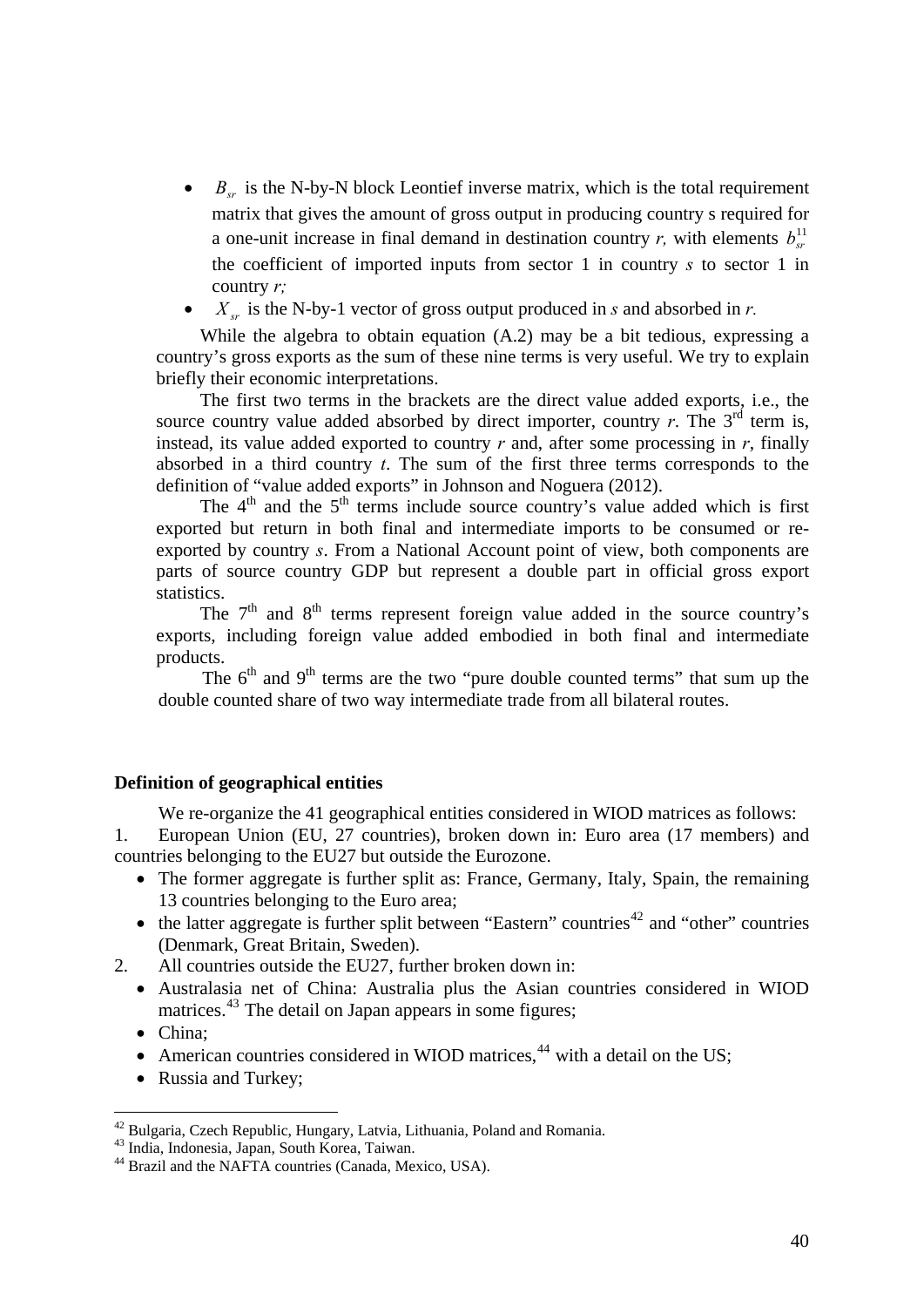- All other countries.
- 3. A memo item for BRIC.

### **Derivation of equation [2] in the main text**

Let  $\Delta G X_i$  indicate the increase in Italian exports to country *j* and all other destinations activated by a 10 percent increase in final internal demand in country *j*, and let *ΔGDPXj* be the Italian value added embodied in *ΔGXj*. The associated GDPX-intensity is defined as

$$
gdpx_j := \Delta GDPX_j / \Delta GX_j.
$$

Splitting exports (activated by final internal demand in country *j*) between final uses and intermediate uses:

$$
\Delta GX_{i} = \Delta GX_{i}^{Fin} + \Delta GX_{i}^{Int}.
$$

Italian value added embodied, respectively, in  $\Delta G X_j^{Fin}$  and  $\Delta G X_j^{Int}$  is  $\Delta G D P X_j^{Fin}$  and *ΔGDPXj Int*, with

$$
\Delta GDPX_{i} = \Delta GDPX_{i}^{Fin} + \Delta GDPX_{i}^{Int}.
$$

The corresponding GDPX-intensities are defined as:

$$
gdpx_j^{Fin} := \Delta GDPX_j^{Fin} / \Delta GX_j^{Fin},
$$
  

$$
gdpx_j^{Int} := \Delta GDPX_j^{Int} / \Delta GX_j^{Int}.
$$

Equation [2] in the main text is derived as follows:

$$
\Delta GDPX_j = \Delta GX_j \cdot (\Delta GDPX_j / \Delta GX_j) =
$$
\n
$$
= \Delta GX \cdot (\Delta GX_j / \Delta GX) \cdot (\Delta GDPX_j / \Delta GX_j) =
$$
\n
$$
= \Delta GX \cdot (\Delta GX_j / \Delta GX) \cdot [(\Delta GDPX_j^{Fin} / \DeltaGX_j) + (\Delta GDPX_j^{Int} / \Delta GX_j)] =
$$
\n
$$
= \Delta GX \cdot \frac{\Delta GX_j}{\Delta GX} \cdot \left[ \frac{\Delta GX_j^{Fin}}{\Delta GX_j} \frac{\Delta GDPX_j^{Fin}}{\Delta GX_j^{Fin}} + \frac{\Delta GX_j^{Int}}{\Delta GX_j} \frac{\Delta GDPX_j^{Int}}{\Delta GX_j^{Int}} \right] =
$$
\n
$$
= \Delta GX \cdot s_j \cdot [s_j^{Fin} \cdot gdpx_j^{Fin} + s_j^{Int} \cdot gdpx_j^{Int}],
$$

where

$$
s_j \coloneqq \frac{\Delta G X_j}{\Delta G X}, \ \ s_j^{Fin} \coloneqq \frac{\Delta G X_j^{Fin}}{\Delta G X_j}, \ \ s_j^{Int} \coloneqq \frac{\Delta G X_j^{Int}}{\Delta G X_j}.
$$

### **Definition of sectors in Table 6, Table 8 and in Figures 6**

Sectors presented in Table 6, Table 8 and Figures 6 (in bold in the list below) are defined as follows, starting from the 35 sectors considered in WIOD tables:

**Raw materials**: Agriculture, Hunting, Forestry and Fishing; Mining and Quarrying.

**Refined oil and electricity**: Coke, Refined Petroleum and Nuclear Fuel; Electricity, Gas and Water Supply.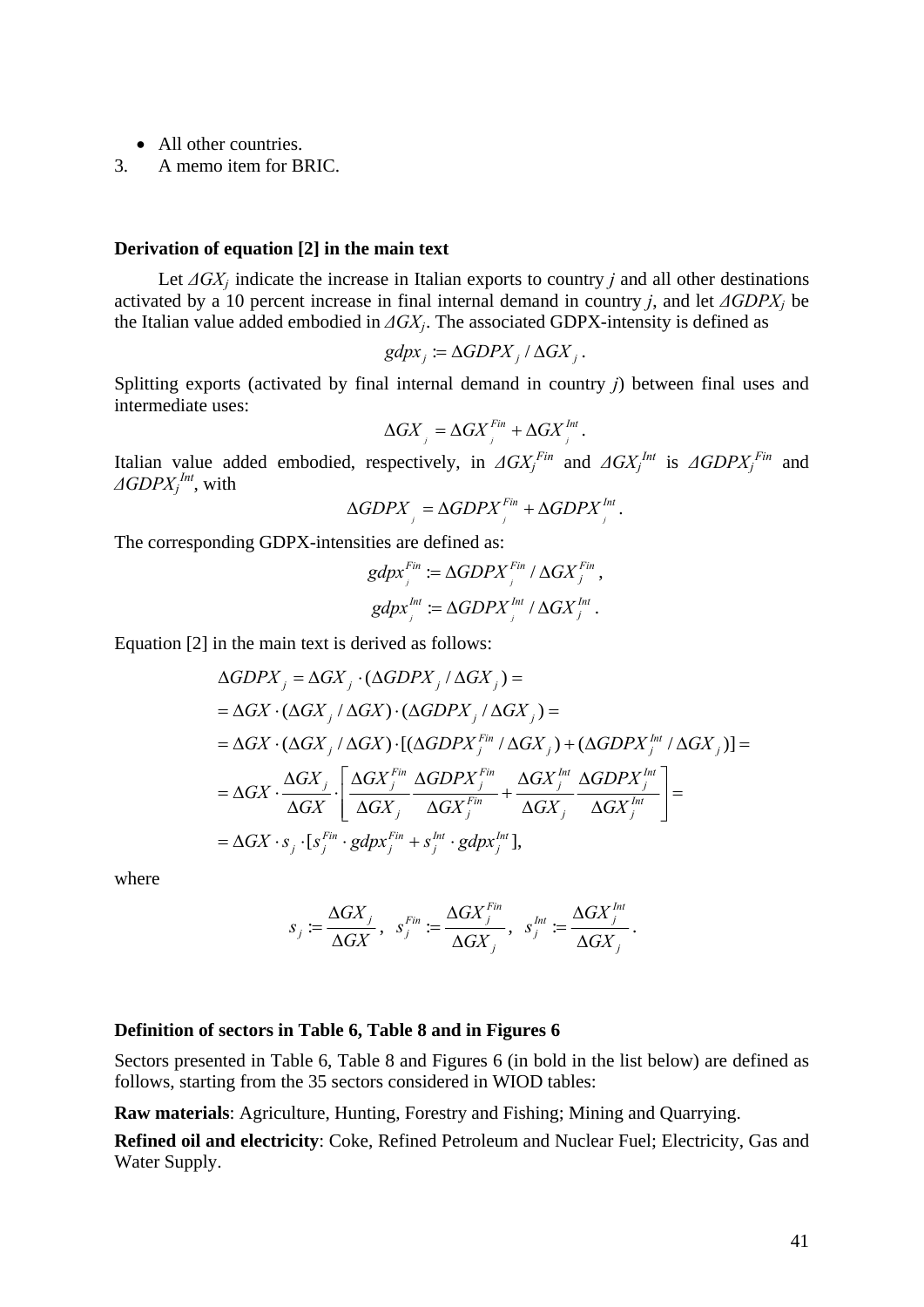**Traditional sectors**: Food, Beverages and Tobacco; Textiles and Textile Products; Leather, Leather and Footwear; Wood and Products of Wood and Cork; Pulp, Paper, Printing and Publishing; Other Non-Metallic Mineral; Manufacturing not elsewhere classified; Recycling. **Chemicals, rubber and plastics**: Chemicals and Chemical Products; Rubber and Plastics. **Metal products**: Basic Metals and Fabricated Metal.

**Machinery and electrical equipment**: Machinery not elsewhere classified; Electrical and

Optical Equipment. **Transport equipment**: Transport Equipment.

**Construction**: Construction.

**Trade:** Sale, Maintenance and Repair of Motor Vehicles and Motorcycles; Retail Sale of Fuel; Wholesale Trade and Commission Trade, Except of Motor Vehicles and Motorcycles; Retail Trade, Except of Motor Vehicles and Motorcycles; Repair of Household Goods.

**Transport services**: Inland Transport; Water Transport; Air Transport; Other Supporting and Auxiliary Transport Activities; Activities of Travel Agencies.

**Financial services and real estate**: Financial Intermediation; Real Estate Activities.

**Renting of machinery and equipment:** Renting of Machinery and Equipment and Other Business Activities.

**Other "private" services**: Hotels and Restaurants; Post and Telecommunications.

**Public administration and "public" services**: Public Administration and Defence; Compulsory Social Security; Education; Health and Social Work; Other Community, Social and Personal Services; Private Households with Employed Persons.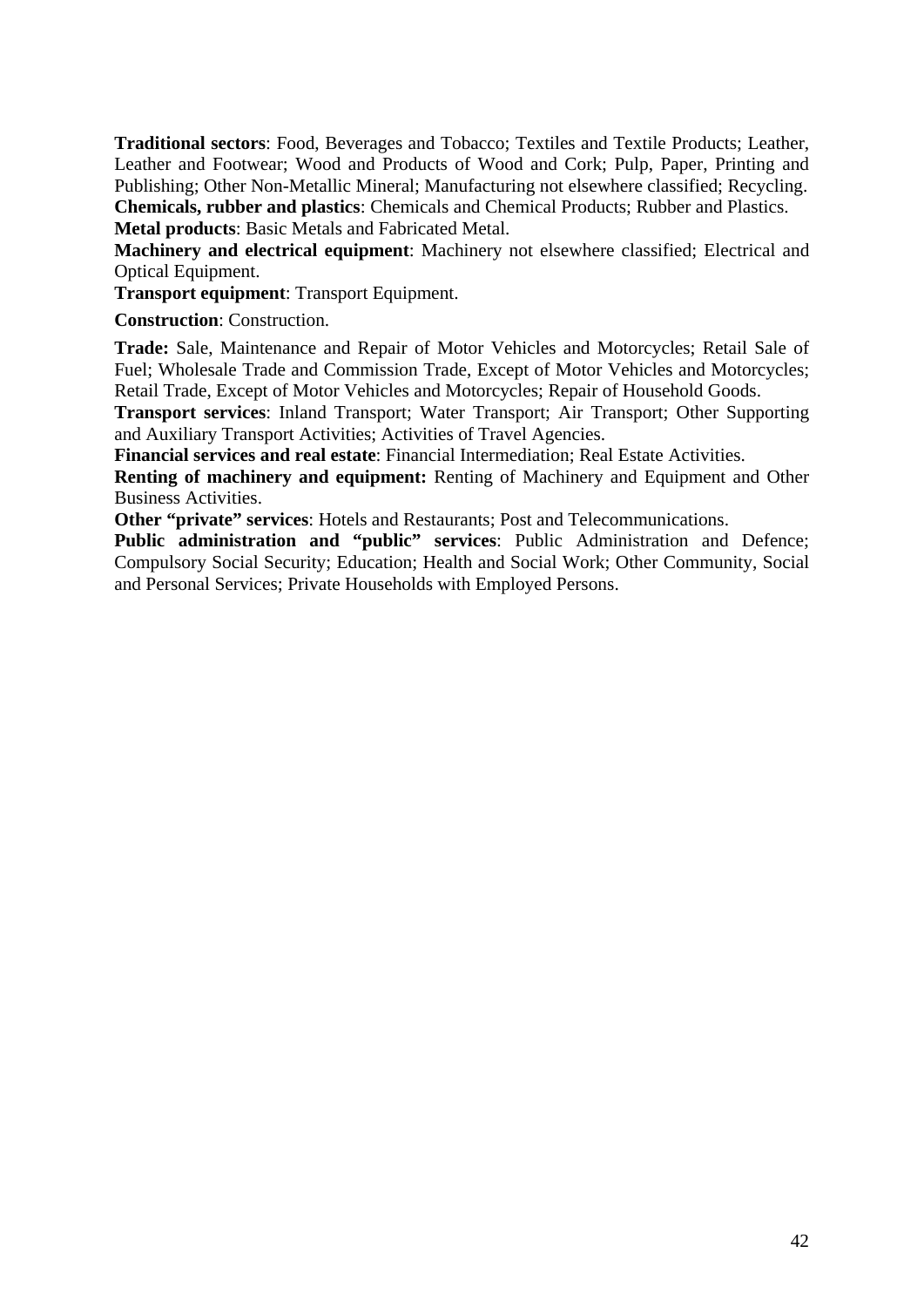### **Decomposition of Italian gross exports of goods and services**

(in percentage of total gross exports, except otherwise indicated)

|      |                                                    |                               |                                                                                  |                                                             | GDP in gross exports                                            |                                                                                        |      |                                         |                                |                                  |                                                       |                                                      |     |  |
|------|----------------------------------------------------|-------------------------------|----------------------------------------------------------------------------------|-------------------------------------------------------------|-----------------------------------------------------------------|----------------------------------------------------------------------------------------|------|-----------------------------------------|--------------------------------|----------------------------------|-------------------------------------------------------|------------------------------------------------------|-----|--|
|      |                                                    | Value-added exports           |                                                                                  |                                                             | Re-imported domestic value<br>added                             |                                                                                        |      | Foreign value added in<br>gross exports |                                | Double counting in gross exports |                                                       |                                                      |     |  |
| Year | Gross<br>exports<br>(millions<br>of US<br>dollars) | in direct<br>final<br>exports | in<br>interme-<br>diates<br>exports<br>absorbed<br>by direct<br><i>importers</i> | in<br>intermediates<br>re-exported<br>to third<br>countries | in<br>intermediates<br>that return<br>home via<br>final imports | in<br>intermediates<br>that are<br>absorbed at<br>home via<br>intermediates<br>imports |      | in final<br>exports                     | in<br>intermediates<br>exports |                                  | in<br>intermediates<br>exports<br>produced at<br>home | in<br>intermediates<br>exports<br>produced<br>abroad |     |  |
|      |                                                    | (1)                           | (2)                                                                              | (3)                                                         | (4)                                                             | (5)                                                                                    |      | (7)                                     | (8)                            |                                  | (6)                                                   | (9)                                                  |     |  |
| 1999 | 267,446                                            | 39.7                          | 33.2                                                                             | 8.2                                                         | 0.6                                                             | 0.4                                                                                    | 82.1 | 8.6                                     | 5.7                            | 14.3                             | 0.2                                                   | 3.4                                                  | 3.6 |  |
| 2000 | 271,817                                            | 37.4                          | 32.0                                                                             | 8.5                                                         | 0.6                                                             | 0.4                                                                                    | 78.9 | 9.8                                     | 6.7                            | 16.4                             | 0.2                                                   | 4.4                                                  | 4.6 |  |
| 2001 | 278,623                                            | 38.1                          | 31.6                                                                             | 8.8                                                         | 0.6                                                             | 0.4                                                                                    | 79.5 | 9.7                                     | 6.3                            | 16.0                             | 0.2                                                   | 4.3                                                  | 4.6 |  |
| 2002 | 289,677                                            | 38.9                          | 31.6                                                                             | 8.8                                                         | 0.6                                                             | 0.4                                                                                    | 80.3 | 9.4                                     | 6.0                            | 15.3                             | 0.2                                                   | 4.1                                                  | 4.3 |  |
| 2003 | 341,425                                            | 38.8                          | 31.5                                                                             | 8.9                                                         | 0.6                                                             | 0.4                                                                                    | 80.2 | 9.4                                     | 6.0                            | 15.4                             | 0.2                                                   | 4.2                                                  | 4.4 |  |
| 2004 | 405,297                                            | 36.2                          | 32.6                                                                             | 9.2                                                         | 0.6                                                             | 0.4                                                                                    | 79.1 | 9.4                                     | 6.5                            | 15.9                             | 0.3                                                   | 4.8                                                  | 5.0 |  |
| 2005 | 428,302                                            | 35.1                          | 32.3                                                                             | 9.1                                                         | 0.6                                                             | 0.4                                                                                    | 77.6 | 9.9                                     | 7.1                            | 16.9                             | 0.3                                                   | 5.2                                                  | 5.5 |  |
| 2006 | 481,657                                            | 33.4                          | 31.7                                                                             | 9.0                                                         | 0.6                                                             | 0.4                                                                                    | 75.2 | 10.6                                    | 7.9                            | 18.5                             | 0.3                                                   | 6.0                                                  | 6.3 |  |
| 2007 | 574,778                                            | 33.2                          | 31.4                                                                             | 9.0                                                         | 0.5                                                             | 0.4                                                                                    | 74.6 | 10.9                                    | 7.9                            | 18.8                             | 0.3                                                   | 6.2                                                  | 6.6 |  |
| 2008 | 620,446                                            | 34.0                          | 30.6                                                                             | 8.7                                                         | 0.5                                                             | 0.4                                                                                    | 74.1 | 11.4                                    | 8.0                            | 19.4                             | 0.3                                                   | 6.2                                                  | 6.5 |  |
| 2009 | 467,639                                            | 37.6                          | 31.8                                                                             | 8.2                                                         | 0.5                                                             | 0.4                                                                                    | 78.4 | 10.0                                    | 6.9                            | 16.8                             | 0.2                                                   | 4.5                                                  | 4.7 |  |

Source: authors' calculations on WIOD data.

Notes: numbering (1) to (9) follows the ordering in Koopman et al. (2012).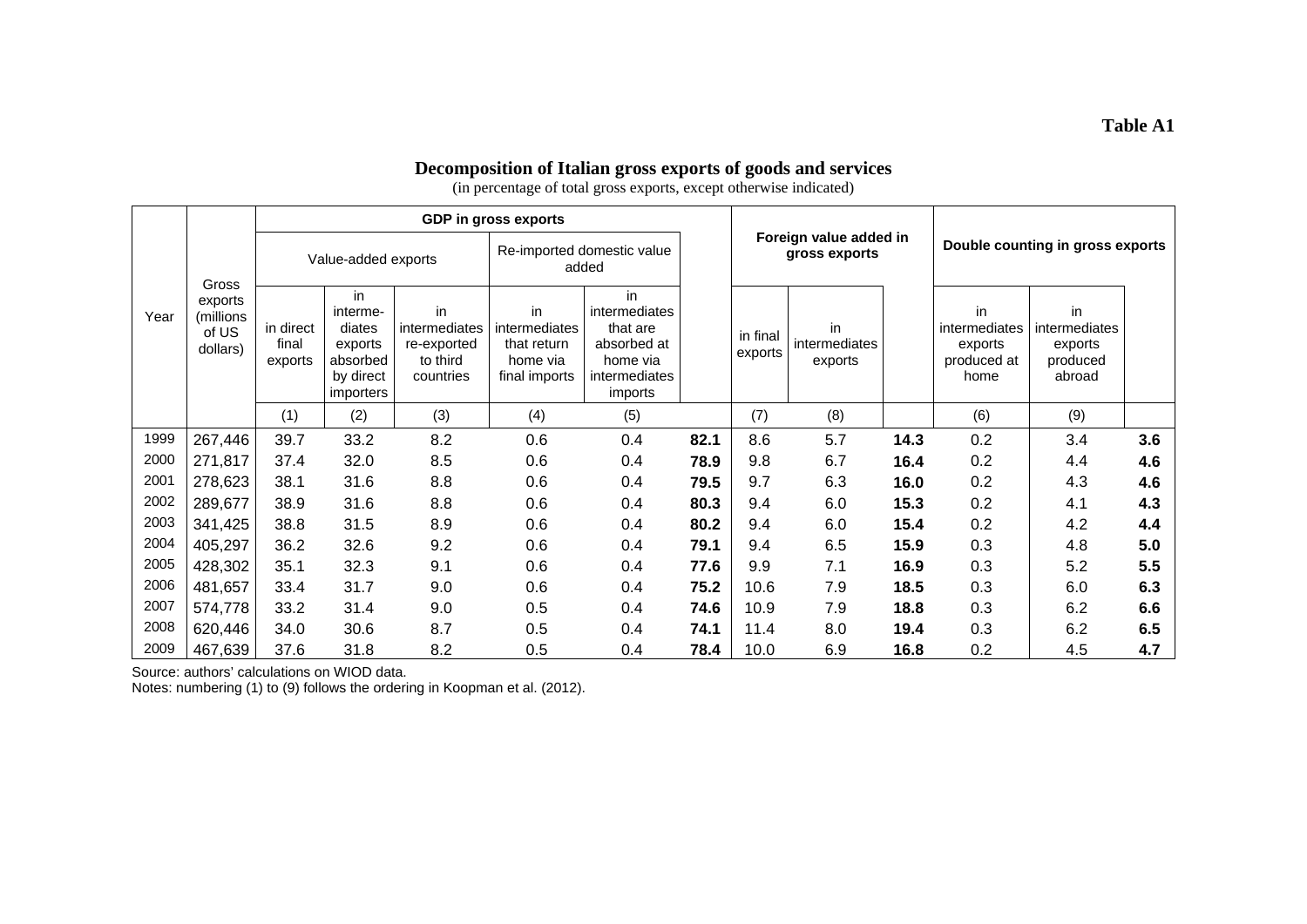# **Figures A1a and A1b**

# **Impact on Italian exports and GDPX of a 10 percent increase in selected areas' final internal demand in 1999**



(in percentage of GDP)

**A1b** 



Source: authors' calculations on WIOD data. Notes: see the Appendix for the definition of the geographical entities listed in the figures.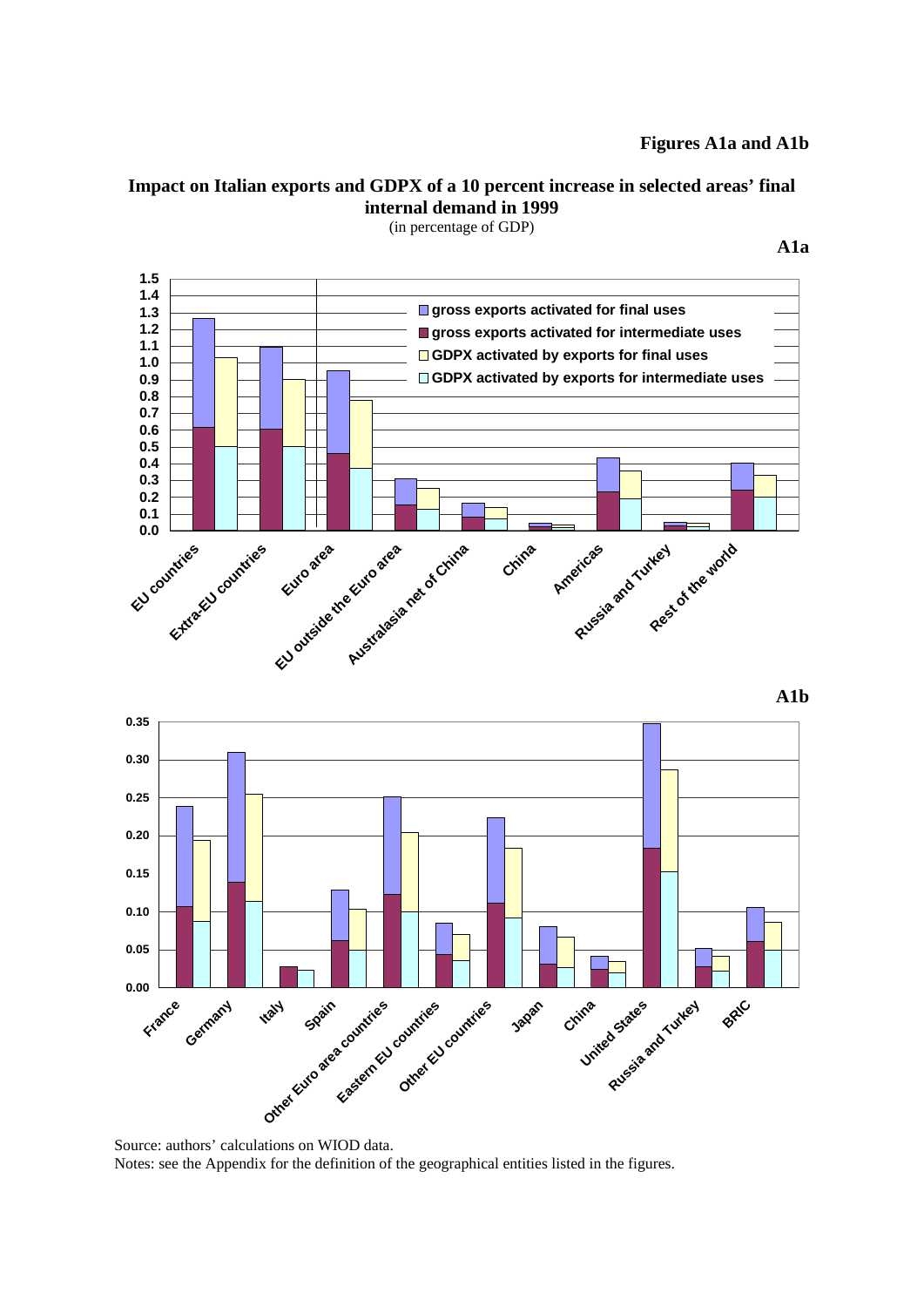# **Figures A2a and A2b**

**A2a** 

# **Impact on Italian exports and GDPX of a 10 percent increase in selected areas' final internal demand in 2007**

**0.0 0.1 0.2 0.3 0.4 0.5 0.6 0.7 0.8 0.9 1.0 1.1 1.2 1.3 1.4 1.5 EU countries** Extra<sub>EU countries</sub>  **Euro area EU outside the Euro area Australasia net of China China Russia and Turkey** of the world **gross exports activated for final uses gross exports activated for intermediate uses GDPX activated by exports for final uses GDPX activated by exports for intermediate uses**

(in percentage of GDP)

**A2b** 



Source: authors' calculations on WIOD data. Notes: see the Appendix for the definition of the geographical entities listed in the figures.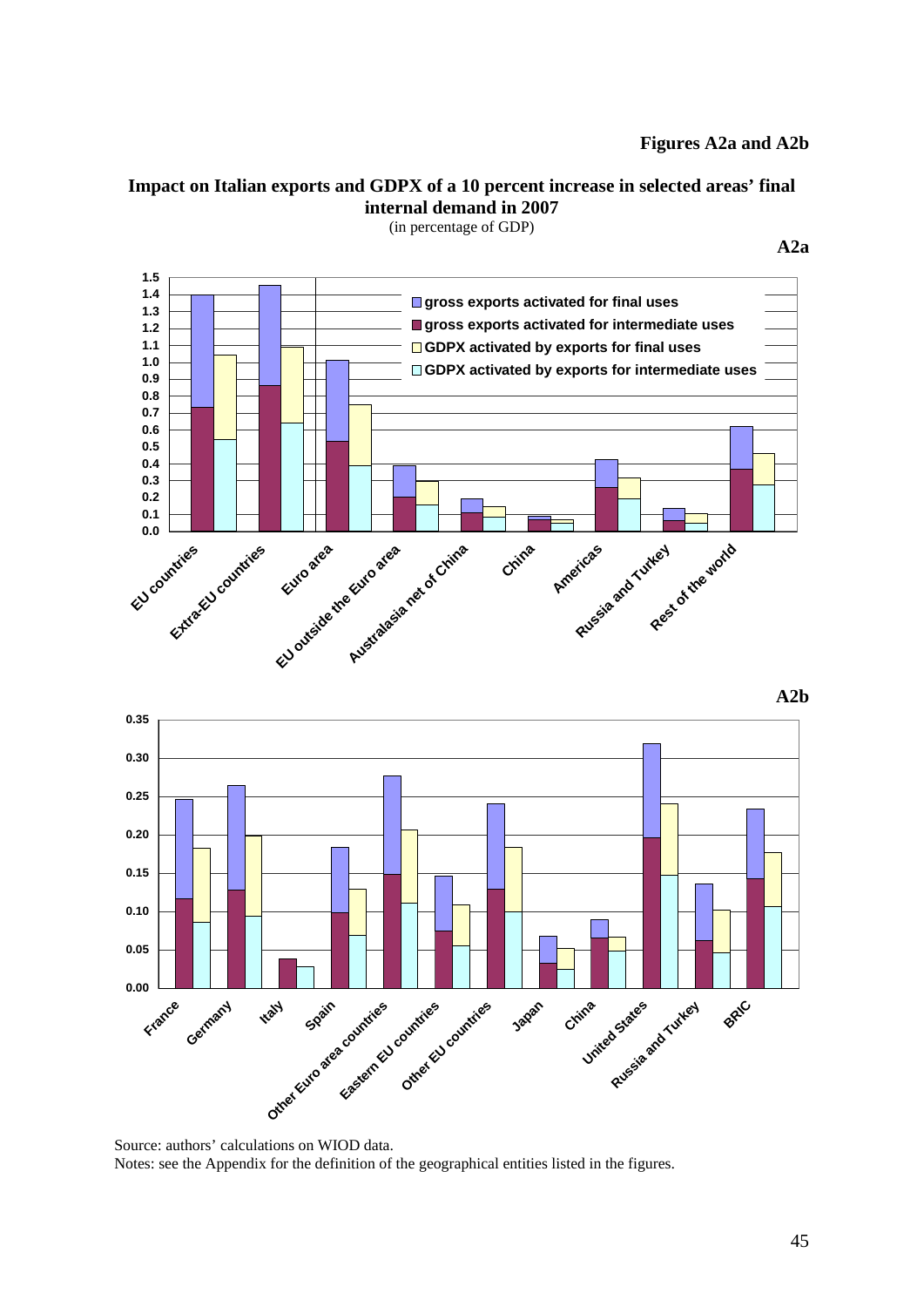# **Figures A3a and A3b**

**A3a** 

# **Impact on Italian exports and GDPX of a 10 percent increase in selected areas' final internal demand in 2009**

**0.0 0.1 0.2 0.3 0.4 0.5 0.6 0.7 0.8 0.9 1.0 1.1 1.2 1.3 1.4 1.5 EU countries Extra** EU countries **Euro area EU outside the Euro area Australasia net of China China Americas Russia and Turkey Rest of the world gross exports activated for final uses gross exports activated for intermediate uses GDPX activated by exports for final uses GDPX activated by exports for intermediate uses**

(in percentage of GDP)

**A3b** 



Source: authors' calculations on WIOD data. Notes: see the Appendix for the definition of the geographical entities listed in the figures.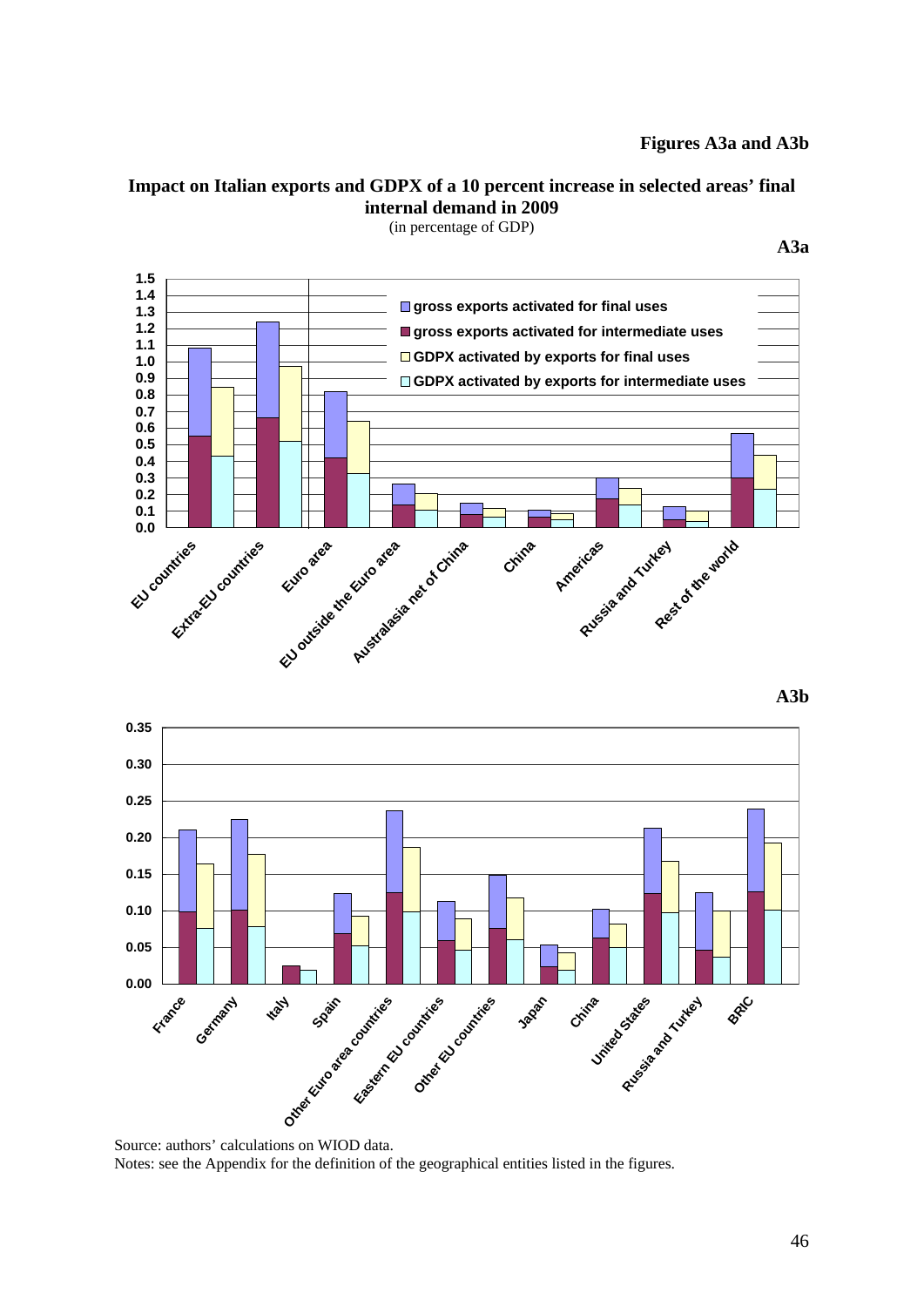### **GDPX-intensities:**

# **exports activated by final internal demand in selected areas (column A)**

*vs* 

## **exports to selected areas (column B)**

(unitless fractions)

| Counterpart countries and  |       | 1999  | 2007  |       | 2009  |       |  |  |
|----------------------------|-------|-------|-------|-------|-------|-------|--|--|
| areas:                     | Α     | B     | A     | B     | A     | B     |  |  |
| <b>EU</b> countries        | 0.817 | 0.817 | 0.744 | 0.746 | 0.785 | 0.785 |  |  |
| Euro area (EA)             | 0.816 | 0.816 | 0.739 | 0.741 | 0.782 | 0.783 |  |  |
| of which: France           | 0.815 | 0.813 | 0.742 | 0.739 | 0.780 | 0.778 |  |  |
| Germany                    | 0.823 | 0.822 | 0.751 | 0.744 | 0.790 | 0.788 |  |  |
| Italy                      | 0.813 | 0.000 | 0.733 | 0.000 | 0.777 | 0.000 |  |  |
| Spain                      | 0.804 | 0.803 | 0.707 | 0.697 | 0.757 | 0.749 |  |  |
| EU countries not in the EA | 0.820 | 0.821 | 0.758 | 0.761 | 0.793 | 0.793 |  |  |
| Eastern EU countries       | 0.817 | 0.818 | 0.746 | 0.745 | 0.787 | 0.786 |  |  |
| Other EU countries         | 0.822 | 0.823 | 0.765 | 0.773 | 0.798 | 0.800 |  |  |
| <b>Extra-EU countries</b>  | 0.824 | 0.825 | 0.747 | 0.746 | 0.784 | 0.783 |  |  |
| Australasia net of China   | 0.833 | 0.836 | 0.765 | 0.776 | 0.794 | 0.799 |  |  |
| of which: Japan            | 0.831 | 0.832 | 0.768 | 0.779 | 0.801 | 0.809 |  |  |
| China                      | 0.818 | 0.820 | 0.750 | 0.759 | 0.797 | 0.809 |  |  |
| Americas                   | 0.824 | 0.825 | 0.749 | 0.752 | 0.791 | 0.795 |  |  |
| of which: USA              | 0.826 | 0.828 | 0.755 | 0.761 | 0.788 | 0.790 |  |  |
| Russia and Turkey          | 0.808 | 0.807 | 0.750 | 0.753 | 0.804 | 0.807 |  |  |
| Rest of the world          | 0.824 | 0.825 | 0.740 | 0.733 | 0.771 | 0.766 |  |  |
| Total                      | 0.821 | 0.821 | 0.746 | 0.746 | 0.784 | 0.784 |  |  |
| Memo item: BRIC            | 0.816 | 0.816 | 0.755 | 0.764 | 0.804 | 0.813 |  |  |

Source: authors' calculations on WIOD data.

Notes: see the Appendix for the definition of the geographical entities listed in the table.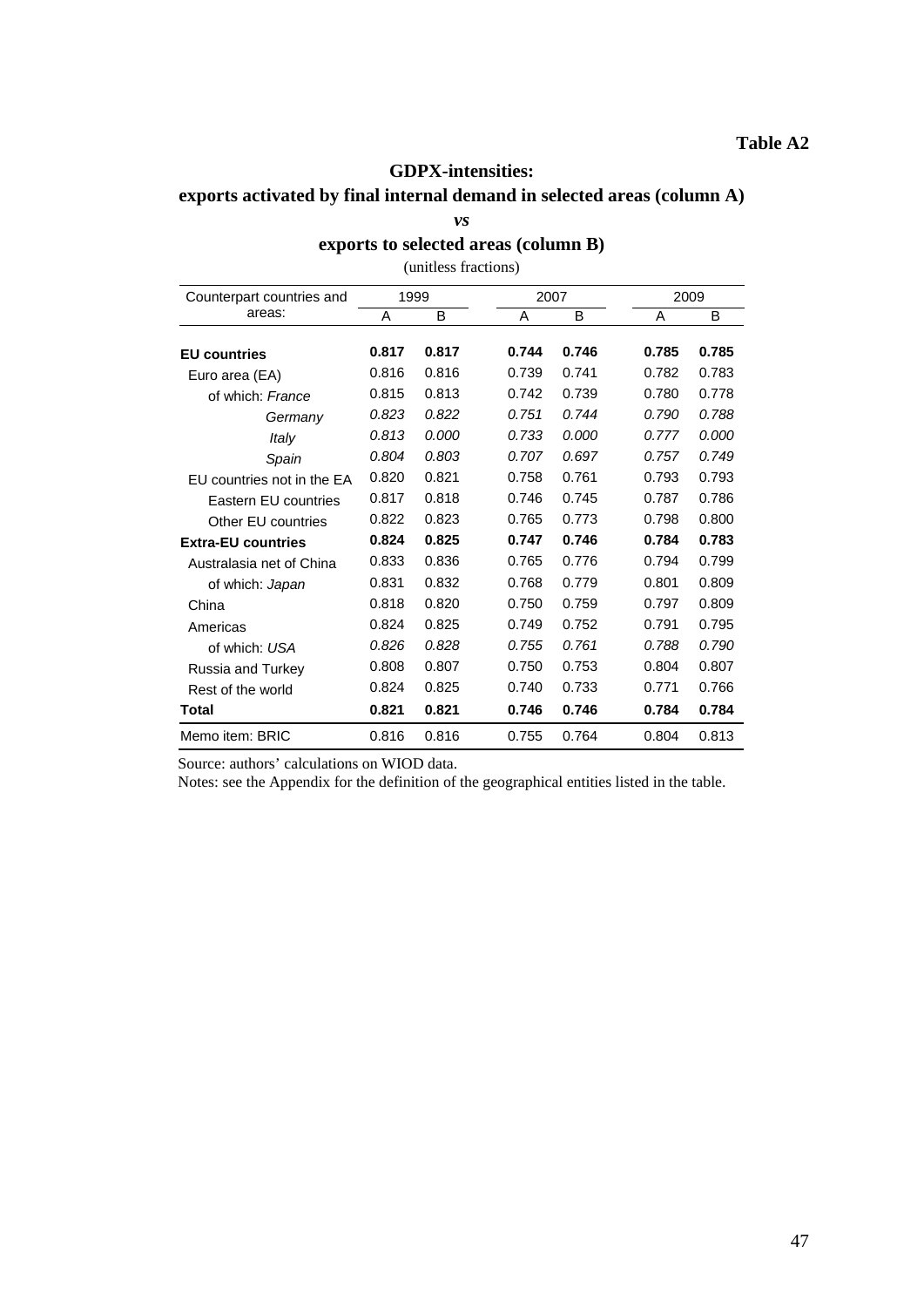## **Table 6 in the main text for year1999**

# **Domestic value added in Italian exports by sector of origin: 1999**

(units as indicated)

|                         |                                                | Gross   | <b>GDPX</b><br>Percentage distribution of GDPX across internal origin sectors (percentage points) |                                                                  |      |      |      |      |      |      |       |      |      |      |      |      |      |      |      |
|-------------------------|------------------------------------------------|---------|---------------------------------------------------------------------------------------------------|------------------------------------------------------------------|------|------|------|------|------|------|-------|------|------|------|------|------|------|------|------|
|                         |                                                | exports | as a                                                                                              | Sector identifier (as defined in the first column of the table): |      |      |      |      |      |      |       |      |      |      |      |      |      |      |      |
|                         | Sector<br>identifier:<br>Exporting sector:     |         | percent<br>age of<br>gross<br>exports                                                             |                                                                  | 2    | 3    | 4    | 5    | 6    |      | 8     | 9    | 10   | 11   | 12   | 13   | 14   | МM   | SS   |
|                         | Raw materials                                  | 4528    | 92.8                                                                                              | 78.2                                                             | 1.7  | 2.8  | 0.7  | 0.5  | 0.4  | 0.1  | 0.5   | 5.8  | 2.0  | 3.0  | 2.5  | 0.9  | 0.8  | 6.3  | 15.0 |
| $\overline{2}$          | Refined oil and<br>electricity                 | 3774    | 52.6                                                                                              | 13.0                                                             | 58.0 | 1.9  | 1.5  | 0.9  | 1.2  | 0.1  | 1.0   | 5.4  | 2.6  | 5.1  | 5.0  | 2.1  | 2.1  | 63.7 | 22.3 |
| 3                       | <b>Traditional sectors</b>                     | 75917   | 83.7                                                                                              | 5.1                                                              | 2.5  | 50.6 | 2.1  | 2.1  | 1.1  | 0.2  | 1.0   | 12.9 | 4.7  | 6.3  | 7.2  | 2.2  | 2.0  | 58.6 | 35.3 |
| $\overline{\mathbf{4}}$ | Chemicals, rubber<br>and plastics              | 29043   | 75.5                                                                                              | 1.4                                                              | 3.4  | 4.4  | 51.2 | 2.2  | 1.5  | 0.3  | 1.0   | 11.9 | 4.7  | 5.6  | 7.9  | 2.2  | 2.2  | 63.0 | 34.6 |
| 5                       | Metal products                                 | 21066   | 80.2                                                                                              | 0.9                                                              | 2.4  | 4.1  | 1.6  | 56.6 | 1.9  | 0.3  | 1.0   | 9.3  | 3.6  | 6.9  | 7.8  | 2.1  | 1.6  | 66.9 | 31.2 |
| $\,6$                   | Machinery and<br>electrical equipment          | 66432   | 80.7                                                                                              | 0.8                                                              | 2.0  | 2.9  | 2.3  | 9.3  | 48.1 | 0.4  | 1.0   | 9.8  | 3.9  | 6.5  | 8.5  | 2.7  | 1.7  | 65.1 | 33.0 |
| 7                       | <b>Transport equipment</b>                     | 25021   | 78.1                                                                                              | 0.8                                                              | 2.2  | 3.9  | 3.2  | 9.7  | 4.5  | 38.5 | 1.0   | 11.6 | 4.9  | 6.1  | 9.4  | 2.3  | 1.9  | 61.9 | 36.3 |
| 8                       | Construction                                   | 689     | 87.5                                                                                              | 1.5                                                              | 1.4  | 7.2  | 1.4  | 4.4  | 1.9  | 0.2  | 51.5  | 7.2  | 3.9  | 6.5  | 8.3  | 2.7  | 2.0  | 16.6 | 30.4 |
| 9                       | Trade                                          | 14805   | 90.5                                                                                              | 1.5                                                              | 1.2  | 3.1  | 0.9  | 1.0  | 1.0  | 0.3  | 1.2   | 60.7 | 4.5  | 9.1  | 10.6 | 2.9  | 2.0  | 7.5  | 89.7 |
| 10                      | <b>Transport services</b>                      | 11329   | 87.0                                                                                              | 1.4                                                              | 1.5  | 3.0  | 1.0  | 1.2  | 1.3  | 1.3  | 2.1   | 7.8  | 54.8 | 7.8  | 10.6 | 4.3  | 1.7  | 9.3  | 87.1 |
| 11                      | <b>Financial services</b><br>and real estate   | 3691    | 97.1                                                                                              | 0.2                                                              | 0.5  | 0.6  | 0.2  | 0.2  | 0.2  | 0.0  | 0.7   | 1.2  | 0.7  | 89.0 | 4.3  | 1.6  | 0.6  | 1.6  | 97.4 |
| 12                      | Renting of machinery<br>and equipment          | 8556    | 92.7                                                                                              | 0.4                                                              | 0.9  | 1.6  | 0.6  | 0.5  | 0.8  | 0.2  | 1.3   | 3.5  | 2.7  | 6.9  | 75.4 | 3.2  | 2.1  | 4.6  | 93.7 |
| 13                      | Other "private"<br>services                    | 1286    | 91.8                                                                                              | 0.6                                                              | 1.3  | 2.3  | 0.7  | 0.8  | 1.7  | 0.2  | 3.4   | 4.3  | 3.0  | 6.8  | 9.1  | 63.7 | 2.0  | 7.1  | 88.9 |
| 14                      | Public administration<br>and "public" services | 1309    | 93.7                                                                                              | 0.4                                                              | 1.0  | 1.4  | 0.7  | 0.5  | 0.6  | 0.2  | 0.9   | 3.2  | 1.8  | 7.2  | 6.6  | 2.1  | 73.2 | 4.5  | 94.2 |
| ΤT                      | <b>All sectors</b>                             | 267446  | 82.1                                                                                              | 3.7                                                              | 2.7  | 17.0 | 6.8  | 8.5  | 13.0 | 3.7  | $1.2$ | 13.5 | 6.5  | 7.8  | 10.5 | 2.8  | 2.2  | 51.7 | 43.3 |
| <b>MM</b>               | Manufacturing                                  | 221252  | 80.2                                                                                              | 2.6                                                              | 3.0  | 20.4 | 8.3  | 10.3 | 15.8 | 4.5  | 1.0   | 11.3 | 4.4  | 6.3  | 8.0  | 2.3  | 1.9  | 62.3 | 34.1 |
| SS                      | <b>Services</b>                                | 40976   | 90.7                                                                                              | 1.1                                                              | 1.2  | 2.4  | 0.8  | 0.8  | 1.0  | 0.5  | 1.5   | 25.1 | 16.9 | 15.8 | 23.6 | 5.1  | 4.1  | 6.7  | 90.8 |

Source: authors' calculations on WIOD data.

Notes: gray shadows highlight the main diagonal. See the Appendix for how the sectors presented here are defined starting from the 35 sectors listed in WIOD tables.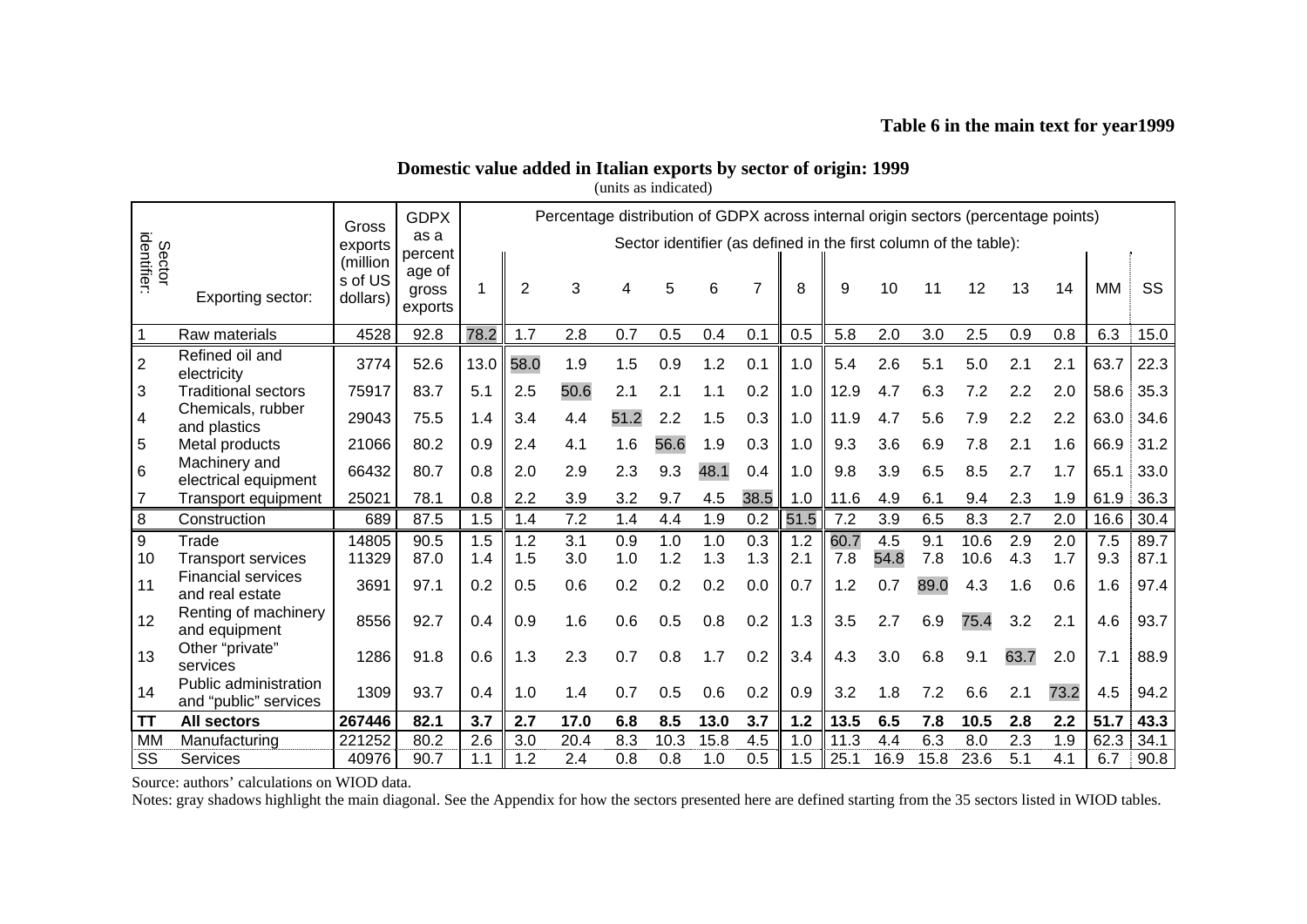## **Table 6 in the main text for year 2007**

# **Domestic value added in Italian exports by sector of origin: 2007**

(units as indicated)

|                       |                                                | Gross   | <b>GDPX</b>                           | Percentage distribution of GDPX across internal origin sectors (percentage points) |      |      |      |      |      |      |      |                                                                  |      |      |      |      |      |      |      |
|-----------------------|------------------------------------------------|---------|---------------------------------------|------------------------------------------------------------------------------------|------|------|------|------|------|------|------|------------------------------------------------------------------|------|------|------|------|------|------|------|
|                       |                                                | exports | as a                                  |                                                                                    |      |      |      |      |      |      |      | Sector identifier (as defined in the first column of the table): |      |      |      |      |      |      |      |
| Sector<br>identifier: | Exporting sector:                              |         | percent<br>age of<br>gross<br>exports |                                                                                    | 2    | 3    |      | 5    | 6    |      | 8    | 9                                                                | 10   | 11   | 12   | 13   | 14   | MМ   | SS   |
|                       | Raw materials                                  | 9036    | 88.3                                  | 73.1                                                                               | 2.3  | 3.2  | 0.7  | 0.6  | 0.5  | 0.2  | 0.7  | 6.3                                                              | 2.9  | 4.1  | 3.6  | 1.1  | 0.8  | 7.4  | 18.7 |
| $\overline{c}$        | Refined oil and<br>electricity                 | 19257   | 31.6                                  | 6.2                                                                                | 60.8 | 1.9  | 1.8  | 0.8  | 1.3  | 0.1  | 0.9  | 6.6                                                              | 3.5  | 5.9  | 5.8  | 2.3  | 1.9  | 66.8 | 26.1 |
| 3                     | <b>Traditional sectors</b>                     | 129005  | 79.3                                  | 3.9                                                                                | 2.9  | 49.7 | 1.5  | 1.8  | 1.1  | 0.2  | 1.3  | 12.6                                                             | 5.5  | 7.2  | 8.2  | 2.3  | 1.7  | 57.2 | 37.5 |
| 4                     | Chemicals, rubber<br>and plastics              | 64360   | 68.0                                  | 1.1                                                                                | 4.0  | 4.2  | 48.0 | 1.6  | 1.6  | 0.3  | 1.3  | 12.4                                                             | 5.6  | 6.7  | 8.9  | 2.4  | 1.9  | 59.7 | 37.9 |
| $\overline{5}$        | Metal products                                 | 67645   | 68.8                                  | 0.6                                                                                | 2.6  | 3.7  | 1.1  | 56.1 | 1.9  | 0.3  | 1.1  | 9.3                                                              | 4.1  | 7.1  | 8.3  | 2.1  | 1.5  | 65.8 | 32.5 |
| $\,6\,$               | Machinery and<br>electrical equipment          | 139570  | 74.8                                  | 0.5                                                                                | 2.2  | 2.7  | 1.5  | 8.2  | 49.9 | 0.4  | 1.2  | 9.3                                                              | 4.3  | 7.0  | 8.9  | 2.6  | 1.4  | 64.9 | 33.4 |
| 7                     | <b>Transport equipment</b>                     | 55401   | 68.9                                  | 0.6                                                                                | 2.4  | 3.8  | 2.2  | 8.5  | 5.2  | 36.1 | 1.3  | 12.1                                                             | 5.9  | 7.0  | 10.7 | 2.5  | 1.7  | 58.2 | 40.0 |
| $\, 8$                | Construction                                   | 1555    | 85.1                                  | 1.0                                                                                | 1.5  | 6.4  | 0.8  | 3.5  | 1.5  | 0.2  | 57.8 | 6.1                                                              | 3.6  | 6.2  | 7.6  | 2.4  | 1.4  | 13.9 | 27.3 |
| 9                     | Trade                                          | 26870   | 87.0                                  | 1.0                                                                                | 1.7  | 3.0  | 0.7  | 0.8  | 1.0  | 0.2  | 1.5  | 58.6                                                             | 4.9  | 10.4 | 11.5 | 3.0  | 1.8  | 7.4  | 90.1 |
| 10                    | <b>Transport services</b>                      | 21024   | 82.1                                  | 0.9                                                                                | 2.1  | 2.9  | 0.7  | 1.1  | 1.2  | 1.1  | 2.2  | 7.8                                                              | 56.1 | 7.7  | 10.6 | 4.1  | 1.6  | 9.1  | 87.9 |
| 11                    | <b>Financial services</b><br>and real estate   | 11369   | 95.4                                  | 0.1                                                                                | 0.5  | 0.6  | 0.1  | 0.2  | 0.3  | 0.0  | 0.8  | 1.4                                                              | 0.9  | 86.0 | 6.2  | 2.1  | 0.7  | 1.8  | 97.3 |
| 12                    | Renting of machinery<br>and equipment          | 23481   | 89.8                                  | 0.3                                                                                | 1.1  | 1.6  | 0.5  | 0.5  | 0.8  | 0.2  | 1.7  | 3.4                                                              | 2.6  | 7.3  | 75.0 | 3.3  | 1.6  | 4.9  | 93.2 |
| 13                    | Other "private"<br>services                    | 3465    | 89.6                                  | 0.3                                                                                | 1.4  | 2.0  | 0.5  | 0.7  | 1.6  | 0.2  | 4.1  | 3.7                                                              | 2.9  | 6.4  | 10.1 | 64.0 | 2.0  | 6.4  | 89.2 |
| 14                    | Public administration<br>and "public" services | 2740    | 90.7                                  | 0.3                                                                                | 1.3  | 1.5  | 0.5  | 0.5  | 0.6  | 0.2  | 1.1  | 3.2                                                              | 2.0  | 7.6  | 7.8  | 2.1  | 71.4 | 4.6  | 94.0 |
| ΤT                    | <b>All sectors</b>                             | 574778  | 74.6                                  | 2.8                                                                                | 3.3  | 14.2 | 6.1  | 9.6  | 13.4 | 3.5  | 1.5  | 12.6                                                             | 6.7  | 9.2  | 12.1 | 3.0  | 2.0  | 50.1 | 45.5 |
| <b>MM</b>             | Manufacturing                                  | 475238  | 71.8                                  | 1.7                                                                                | 3.8  | 17.2 | 7.5  | 11.9 | 16.7 | 4.3  | 1.2  | 10.9                                                             | 4.9  | 7.0  | 8.8  | 2.4  | 1.6  | 61.3 | 35.7 |
| SS                    | Services                                       | 88948   | 87.9                                  | 0.6                                                                                | 1.4  | 2.2  | 0.5  | 0.7  | 0.9  | 0.4  | 1.7  | 20.6                                                             | 14.9 | 19.2 | 27.5 | 5.6  | 3.7  | 6.2  | 91.5 |

Source: authors' calculations on WIOD data.

Notes: gray shadows highlight the main diagonal. See the Appendix for how the sectors presented here are defined starting from the 35 sectors listed in WIOD tables.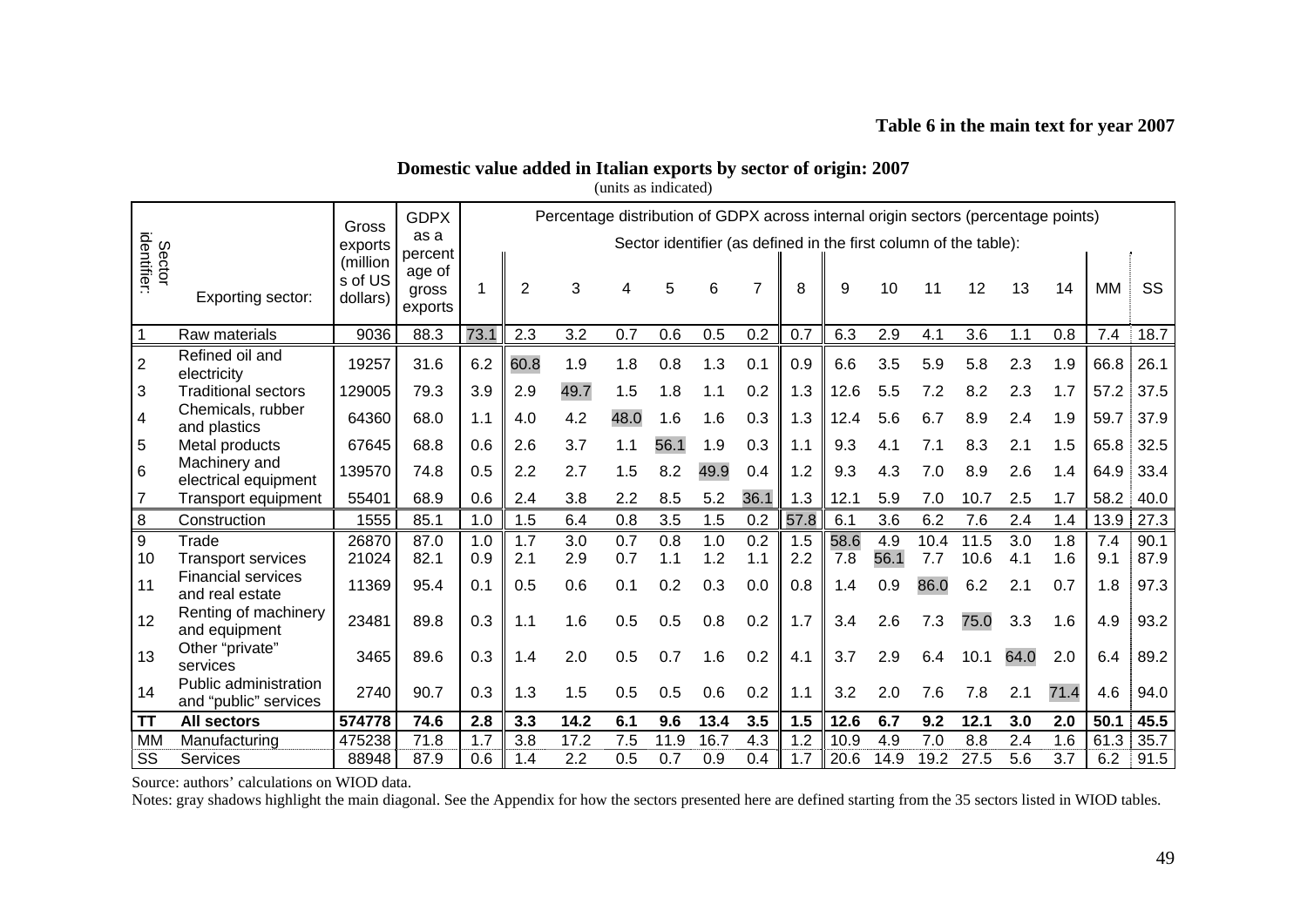# **Table 8 in the main text for year 1999**

# **Impact on the Italian economy of a 10 percent shock to world demand in three sectors: 1999**

|                                                                                          |                                             | Impact of a 10 percent shock to world demand in each of these sectors in turn:            |                                             |                                                                                           |                                                                                                                                       |              |                                             |                                                                                           |  |  |
|------------------------------------------------------------------------------------------|---------------------------------------------|-------------------------------------------------------------------------------------------|---------------------------------------------|-------------------------------------------------------------------------------------------|---------------------------------------------------------------------------------------------------------------------------------------|--------------|---------------------------------------------|-------------------------------------------------------------------------------------------|--|--|
|                                                                                          |                                             | machinery                                                                                 |                                             | transport equipment                                                                       |                                                                                                                                       | construction | Memo item: all<br>sectors                   |                                                                                           |  |  |
| Impacted domestic<br>sectors:                                                            | Impact<br>on<br>Italian<br>gross<br>exports | Impact<br>on<br>domestic<br>value<br>added<br>contained<br>in Italian<br>gross<br>exports | Impact<br>on<br>Italian<br>gross<br>exports | Impact<br>on<br>domestic<br>value<br>added<br>contained<br>in Italian<br>gross<br>exports | Impact<br>on<br>domestic<br>Impact<br>value<br>on Italian<br>added<br>gross<br>contained<br>exports<br>in Italian<br>gross<br>exports |              | Impact<br>on<br>Italian<br>gross<br>exports | Impact<br>on<br>domestic<br>value<br>added<br>contained<br>in Italian<br>gross<br>exports |  |  |
| <b>Raw materials</b>                                                                     | 0.00                                        | 0.00                                                                                      | 0.00                                        | 0.00                                                                                      | 0.00                                                                                                                                  | 0.00         | 0.04                                        | 0.04                                                                                      |  |  |
| <b>Manufacturing</b>                                                                     | 0.32                                        | 0.26                                                                                      | 0.26                                        | 0.20                                                                                      | 0.16                                                                                                                                  | 0.13         | 1.95                                        | 1.56                                                                                      |  |  |
| Of which:                                                                                |                                             |                                                                                           |                                             |                                                                                           |                                                                                                                                       |              |                                             |                                                                                           |  |  |
| <b>Traditional sectors</b>                                                               | 0.00                                        | 0.00                                                                                      | 0.01                                        | 0.01                                                                                      | 0.05                                                                                                                                  | 0.05         | 0.67                                        | 0.56                                                                                      |  |  |
| Chemicals; rubber<br>and plastics                                                        | 0.01                                        | 0.00                                                                                      | 0.02                                        | 0.01                                                                                      | 0.02                                                                                                                                  | 0.02         | 0.26                                        | 0.19                                                                                      |  |  |
| Metal products                                                                           | 0.02                                        | 0.01                                                                                      | 0.03                                        | 0.02                                                                                      | 0.03                                                                                                                                  | 0.03         | 0.19                                        | 0.15                                                                                      |  |  |
| Machinery;<br>electrical<br>equipment                                                    | 0.29                                        | 0.24                                                                                      | 0.03                                        | 0.02                                                                                      | 0.04                                                                                                                                  | 0.03         | 0.59                                        | 0.47                                                                                      |  |  |
| Transport<br>equipment                                                                   | 0.00                                        | 0.00                                                                                      | 0.17                                        | 0.13                                                                                      | 0.00                                                                                                                                  | 0.00         | 0.22                                        | 0.17                                                                                      |  |  |
| <b>Construction</b>                                                                      | 0.00                                        | 0.00                                                                                      | 0.00                                        | 0.00                                                                                      | 0.00                                                                                                                                  | 0.00         | 0.01                                        | 0.01                                                                                      |  |  |
| <b>Services</b>                                                                          | 0.01                                        | 0.01                                                                                      | 0.01                                        | 0.01                                                                                      | 0.03                                                                                                                                  | 0.03         | 0.36                                        | 0.33                                                                                      |  |  |
| Of which:                                                                                |                                             |                                                                                           |                                             |                                                                                           |                                                                                                                                       |              |                                             |                                                                                           |  |  |
| Trade                                                                                    | 0.00                                        | 0.00                                                                                      | 0.01                                        | 0.01                                                                                      | 0.01                                                                                                                                  | 0.01         | 0.13                                        | 0.12                                                                                      |  |  |
| <b>Transport services</b>                                                                | 0.00                                        | 0.00                                                                                      | 0.00                                        | 0.00                                                                                      | 0.01                                                                                                                                  | 0.01         | 0.10                                        | 0.09                                                                                      |  |  |
| <b>Financial services</b><br>and real estate<br>Renting of<br>machinery and<br>equipment | 0.00<br>0.00                                | 0.00<br>0.00                                                                              | 0.00<br>0.00                                | 0.00<br>0.00                                                                              | 0.00<br>0.01                                                                                                                          | 0.00<br>0.01 | 0.03<br>0.08                                | 0.03<br>0.07                                                                              |  |  |
| <b>All sectors</b>                                                                       | 0.33                                        | 0.27                                                                                      | 0.28                                        | 0.22                                                                                      | 0.20                                                                                                                                  | 0.16         | 2.36                                        | 1.93                                                                                      |  |  |

(in percentage of Italian GDP)

Source: authors' calculations on WIOD data.

Notes: see the Appendix for how the sectors presented here are defined starting from the 35 sectors listed in WIOD tables.